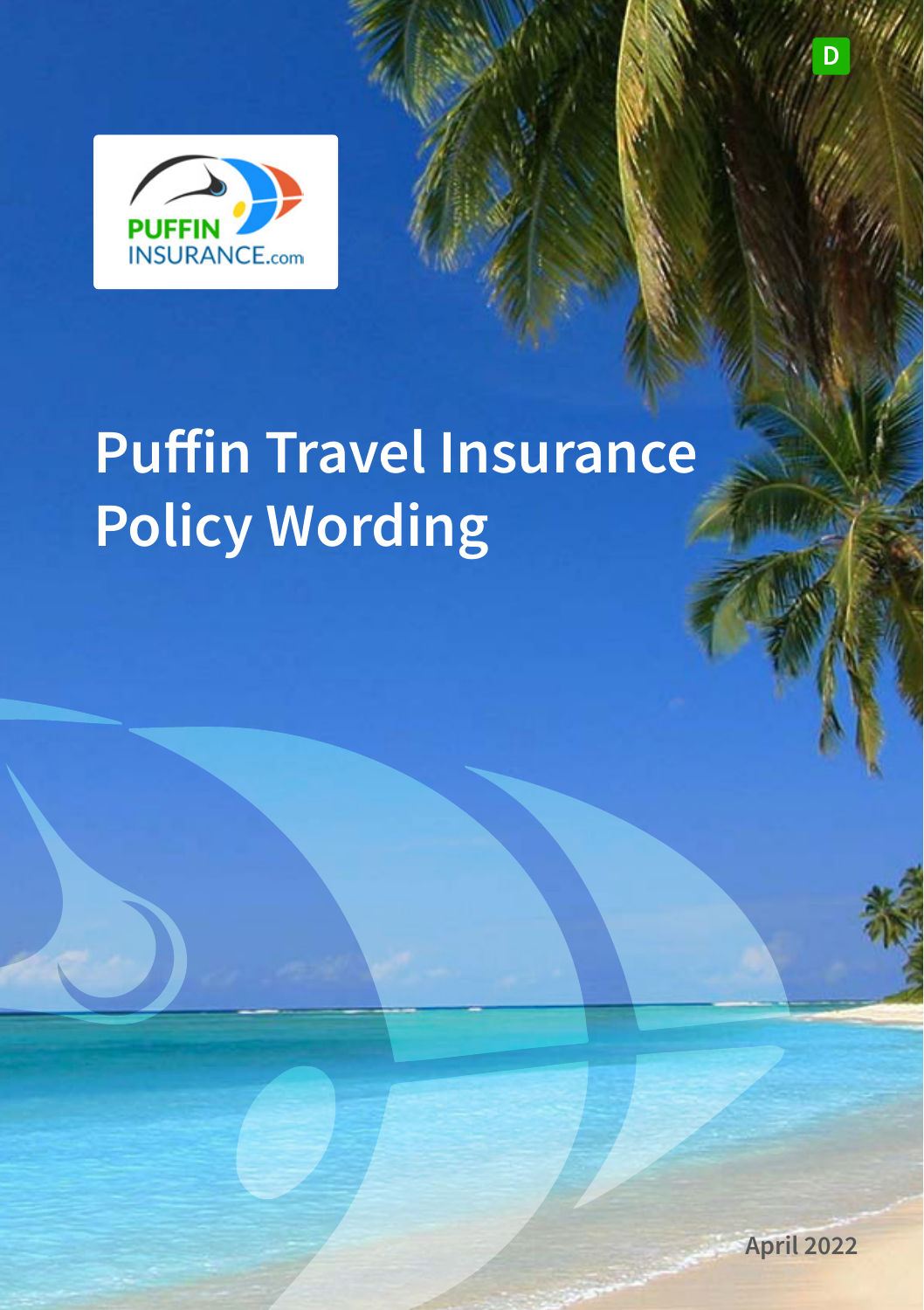## **Contents**

|                                              | <b>Page</b> |
|----------------------------------------------|-------------|
| Covid Scenarios                              | 3           |
| Travel Insurance - Useful Information        | 4           |
| About your policy wording                    | 5           |
| Introduction                                 | 6           |
| Words with special meanings                  | 7           |
| About your insurance contract                | 12          |
| Pre-existing medical conditions              | 15          |
| Sports and other activities                  | 16          |
| Additional sports and activities             | 20          |
| Winter Sports                                | 21          |
| Important conditions relating to your policy | 22          |
| Making a claim                               | 23          |
| Claims evidence                              | 24          |
| <b>Table of Benefits</b>                     | 28          |
| <b>Exclusions and conditions</b>             | 31          |
| General exclusions applying to your policy   | 33          |
| Cancelling or cutting short a trip           | 36          |
| Medical emergency and repatriation expenses  | 40          |
| Disruption or delay to travel plans          | 44          |
| Personal belongings and money                | 47          |
| Legal and liability                          | 49          |
| Personal accident                            | 52          |
| Winter sports                                | 54          |
| Gadget Cover                                 | 56          |
| Scheduled Airline Failure Insurance          | 62          |
| Cruise cover                                 | 64          |
| Data Protection Notice and Fraud             | 65          |
| Important Telephone Numbers                  | 67          |
| Complaints Procedure                         | 68          |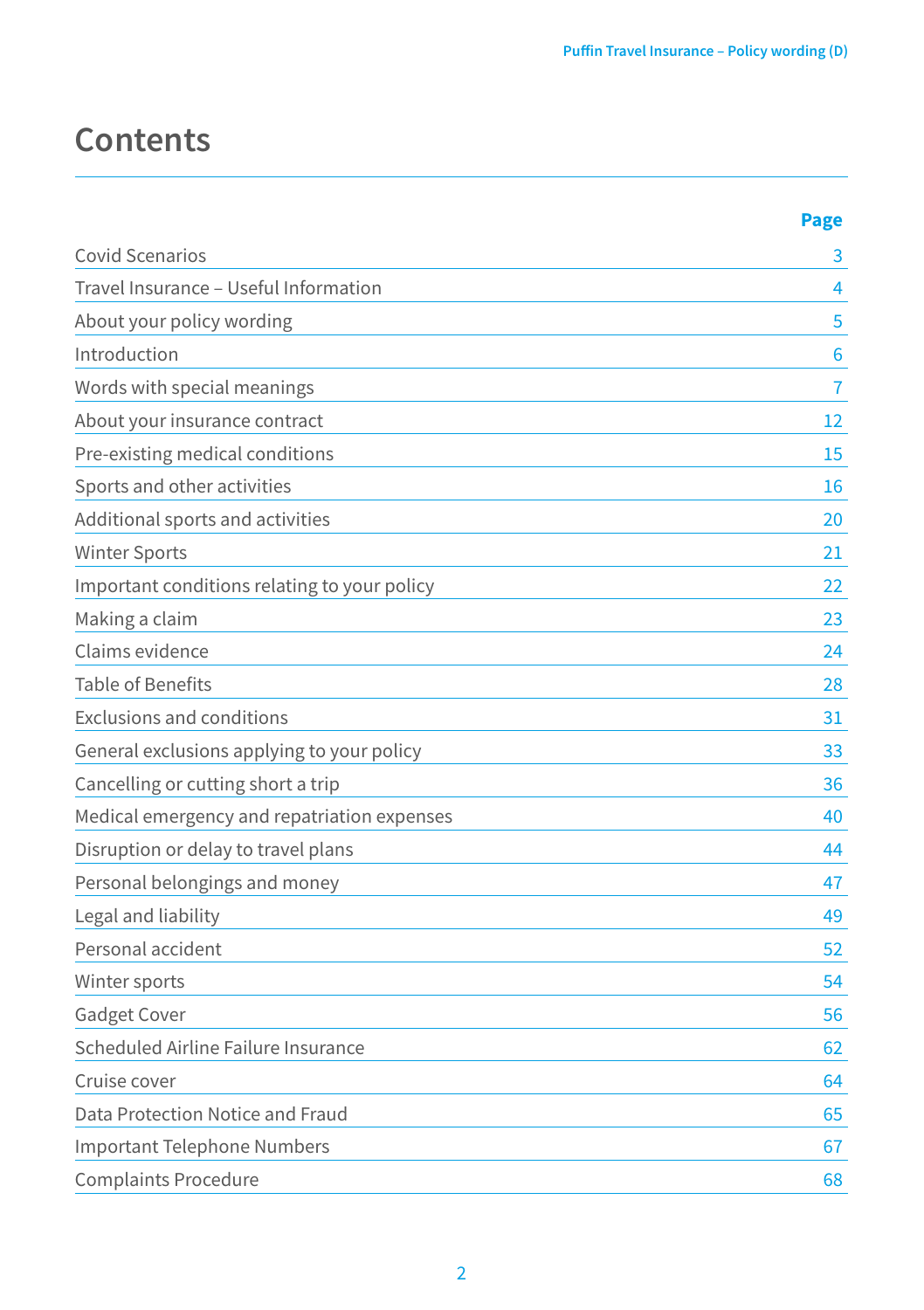## **Covid Scenarios**

**We** understand that it is important **you** know what cover is in place if Coronavirus or Covid-19 effects **your trip**.

**We** hope the scenarios below explain some of what **we** do or don't cover:

## **Cancelling due to COVID-19**

**Your** policy will cover **you** subject to the terms and conditions, if **you** need to cancel **your trip** because:

- **• You** or a **close relative** are diagnosed with or have contracted COVID-19
- **• You** are required to self-isolate, subject to a positive test result/confirmation from a GP, or notification from the Track & Trace system
- Someone **you** were due to travel with or stay with on **your trip** needs to self-isolate.

**Your** policy will not cover **you** to cancel **your trip** if:

- **• You** don't want to quarantine or selfisolate when **you** return to **your home area**
- **• You** are unable to travel because the government/or another regulatory authority have imposed restrictions, including national lockdown or **regional lockdown**
- Any costs for **your Package** holiday if it was cancelled by **your** travel provider or **you** were unable to travel due to a change in FCDO travel advice
- **• You** cannot travel due to a pandemic illness or **personal quarantine** within the first 48 hours of the policy purchase date
- **• You** aren't able to produce the required vaccine certificates, medical tests/ documents.

## **Cutting your trip short**

Providing **you** aren't travelling against the advice of Foreign, Commonwealth & Development Office (FCDO) or another regulatory authority then **you** are covered subject to the terms and conditions, if **you** need to cut **your trip** short because:

- The Foreign, Commonwealth & Development Office (FCDO) or other regulatory authority in a country in which **you** are travelling in advise **you** to evacuate or return to **your home area**
- **• You** have been denied boarding at **your UK** departure point because **you** have COVID-19 symptoms
- If **you** need to come **home** early because a **close relative** has COVID-19.

**Your** policy will not cover:

**• You** wishing to return **home** early to avoid the need to quarantine.

### **Emergency medical cover for COVID-19**

If **you** develop COVID-19 whilst abroad **your**  policy will cover **you** subject to the terms and conditions for:

- Emergency medical treatment. repatriation and other expenses
- Additional transport and accommodation if **you** are unable to return **home** as planned.

**Your** policy will not cover:

• If **you** are travelling against Foreign, Commonwealth & Development (FCDO) advice.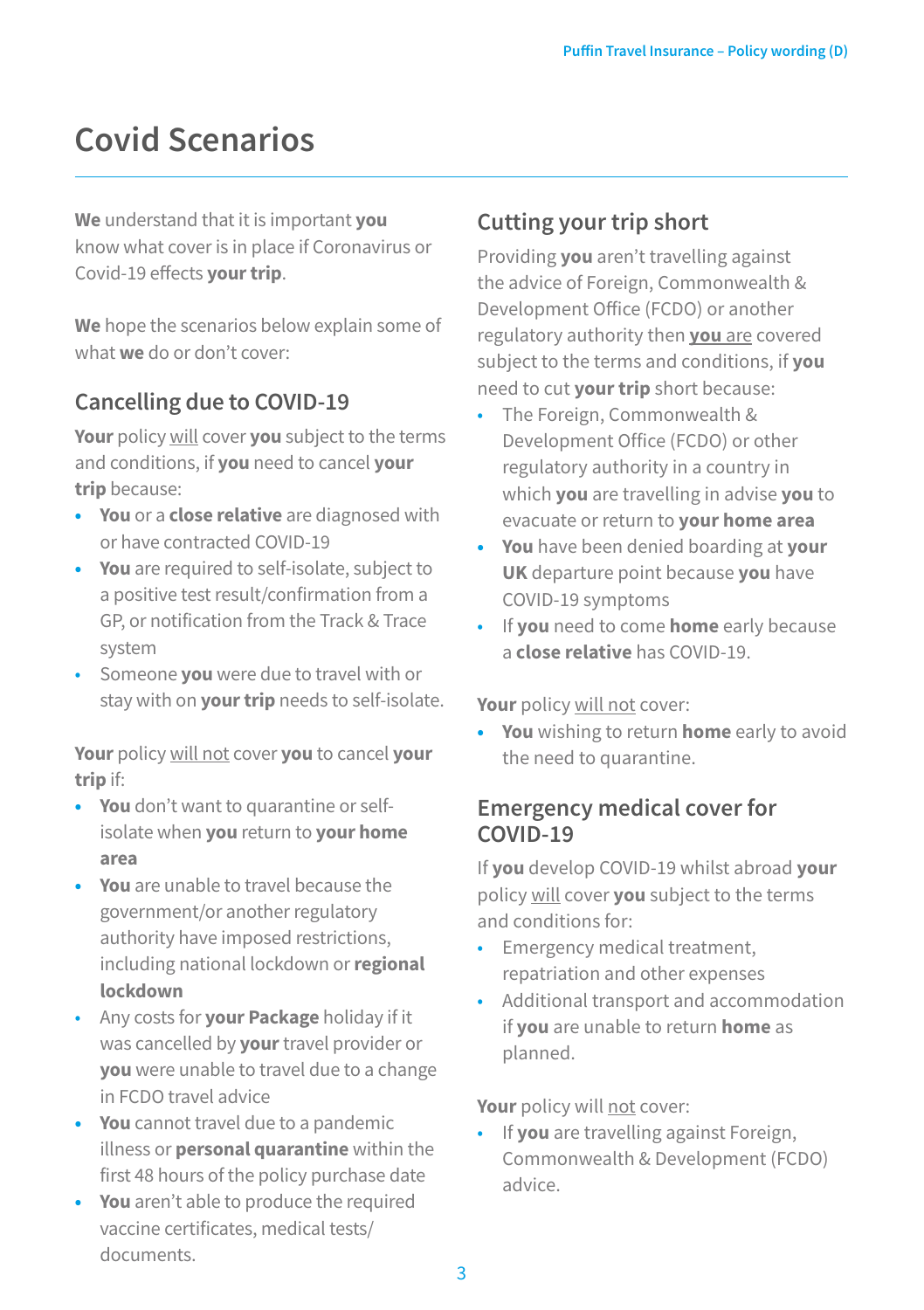## **Travel Insurance – Useful Information**

#### **Emergency Medical Assistance Service**

If **you** are abroad and need urgent assistance please contact the Emergency Medical Assistance Service on +44 (0) 203 859 9317

#### **Claims Notification**

**To make a claim under all sections (except under the Gadget Cover or Scheduled Airline Failure Insurance) please contact:**  Travel Claims Team AXA, The Quadrangle, 106-118 Station Road Redhill RH1 1PR Tel: +44 (0) 203 859 9317

#### **To make a claim under the Gadget Cover please contact:**

Citymain Administrators Ltd. 3000 Lakeside, North Harbour Western Road, Portsmouth PO6 3EN Tel: 0333 999 7932

#### **To make a claim under Scheduled Airline Failure Insurance please contact:**

IPP Claims at Sedgwick Oakleigh House 14-15 Park Place Cardiff CF10 3DQ. United Kingdom Telephone: +44 (0) 345 266 1872 Email: [Insolvency-claims@ipplondon.co.uk](mailto:Insolvency-claims@ipplondon.co.uk)

#### **Making yourself heard**

Any complaint **you** may have should in the first instance be addressed to the relevant helpline as outlined within the policy wording.

If the complaint is still not resolved, **you** can approach the Financial Ombudsman Service. Referral to the Financial Ombudsman will not affect **your** right to take legal action. Full

details of addresses and contact numbers can be found within the 'Complaints procedure' section.

#### **Financial Services Compensation Scheme (FSCS)**

**We** are covered by the Financial Services Compensation Scheme (FSCS). **You** may be entitled to compensation from the scheme in the unlikely event **we** cannot meet **our** obligations to you. This depends on the type of insurance and the circumstances of the claim. Further information about the compensation scheme arrangements is available from the FSCS (www.fscs.org.uk) or call them on 020 7741 4100.

#### **Cancellation Period**

**You** are free to cancel this policy at any time. If **you** wish to cancel within 14 days of the policy start date or the receipt of the policy documents whichever is the later, **you** may do so by contacting **us** on 0333 772 0346 or by emailing customerservice@ puffininsurance.com or writing to **us** for a full refund providing **you** have not travelled and no claim has been made. Depending on when **you** cancel **your** policy, the following premium refunds will be made:

- All policies: Full refund if cancelled within 14 days
- Single Trip policies: 65% refund if cancelled before **your trip** starts (but outside of 14 days)
- Annual Multi-trip policies: 5% refund per full month remaining (outside of 14 days)

All premium refunds are subject to **you** not having travelled or claimed.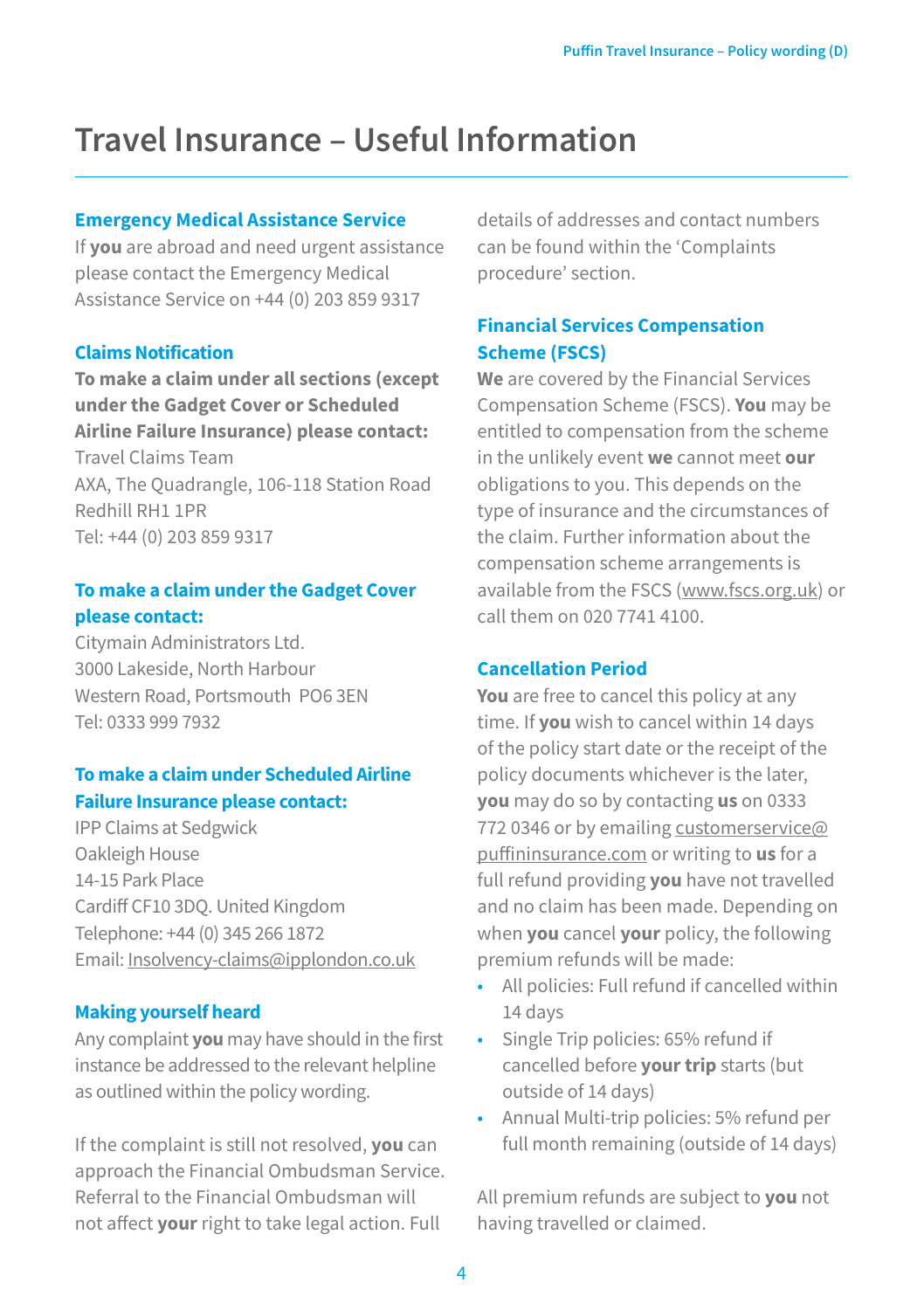## **About your policy wording**

If **you** have any queries about **your** cover, **you** can call **us** on the number listed in the Important Telephone Numbers' section. Please make sure **you** have **your** policy number when **you** call. **We** want **you** to get the most from **your** policy and to do this **you**  should:

- read **your** policy wording and make sure **you** are covered for the sort of losses/ incidents **you** think might happen
- make sure that **you** understand the exclusions and conditions which apply to **your** policy because if **you** do not meet these conditions it may affect any claim **you** make.

Remember, no policy covers everything. **We**  do not cover certain things such as, but not limited to:

- **• Pre-existing medical conditions** as described in the **Pre-existing medical conditions** section (unless **you** have contacted **us** and **we** have accepted in writing).
	- » If **you** fail to declare any **preexisting medical conditions we** may refuse to deal with **your**  claim or reduce the amount of any relevant claims, even if a claim is not related to an undisclosed **preexisting medical condition(s)**.
- Losses that **we** do not state are specifically covered.
- Circumstances known to **you** before **you**  purchased this insurance which could reasonably have been expected to lead to a claim will not be covered
- The intention of this policy is to cover the entire **trip**. The policy will need to cover the date that **your trip** begins until the date **you** return to the **UK** inclusive
- Any **trip** that has already begun when **you** purchased this insurance will not be covered
- Losses which occur outside of a valid **trip** (with the exception of Section 1 – Cancelling or **cutting short** a **trip**, see the definition of **Insurance period** for full details).

The things which are not covered by **your**  policy are stated:

- In the 'General exclusions applying to **your** policy'
- Under 'What IS NOT covered' in each section of cover.

If **we** do not state that something is covered, **you** should assume that it is not covered.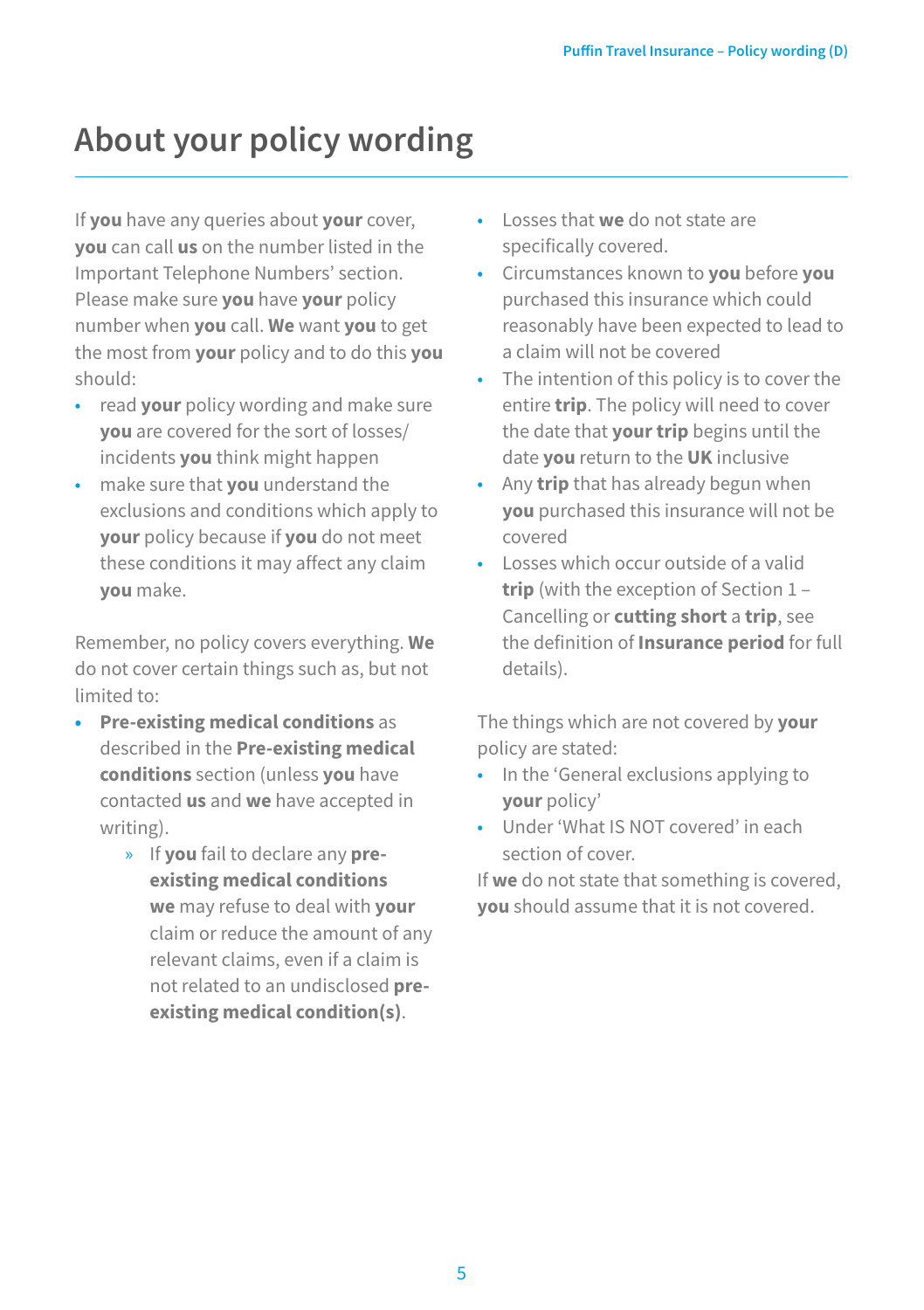## **Introduction**

This is **your** travel insurance policy. It contains details of what is covered, what is not covered and the conditions for each **insured person** and is the basis on which all claims will be settled.

It is confirmed by the issue of the policy schedule which should be read in conjunction with this policy wording.

In return for having accepted **your** premium **we** will provide insurance in accordance with the sections of **your** policy as referred to in **your** policy schedule. The policy schedule is part of the policy.

If **you** need to make any changes to the details contained in **your** policy schedule, **you** should contact **us** soon as possible. **We** will then advise if those changes can be made and whether any additional premium is required.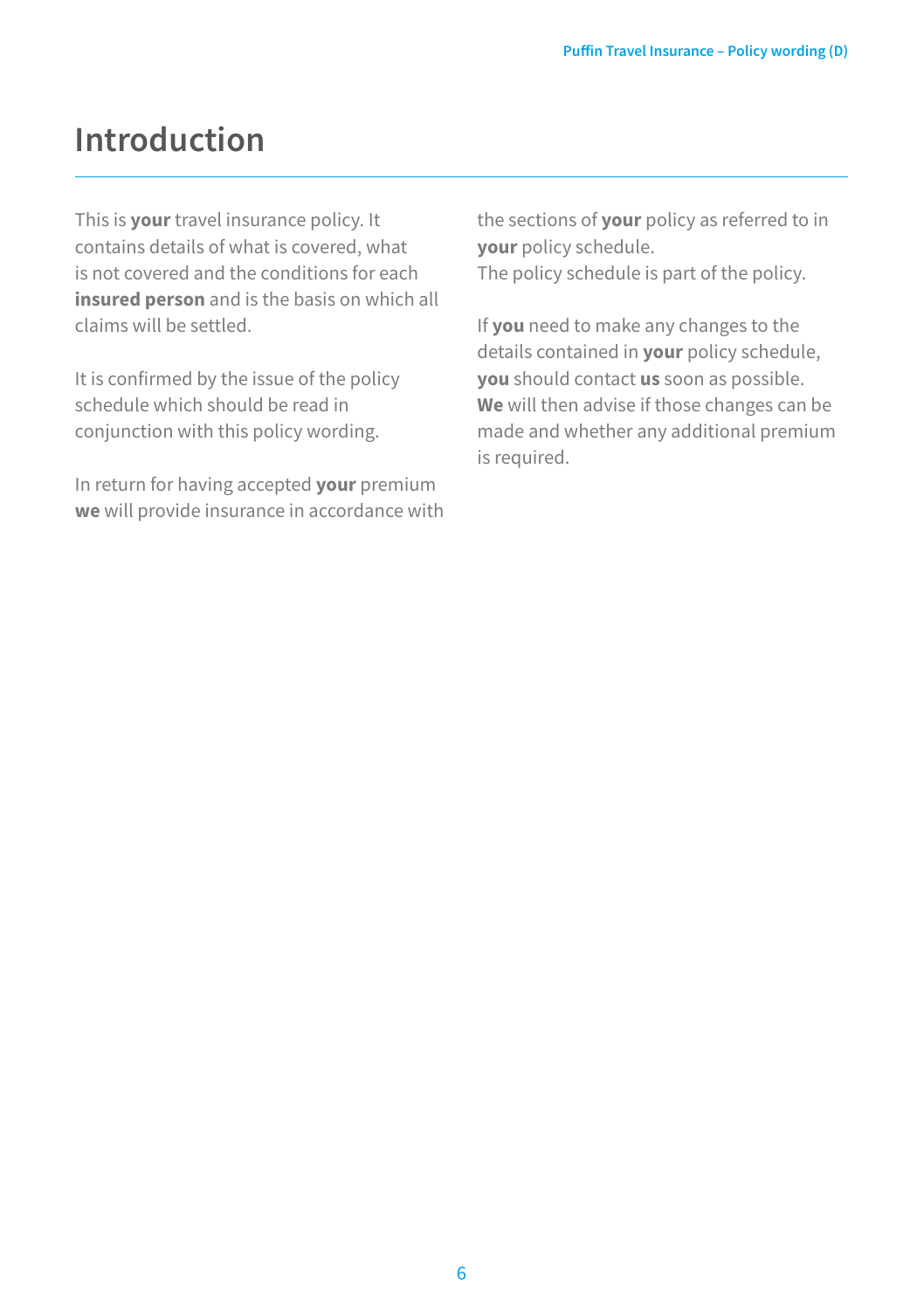## **Words with special meanings**

Throughout **your** policy wording, certain words are shown in **bold type**. These words have special meanings which are listed below.

Section 5a Legal expenses and assistance, Section 6 Personal accident and Section 8 Gadget Cover have unique 'Words with special meanings' which can be found at the beginning of the section.

#### **Accident(s)/Accidental**

A physical injury caused by sudden, unexpected, external and visible means including injury as a result of unavoidable exposure to the elements.

#### **Baggage**

Any items which belongs to **you** which are worn, used or carried by **you** during a **trip**, including **sports equipment** (but excluding **valuables**, **gadgets**, **ski equipment** and **personal money** and **important documents**).

#### **Catastrophe**

Means:

- fire
- flood
- earthquake
- explosion
- volcanic eruption and/or volcanic ash clouds
- tsunami
- landslide
- avalanche
- hurricane
- storm
- civil commotion and/or civil unrest

not assuming the proportions of or amounting to an uprising

• an outbreak of food poisoning meaning **you** cannot use **your** booked accommodation.

#### **Close relative**

Mother, father, sister, brother, spouse, or fiancé/fiancée or common law partner (any couple, in a common law relationship living permanently at the same address) daughter, son, including adopted daughter or son, grandparent, grandchild, parent-inlaw, son-in-law, daughter-in-law, sister-inlaw, brother-in-law, stepparent, stepchild, stepsister, stepbrother, foster child, legal guardian or legal ward.

#### **Colleague**

An associate in the same employment as **you** in the **UK**, whose absence from work necessitates **your** stay in or return to the **UK**.

#### **Cut short/Cutting short**

Either:

- a) **you** cutting short **your trip** by returning early directly to **your home**.
- b) **you** attending a hospital after **you** leave **your home** as an in-patient or being confined to **your** accommodation due to **personal quarantine** on the orders of a **medical practitioner**, in either case for more than 24 hours.

Claims will be calculated on the number of nights of **your trip you** missed due to **your** early return or the number of nights which **you** were hospitalised, quarantined or confined to **your** accommodation.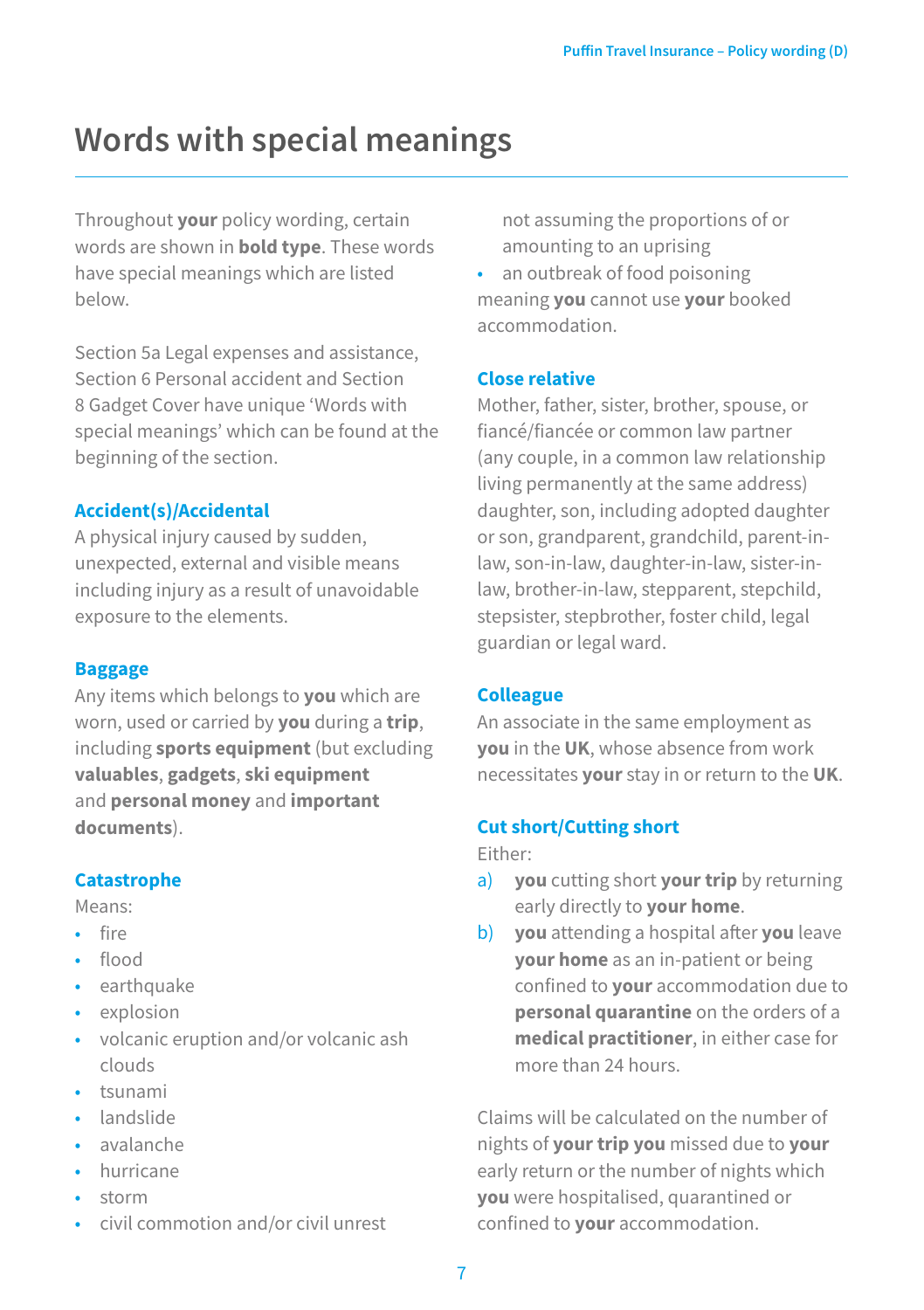Claims under part b), above, will only be paid for the ill / injured / quarantined / confined **insured person**, but where **we** or the Emergency Medical Assistance Service agree for another **insured person** (including any children travelling with them) to stay with **you**, **we** will also pay for that **insured person's** proportion only of any unused travel and accommodation costs and expenses they have not used by remaining with **you**.

#### **Cruise**

A **trip** involving a sea or river voyage of more than one night, where transport and accommodation is primarily on an ocean/ river going passenger ship, liner or cruiser.

#### **Excess**

The amount **you** pay when **you** make a claim which is set out in the table of benefits. For all sections excluding Section 8 – Gadget Cover where a claim is made for the same incident only one excess will apply per **insured person** (max 2), per **trip**.

If **you** use a Reciprocal Health Arrangement or any other arrangement with another country to reduce **your** medical expenses, **you** won't have to pay an excess.

#### **Gadget(s)**

Cover can be any one of the following items: Mobile Phones, iPhones, Tablets, iPads, E-readers/Kindles, Sat Navs, Handheld Games Consoles, Portable DVD players, Headphones, Wireless Speakers, Digital Cameras, Laptops, iPods/MP3 Players, Go Pros and Smartwatches. This policy is not suitable for Drones.

#### **Home**

**Your** permanent **UK** home address listed on **your** policy schedule.

#### **Home area**

For residents of UK excluding Channel Islands and Isle of Man your home area means UK excluding Channel Islands and Isle of Man. For residents of the Channel Islands and the Isle of Man, your home area means either the particular Channel Island on which you live or the Isle of Man depending on where your home is.

#### **Important Documents**

Passport, travel tickets, visas, travel permits, bio-metric card and driving licence.

#### **Insurance Period**

If annual multi trip cover is selected: cover is provided for the 12 month period as stated in the policy schedule. During this period any **trip** not exceeding the maximum days shown in **your** policy schedule is covered. Under annual multi trip policies Section 1 – Cancelling or cutting short a trip cover will start from the date stated in the policy schedule or the time of booking any **trip** (whichever is the later date).

If single trip cover is selected: cover is provided for the period of the **trip** and finishes when the **trip** ends, providing the **trip** doesn't exceed the period shown in the policy schedule. Under these policies **you**  will be covered under Section 1 – Cancelling or cutting short a trip from the time **you** pay the premium.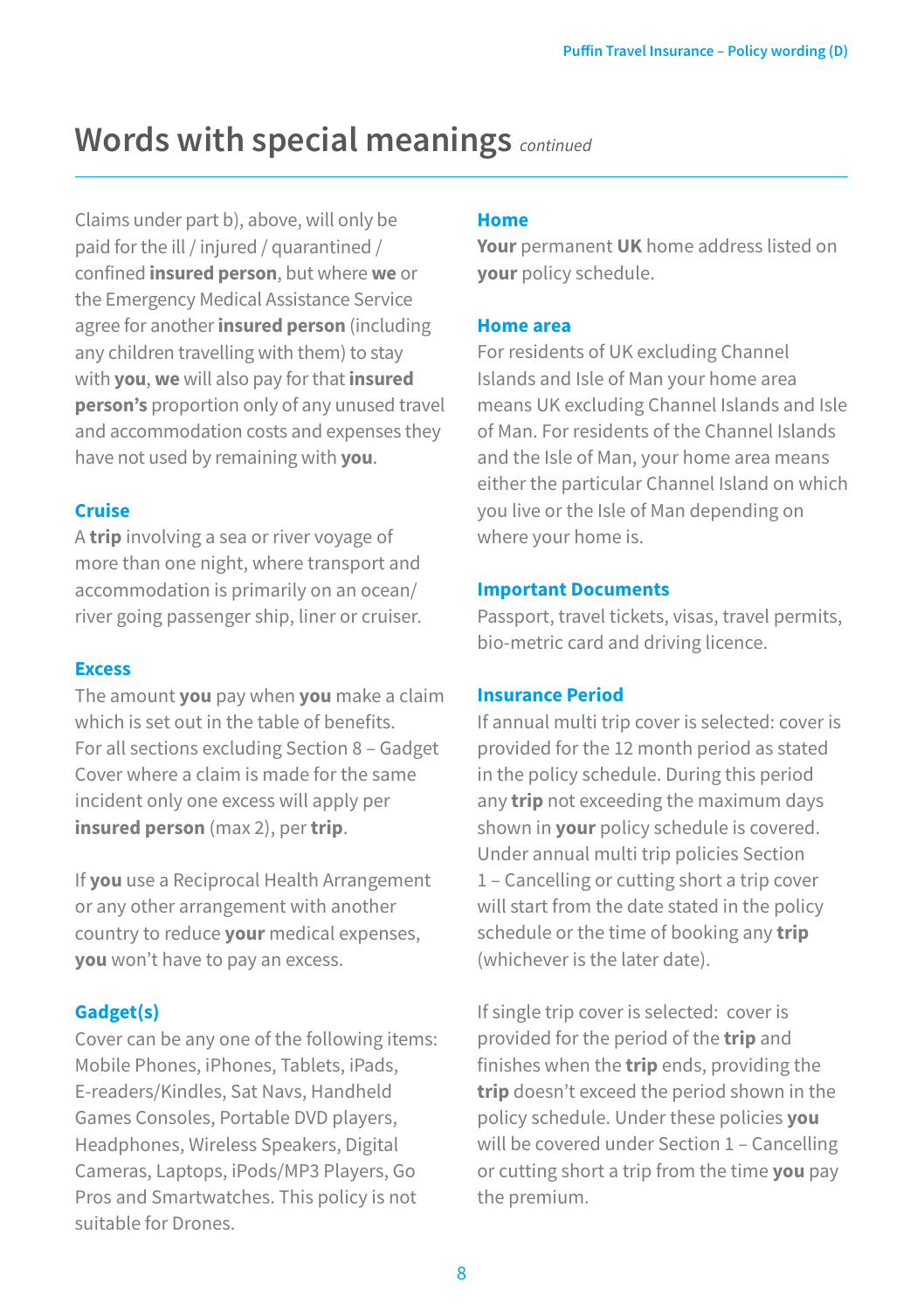Cover for all other sections applies for the length of each **trip**. The **insurance period** is automatically extended in the event that **your** return to **your home area** is unavoidably delayed due to an event covered by this policy.

#### **Insured Person/You/Your/Yourself**

Each person travelling on a **trip** who is named on the policy schedule and where the correct premium has been paid.

#### **Medical condition(s)**

Any disease, illness or injury.

#### **Medical practitioner**

A registered practising member of the medical profession recognised by the law of the country where they are practising, who is not related to **you** or any person who **you**  are travelling with.

#### **Personal Money**

Travellers' and other cheques, event and entertainment tickets and pre-paid vouchers.

#### **Personal Quarantine**

A period of time where you are suspected of carrying an infection or have been exposed to an infection and as a result are confined or isolated on the orders of a medical professional or public health board in an effort to prevent disease from spreading.

#### **Pre-existing medical condition(s)**

1. Any **medical condition** for which **you**  have received prescribed medication or check-ups within the last 12 months

- 2. Any of the following **medical conditions**  for which **you** have received prescribed medication or treatment including surgery, tests, investigations or check-ups within the last 5 years:
	- Respiratory conditions
	- Heart conditions
	- High blood pressure and / or high cholesterol
	- Cancerous conditions
	- Neurological conditions (for example stroke, brain haemorrhage, multiple sclerosis epilepsy and dementia)
	- Mental health conditions (for example anxiety, depression or eating disorders)
	- Diabetes.

#### **Pregnancy Complication**

- Toxaemia
- gestational hypertension
- gestational diabetes
- pre-eclampsia
- ectopic pregnancy
- molar pregnancy
- post-partum haemorrhage
- retained placenta membrane
- placental abruption
- hyperemesis gravidarum
- placenta praevia
- stillbirths
- miscarriage
- termination for medical reasons
- any premature births more than 8 weeks (or 16 weeks in the case of a known multiple pregnancy) before the expected delivery date.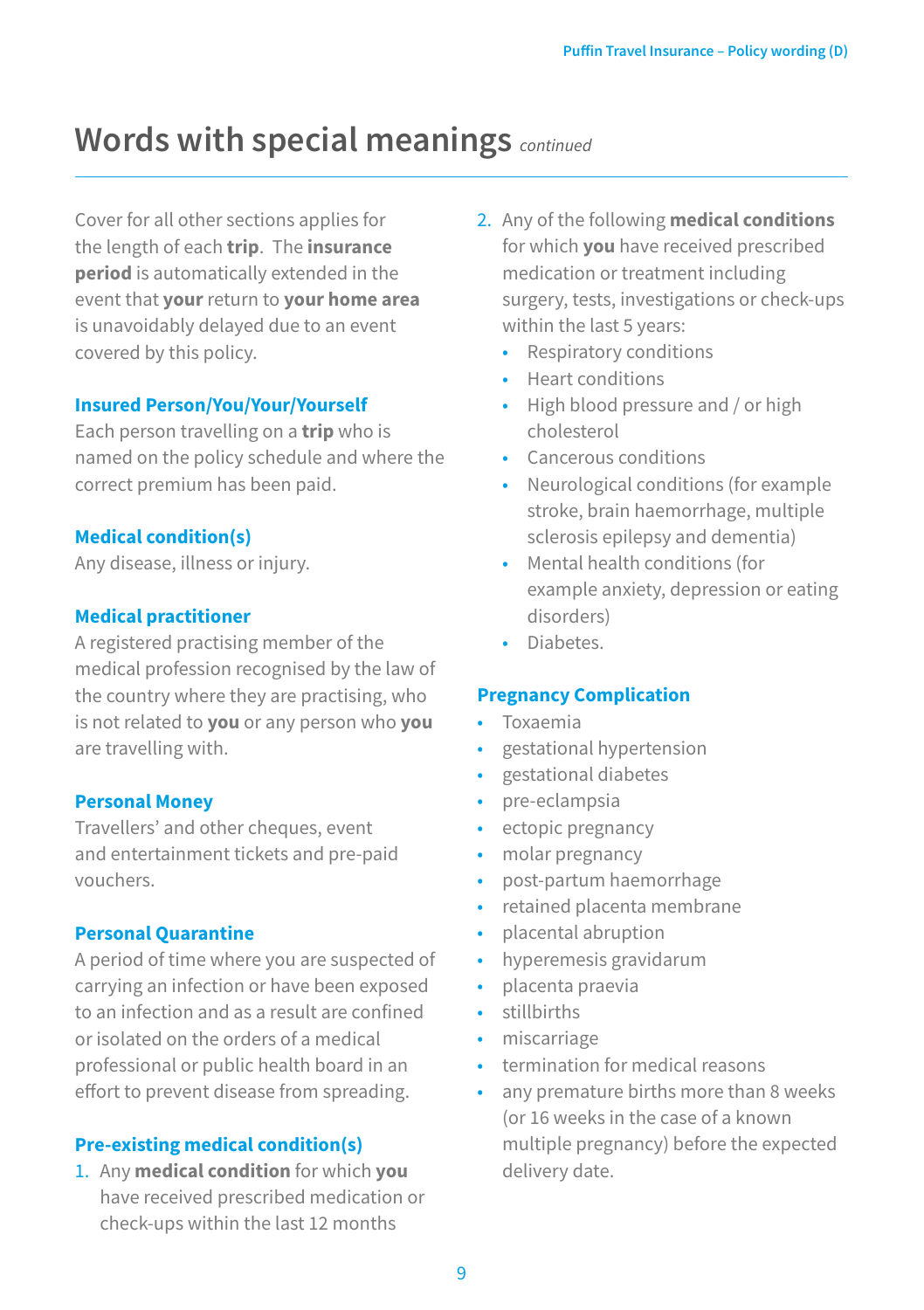#### **Pre-paid charges**

Charges **you** have paid before **you** travel, or are contracted to pay for, including but not limited to the following: car hire, car parking, airport accommodation, airport lounge access, kennel and cattery fees, excursions and hired **sports equipment**.

- Ski school fees, lift passes and hired **ski equipment** will only be covered provided **you** have purchased the additional Winter Sports section
- Costs associated with a sport or activity will only be covered providing **your** policy covers **you** for that sport or activity.

#### **Public Transport**

Train, tram, bus, coach, ferry service or airline flight operating to a published timetable, and pre-booked taxis.

#### **Redundant/Redundancy**

Being made unemployed through the loss of permanent paid employment (except voluntary redundancy) and at the time of purchasing the policy **you**, or **your travelling companion** had no reason to suspect that **you** would be made redundant.

#### **Regional Quarantine**

Any period of restricted movement or isolation, including national lockdowns, within **your home area** or destination country imposed on a community or geographic location, such as a county or region, by a government or public authority.

#### **Ski Equipment**

Skis (including bindings), ski boots, ski poles and snowboards.

#### **Ski Pack**

Ski school fees, lift passes and hired **ski equipment**.

#### **Sports Equipment**

Items that are usually worn, carried, used or held in the course of participating in a recognised sport. These items are only covered if in connection with a sport or activity which this policy covers **you** to participate in.

#### **Terrorist Action**

The actual or threatened use of force or violence against persons or property, or commission of an act dangerous to human life or property, or commission of an act that interferes with or disrupts an electronic or communications system, undertaken by any person or group, whether or not acting on behalf of or in connection with any organisation, government, power, authority or military force, when any of the following applies:

- a) the apparent intent or effect is to intimidate or coerce a government or business, or to disrupt any segment of the economy;
- b) the apparent intent or effect is to cause alarm, fright, fear of danger or apprehension of public safety in one or more distinct segments of the general public, or to intimidate or coerce one or more such segments;
- c) the reasonably apparent intent or effect is to further political, ideological, religious or cultural objectives, or to express support for (or opposition to) a philosophy, ideology, religion or culture.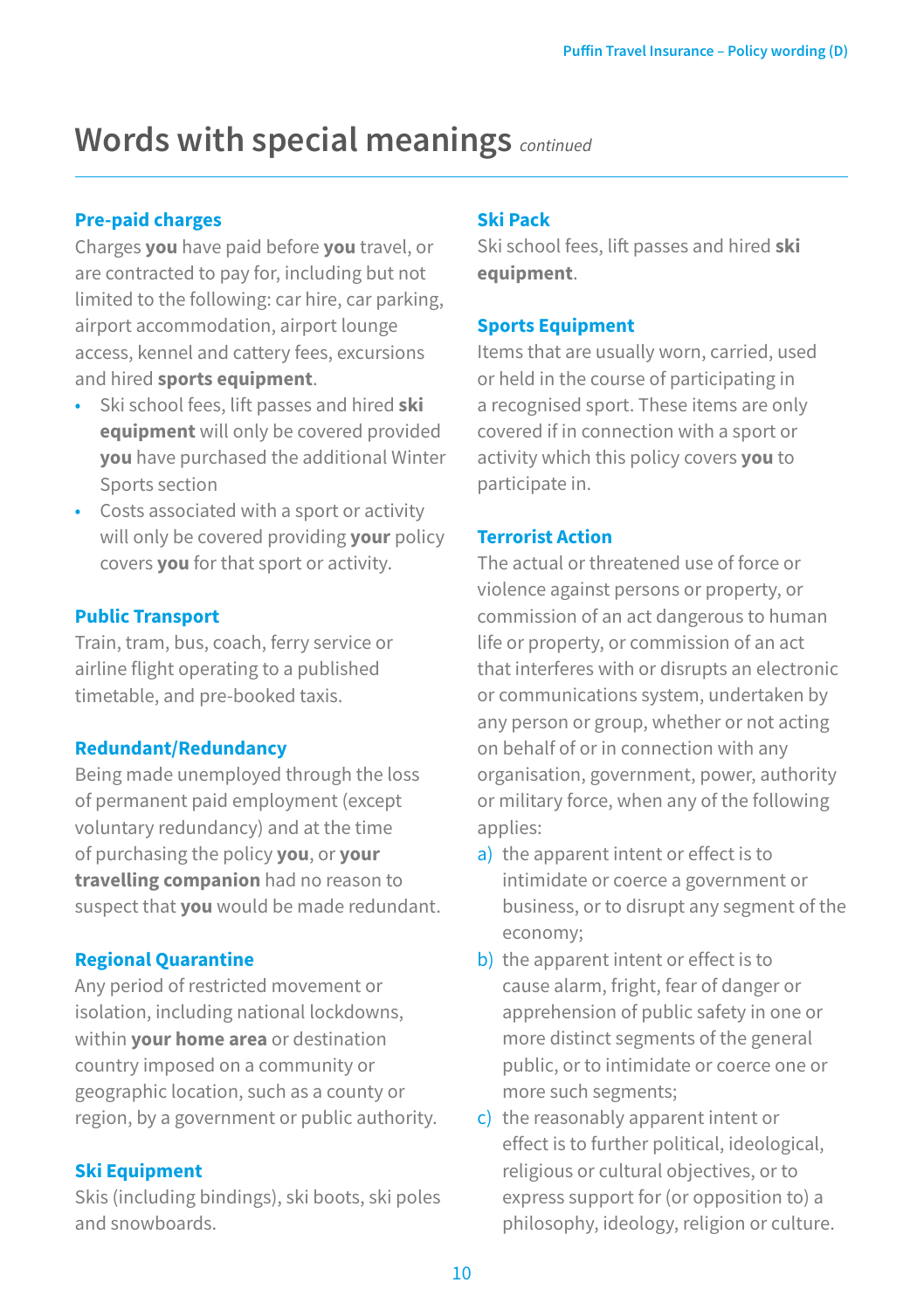#### **Travelling Companion**

Any person with whom **you** are travelling/ staying or have arranged to travel/stay with. This person does not have to be insured by **your** policy.

### **Trip(s)**

The period of time spent away from **your home** on pre-booked business or leisure travel.

Where **you** have selected an annual multi trip policy: the maximum duration of any one **trip** is shown in **your** policy schedule. If any **trip** exceeds **your** maximum number of days there is no cover under this policy for any additional days.

**Your** policy is valid for travel within **your home area** where **you** have at least 2 nights pre-booked accommodation or pre-booked transport at least 50 miles from **your home**, or travelling abroad where the **trip** starts and finishes in the **UK**.

If single trip cover is selected: cover is provided for the period of the **trip** and finishes when the trip ends, providing the trip doesn't exceed the period shown in the policy schedule.

Any **trips** to a country, specific area or event when the Foreign, Commonwealth & Development Office (FCDO) or a regulatory authority in a country to/from which **you** are travelling has advised against all travel are not covered.

#### **UK**

England, Wales, Scotland, Northern Ireland, Isle of Man and Channel Islands.

#### **Unattended**

When **you** are not in full view of and not in a position to prevent unauthorised interference with **your** property or vehicle.

#### **Valuables**

Means the below list (including any associated equipment):

- Jewellery
- Watches (manual or automatic movement watches only, and excludes smartwatches and fitness trackers which are defined as Gadgets and not as Valuables)
- Telescopes
- Binoculars
- Cameras (analogue cameras only and excludes digital cameras which are defined as Gadgets under this Policy and not as Valuables).

#### **We/Us/Our**

The service provider arranged by Inter Partner Assistance S.A. UK Branch.

#### **You/Your/Yourself**

See the definition of **Insured Person.**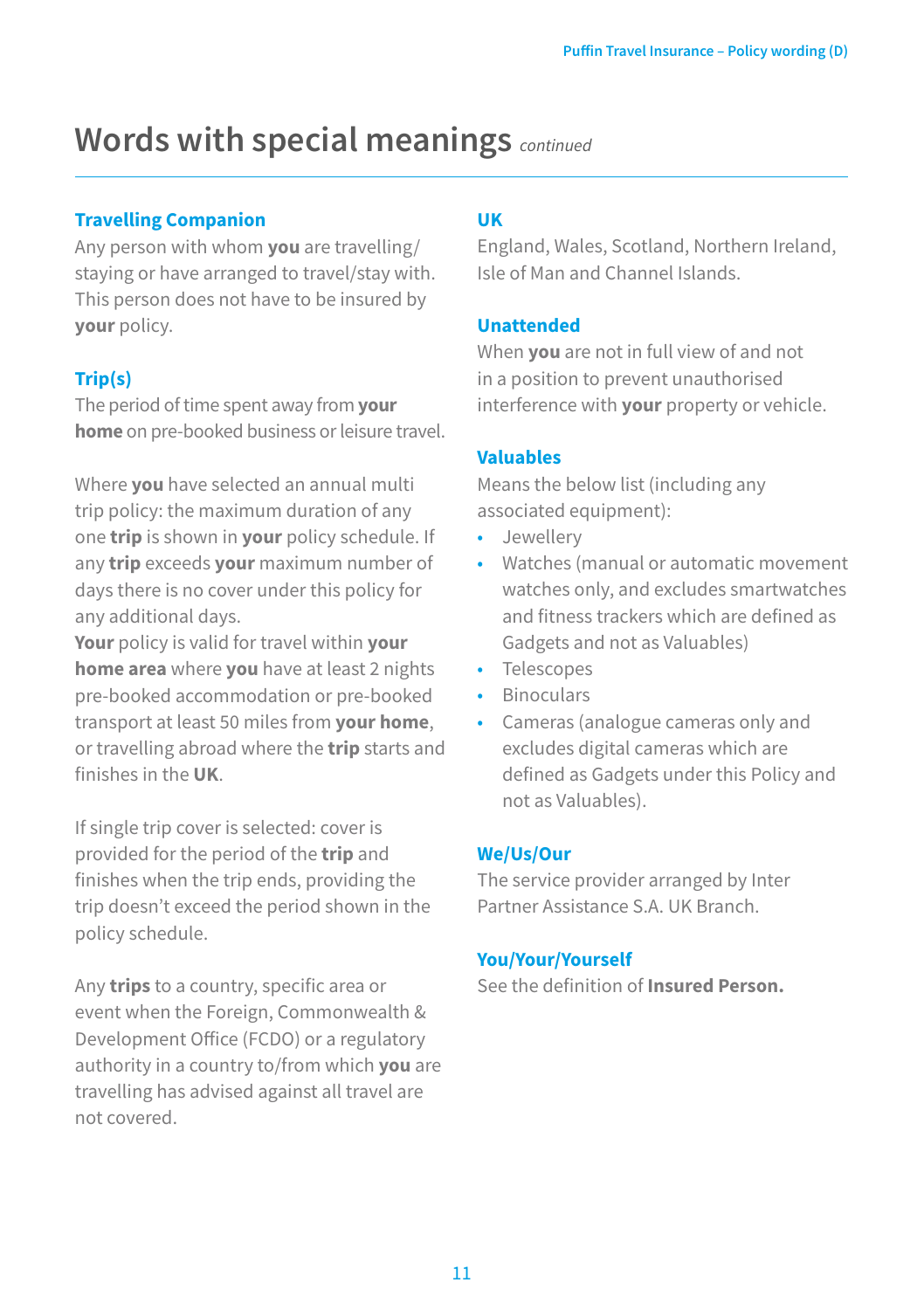## **About your insurance contract**

**Your** policy is a legal contract between **you**  and **us.**

The laws of the **UK** allow both parties to choose the law which will apply to this contract. However **your** policy will be governed by the law of England and Wales unless **you** and **we** have agreed otherwise.

#### **The Insurer**

This policy is underwritten by Inter Partner Assistance S.A UK branch, which is part of the AXA Group.

#### **Financial Services Compensation Scheme (FSCS)**

**You** may be entitled to compensation from the scheme in the unlikely event **we** cannot meet **our** obligations to **you**. This depends upon the type of insurance and the circumstances of the claim. Further information about the compensation scheme arrangements is available from the FSCS. Contact them at www.fscs.org.uk or call them on 0800 678 1100.

#### **Our part of the insurance contract is as follows**

**We** provide the cover set out in **your** policy wording.

#### **Cancellation**

**We** reserve the right to cancel the policy by providing 21 days' notice by registered post to **your** last known address on the following grounds:

- a) If **you** make a fraudulent claim
- b) If **you** are or have been engaged in criminal or unlawful activities
- c) If any policy in **your** name is added to the Insurance Fraud Register
- d) If **you** use threatening or abusive behaviour or language towards **our** staff or suppliers.

In each case no refund of premium will be made.

#### **Duration**

This policy lasts for a period of 12 months, or it is for a single trip – *Please refer to your policy schedule for your selected cover.*

### **Automatic renewals on annual multi trip policies**

By purchasing this policy **you** provide **us** with the consent to set up a continuous payment authority. This means **we** are authorised to automatically renew **your** policy and apply for renewal payments from **your** account every year, even if **your** card has expired, until **you** instruct **us** to stop.

**We** will contact **you** at least 21 days before the end of **your insurance period**. If **you** still meet **our** eligibility criteria, **we** will seek to automatically renew **your** policy by using the latest details **you** provided to **us**. **You** will also be provided with a renewal invitation which **you** should check to ensure all **your** details are still correct and relevant. **Your** renewal invitation will have information on how **you**  can make changes to **your** details or tell **us** if **you** do not wish to renew **your** insurance before **your** renewal date.

If **you** opted out of auto renewal, then **you** will need to contact **us** to make payment, or **your** policy will not renew.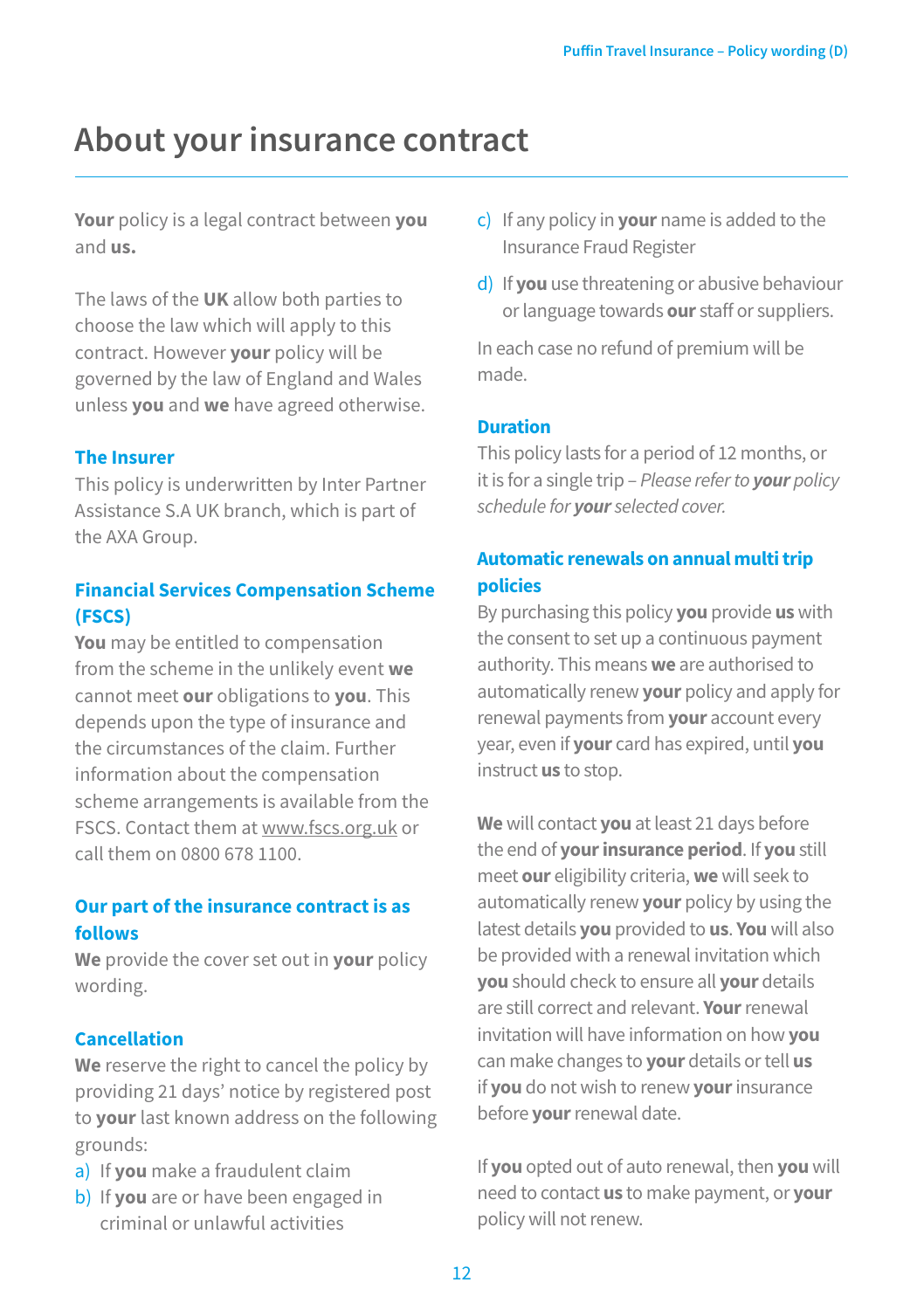## **About your insurance contract** *continued*

If **you** have declared a medical condition on **your** policy**,** then **you** will need to contact **us** prior to **your** expiry date if **you** wish to renew, this will be explained in the renewal invitation **we** send **you**.

#### **How to opt-out of automatic renewals**

Please contact the Puffin customer service on 0333 772 0346 or by emailing [customerservice@puffininsurance.com](mailto:directsales@coverforyou.co.uk)

#### **Non-payment of premiums**

Where **we** have been unable to collect a premium payment **we** will contact **you** in writing to request payment. If **we** do not receive payment by the date **we** state, **we**  will write to **you** again notifying **you** that payment has not been received and ask **you** to pay the outstanding amount. If payment is not received by the date **we** provide **we**  will cancel the policy with immediate effect and notify **you** in writing.

#### **Cancellation period**

**You** are free to cancel this policy at any time. If **you** wish to cancel within 14 days of the policy start date or the receipt of the policy documents whichever is the later, **you** may do so by contacting **us** on 0333 772 0346 or by emailing [customerservice@](mailto:directsales@coverforyou.co.uk) [puffininsurance.com](mailto:directsales@coverforyou.co.uk) or writing to **us** for a full refund providing **you** have not travelled and no claim has been made. Depending on when **you** cancel **your** policy, the following premium refunds will be made:

- All policies: Full refund if cancelled within 14 days
- Single Trip policies: 65% refund if cancelled before **your trip** starts (but

outside of 14 days)

• Annual Multi-trip policies: 5% refund per full month remaining (outside of 14 days).

All premium refunds are subject to **you** not having travelled and not made a claim or intending to make claim.

#### **Conditions which apply to your policy**

These are some of the conditions **you** must keep to as **your** part of the contract. The others are shown in the 'Exclusions and conditions' section. If **you** do not keep to these conditions, **we** may decline **your**  claim.

#### **You must prevent loss, theft or damage**

All persons covered by **your** policy must take reasonable steps to prevent loss, theft or damage to everything covered under **your**  policy.

Failure to take reasonable steps to prevent loss, theft or damage will result in a deduction from any claim payment, or may result in **your** claim being declined in full.

#### **Reciprocal Health Agreements – European Union (not including EEA or Switzerland)**

If **you** are travelling to countries within the European Union (EU), not including the EEA or Switzerland, **you** are strongly advised to obtain a Global Health Insurance Card (GHIC). **You** can apply for a GHIC either online at [www.nhs.uk/using-the-nhs/](http://www.nhs.uk/using-the-nhs/healthcare-abroad/) [healthcare-abroad/](http://www.nhs.uk/using-the-nhs/healthcare-abroad/)

or by telephoning 0300 330 1350. This will entitle **you** to benefit from the health care arrangements which exist between countries within the EU.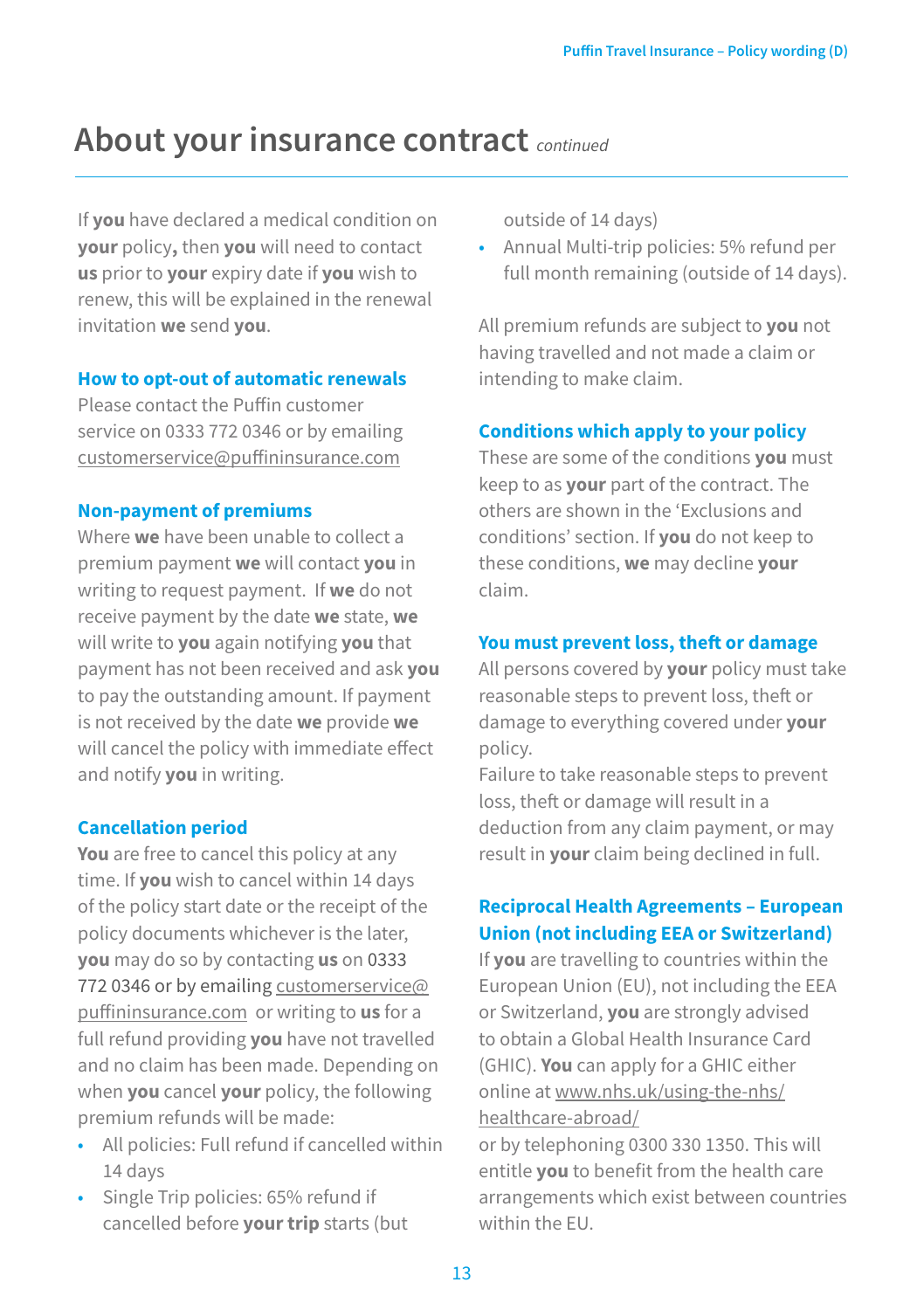## **About your insurance contract** *continued*

If **we** agree to pay for a medical expense which has been reduced because **you** have used either a Global Health Insurance Card or private health insurance, **we** will not deduct the **excess** under Section 2 – Medical Emergency and Repatriation Expenses.

#### **Australia**

If **you** require medical treatment in Australia **you** must enrol with a local MEDICARE office. **You** do not need to enrol on arrival, but **you** must do this after the first occasion **you** receive treatment. In-patient and outpatient treatment at a public hospital is then available free of charge. Details of how to enrol and the free treatment available can be found in the Health advice for Travellers booklet available from **your** local Post Office. Alternatively, please call the Emergency Assistance Service for guidance. If **you** are admitted to hospital contact must be made with the Emergency Assistance Service as soon as possible and their authority

obtained in respect of any treatment NOT available under MEDICARE.

#### **New Zealand**

**UK** citizens on a short-term visit to New Zealand are eligible for treatment (medical, hospital and related) on the same basis as citizens of New Zealand. If the treatment relates to an existing **medical condition** or a new condition arises, then a **medical practitioner** must agree in each case that prompt treatment is needed before **your trip** ends, if treatment is to be provided under the Reciprocal Health Agreement. **You**  will also need to show **your UK** passport. **You** will however have to pay the same charges as New Zealanders for treatment at a doctor's surgery or for prescribed medication.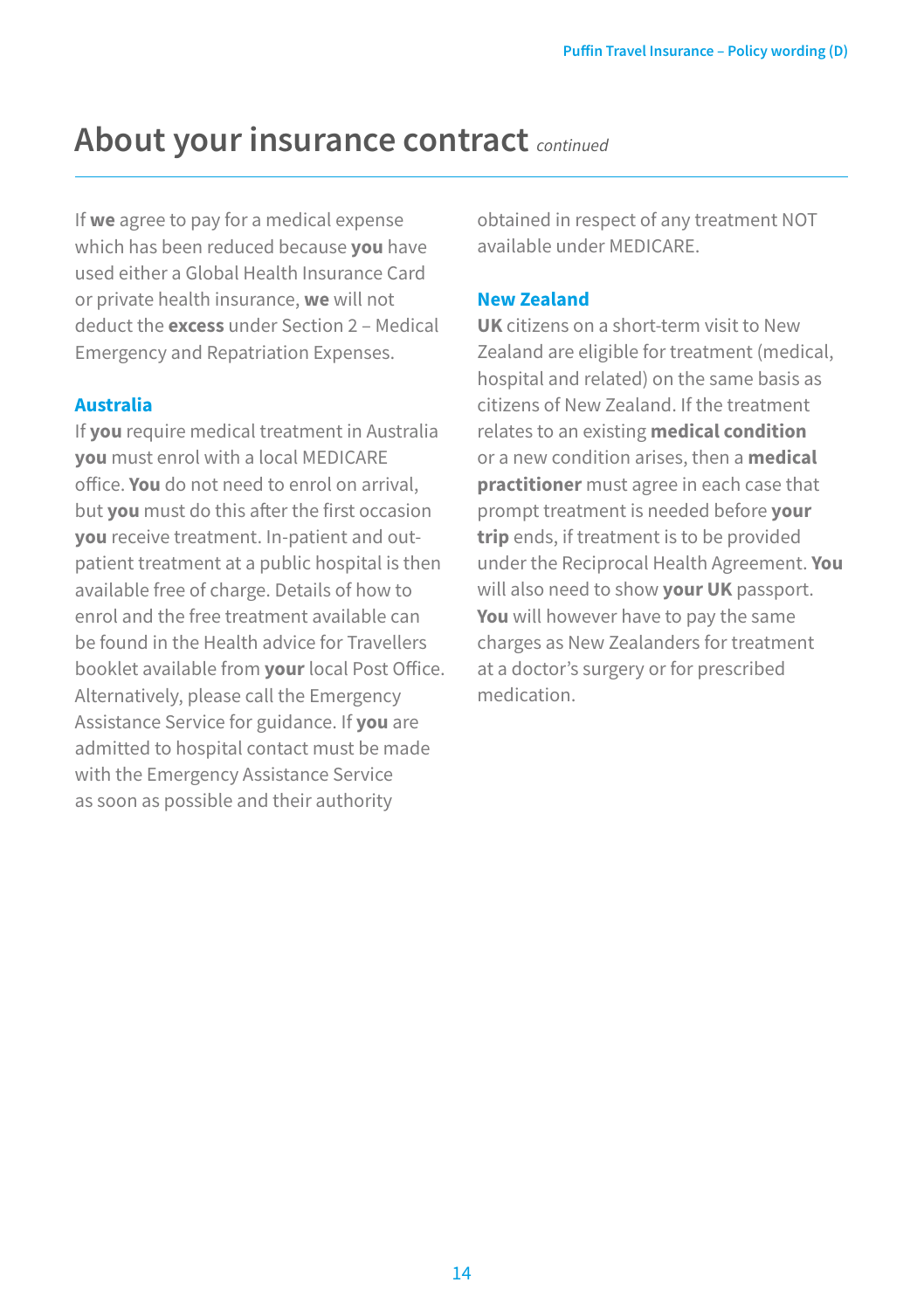## **Pre-existing medical conditions**

**You** must comply with the following conditions to have the full protection of **your** policy.

**You** must tell **us** of all **your pre-existing medical conditions**. If **you** faFil to declare any **pre-existing medical conditions we**  may refuse to deal with **your** claim or reduce the amount of any relevant claims, even if a claim is not related to an undisclosed **preexisting medical condition(s)**.

It is a condition of this policy that **you** will not be covered under the following sections;

- Section 1 Cancelling or **cutting short** a **trip**
- Section 2 Medical emergency and repatriation expenses
- Section 6 Personal accident and;
- Section 10 Cruise cover
- for any claims arising directly or indirectly from any **pre-existing medical condition(s)**

Unless **you** contact **us** on Tel**:** 0333 772 0346 or complete an online Medical Screening at website [www.puffininsurance.co./travel](http://www.puffininsurance.co./travel-insurance)[insurance](http://www.puffininsurance.co./travel-insurance) and **we** have agreed, in writing, to cover **your medical condition(s)**.

Throughout the duration of the policy:

- i. Any **medical condition** or **pregnancy complication you** have in respect of which a **medical practitioner** has advised **you** not to travel (or would have done so had **you** sought **their** advice), but despite which **you** still travel.
- ii. From any surgery, treatment or investigations for which **you** intend to

travel outside of **your home area** to receive (including expenses incurred due to the discovery of other **medical conditions** during and/or complications arising from these procedures).

- iii. From any **medical condition** for which **you** are not taking the recommended treatment or prescribed medication as directed by a **medical practitioner**.
- iv. If **you** travel against any health requirements stipulated by the carrier, their handling agents or any other **public transport** provider

At the time of purchasing **your** policy **you**  will not be covered for any claim arising directly or indirectly:

- i. From any **medical condition** for which **you**, a **close relative** or a **travelling companion** have received a terminal prognosis.
- ii. From any **medical condition** for which **you**, a **close relative** or a **travelling companion** are on a waiting list for or have knowledge of the need for surgery, treatment or investigation.
- iii. From any **medical condition** or symptoms for which anyone to be insured under the policy is seeking medical advice but has not yet had a diagnosis or has not yet sought medical advice.

*If your health changes after the start date of your policy and the date your travel tickets or confirmation of booking were issued, you should check with your medical practitioner that you are fit to travel.*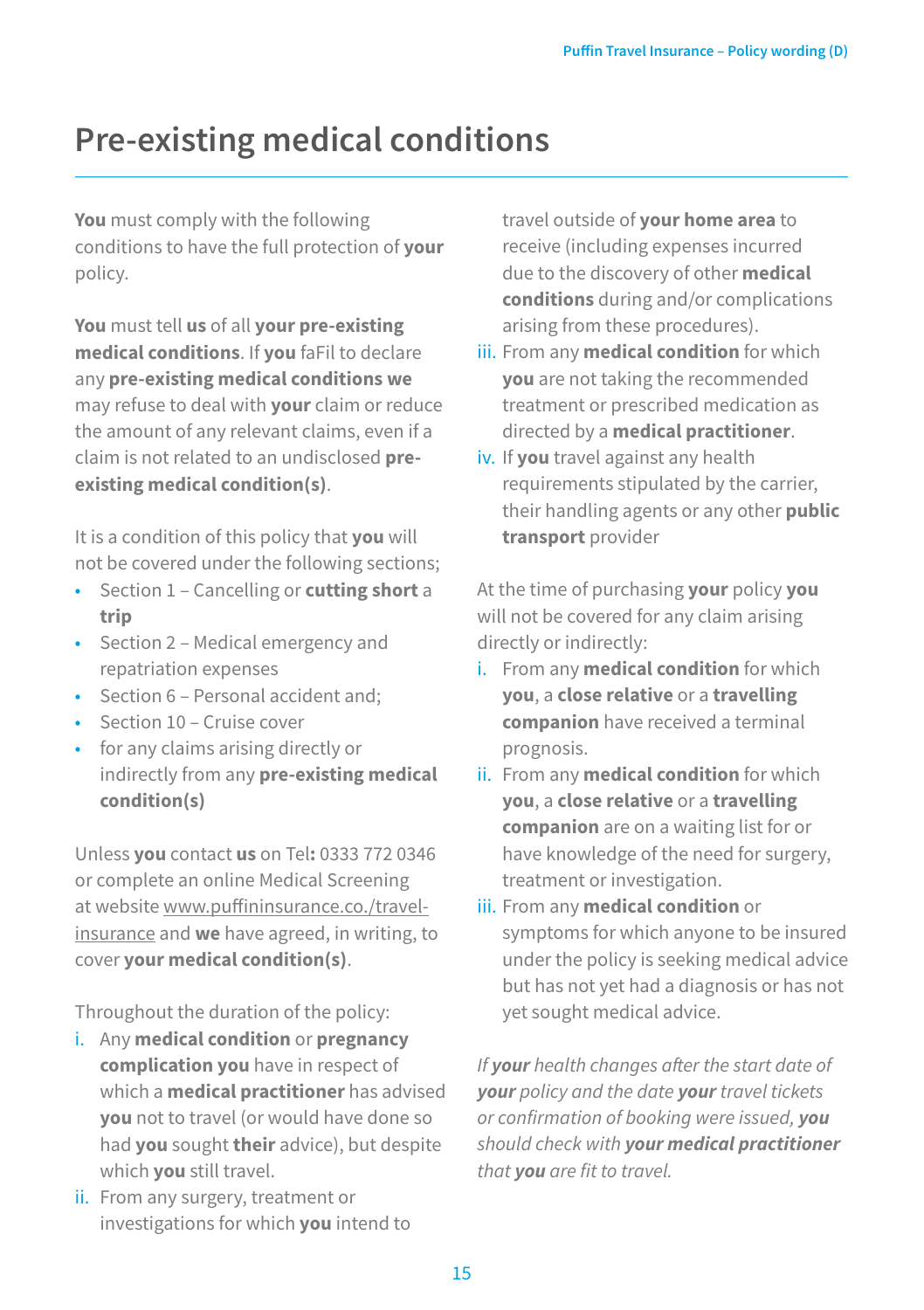➞

## **Sports and other activities**

#### **Covered as standard without charge**

The following lists detail the sports and activities that this policy will cover without charge when **you** are participating on a recreational and non-professional basis during any **trip**. Any involvement in these sports and/or activities is subject to **you** following local laws and regulations and the use of recommended safety equipment.

**You** are not covered when participating in any sport professionally, or whilst racing or during a competition.

There is no cover under Section 5 – Legal and Liability for sports or activities marked with \*

• abseiling (within organisers guidelines) • \*administrative, clerical or professional occupations • aerobics • airboarding • archaeological digging • archery • athletics • badminton • banana boating • baseball • basketball • \*battle re-enactment • beach games • billiards/snooker/pool • body boarding (boogie boarding) • bowls • breathing observation bubble (bob) • \*camel riding (no personal liability cover) • \*camp America – counsellor • canoeing (up to grade 2 rivers) • \*Catamaran sailing (if qualified and no racing or liability cover) • \*clay pigeon shooting (no liability cover) • climbing (on climbing wall only) • cricket • croquet • cross country running (non-competitive) • curling • Cycling (no racing or competitions). All protective clothing (e.g. helmet) must be worn. No cover for Mountain Biking – see separately listed activity • dancing (including instruction) • \*dinghy sailing (no liability cover) • \*Driving motorised vehicles (excluding Quad bikes) for which **you** are licensed to drive in the United Kingdom (other than in motor rallies or competitions) and wearing a helmet if driving a motorbike, moped or scooter and no liability cover • elephant riding/trekking • falconry • fell walking/running (up to 2,500 metres above sea level) • fencing • fishing / deep sea fishing • fives • flying (as a fare paying passenger in a fully licensed passenger carrying aircraft) • flying fox (cable car)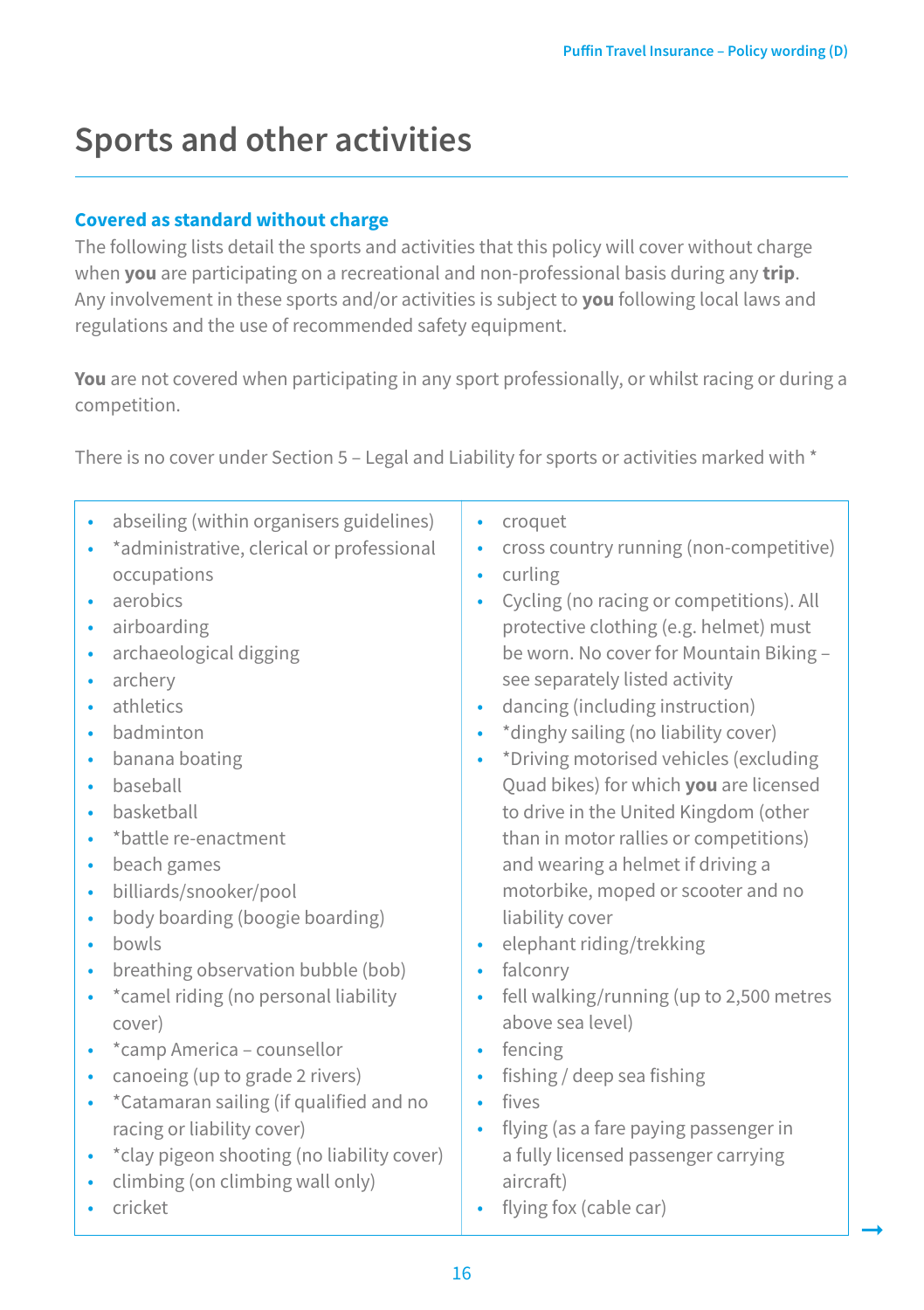## **Sports and other activities** *continued*

- football (American) not main purpose of the **trip**
- football (Association) not main purpose of the **trip**
- frisbee/ultimate frisbee including competitions
- \*rifle range shooting
- gaelic football not main purpose of the **trip**
- \*glass bottom boats/bubbles (no liability cover)
- \*go karting (within organisers guidelines and no liability cover)
- golf

➞

- handball
- \*hobie catting (if qualified and no liability cover)
- horse riding (excluding competitions, racing, jumping and hunting)
- hot air ballooning (organised pleasure rides only)
- \*hovercraft driving/passenger (no liability cover)
- hurling not main purpose of the **trip**
- hydro zorbing
- ice skating
- in-line skating/roller blading (wearing pads and helmets)
- indoor skating/skateboarding (wearing pads and helmets)
- javelin throwing
- \* jet boating (no racing or liability cover)
- jogging
- kayaking (up to grade 2 rivers)
- korfball
- netball
- octopush
- orienteering
- \*paint balling/war games (wearing eye protection and no liability cover)
- parasailing/parascending over water
- passenger sledge
- pedalos
- Pilates
- pony trekking
- \* power boating (no racing, noncompetitive and no liability cover)
- racket ball
- refereeing
- ringos
- roller skating/blading/in line skating (wearing pads and helmets)
- rounders
- rowing (except racing)
- running
- safari trekking/tracking in the bush (must be organised tour)
- \*sailing (if qualified or accompanied by a qualified person and no liability cover or racing)
- sail boarding/windsurfing
- sand boarding/surfing/skiing
- sand dune surfing/skiing
- \*sand yachting (no liability cover)
- scuba diving to 18 metres (if qualified scuba diver or accompanied by qualified instructor and not diving alone or involved in cave diving)
- \*Segway riding (organised tours only, wearing correct safety equipment including a helmet)
- skateboarding (wearing pads & helmets)
- sledging/tobogganing (not on snow)
- snorkelling
- soccer not main purpose of the **trip**

➞

• softball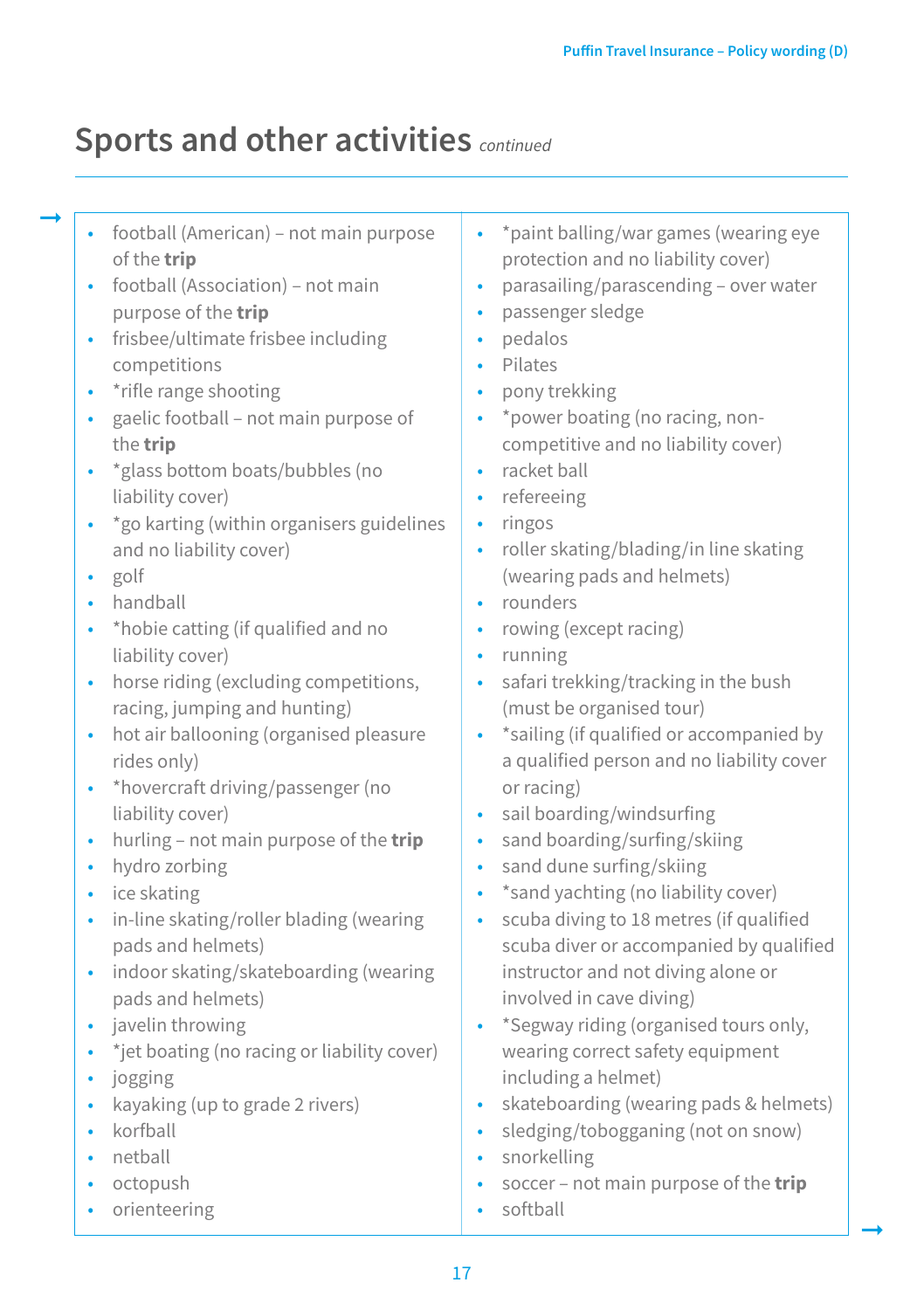## **Sports and other activities** *continued*

➞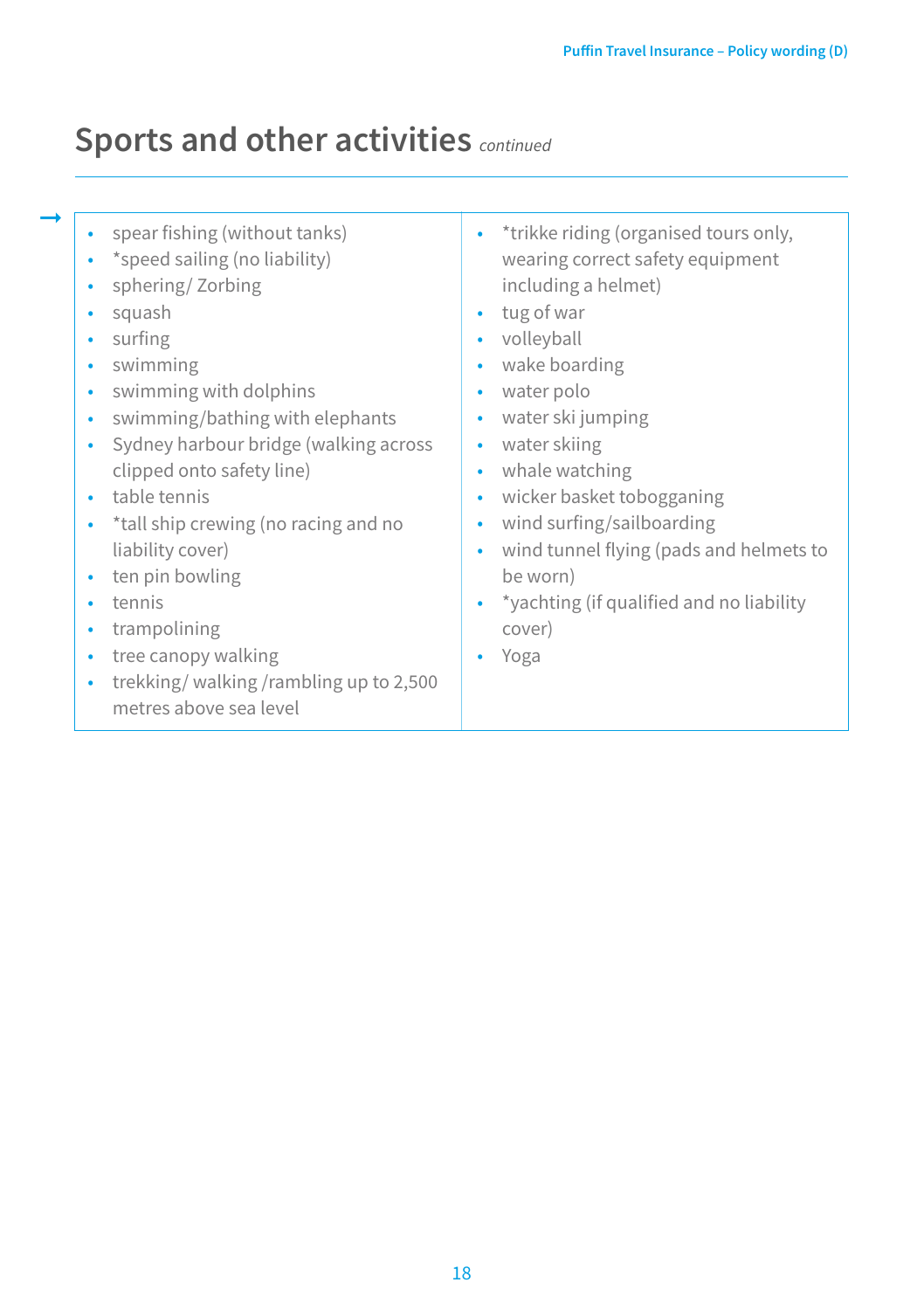## **Additional sports and activities** *continued*

Sports and activities that can be covered if the additional premium has been paid and shown as purchased in **your** policy schedule.

There is no cover under Section 5 - Legal and Liability for sports or activities marked with \*

| Pack 1                                                                                                                                                                                                                                                                                                                                                                                                                                                                                                                       |                                                                                                                                                                                                                                                                                                                                                                                   |  |  |
|------------------------------------------------------------------------------------------------------------------------------------------------------------------------------------------------------------------------------------------------------------------------------------------------------------------------------------------------------------------------------------------------------------------------------------------------------------------------------------------------------------------------------|-----------------------------------------------------------------------------------------------------------------------------------------------------------------------------------------------------------------------------------------------------------------------------------------------------------------------------------------------------------------------------------|--|--|
| blokarting (no liability cover)<br>٠<br>body building<br>٠<br>field hockey<br>$\bullet$<br>fruit or vegetable picking<br>$\bullet$<br>gorilla trekking<br>$\bullet$<br>gymnastics<br>$\bullet$<br>high diving<br>$\bullet$<br>lacrosse<br>marathon running (not professional)<br>٠<br>minjin swinging<br>٠<br>* Mountain biking<br>٠<br>(no racing, competition's or extreme<br>٠<br>downhill mountain biking – e.g. a very<br>steep course which was specifically<br>designed to be used by professional<br>cyclists only). | All protective clothing (e.g. helmet) must<br>٠<br>be worn. Height restriction of 2,500<br>Metres above sea level.<br>mud buggying<br>٠<br>rap jumping/running (within organisers<br>guidelines)<br>*restaurant/bar work<br>٠<br>rhino trekking<br>٠<br>river tubing<br>roller hockey<br>٠<br>shinty<br>٠<br>street hockey (wearing pads and<br>helmets)<br>street luge<br>tubing |  |  |

| Pack <sub>2</sub>                                                                               |  |                                                                                                                                                      |  |
|-------------------------------------------------------------------------------------------------|--|------------------------------------------------------------------------------------------------------------------------------------------------------|--|
| bamboo rafting<br>canoeing (up to grade 3 rivers)<br>dune sliding<br>dune/wadi buggying/bashing |  | scuba diving to 30 metres (if qualified<br>scuba diver or accompanied by qualified<br>instructor and not diving alone or<br>involved in cave diving) |  |
| grass skiing<br>heptathlon<br>kayaking (up to grade 3 rivers or coastal                         |  | sea canoeing/kayaking (within sight of<br>land)<br>trekking/walking/rambling between                                                                 |  |
| waters)<br>polo<br>polo cross                                                                   |  | 2,501 to 3,500 metres above sea level<br>via ferrata<br>weightlifting                                                                                |  |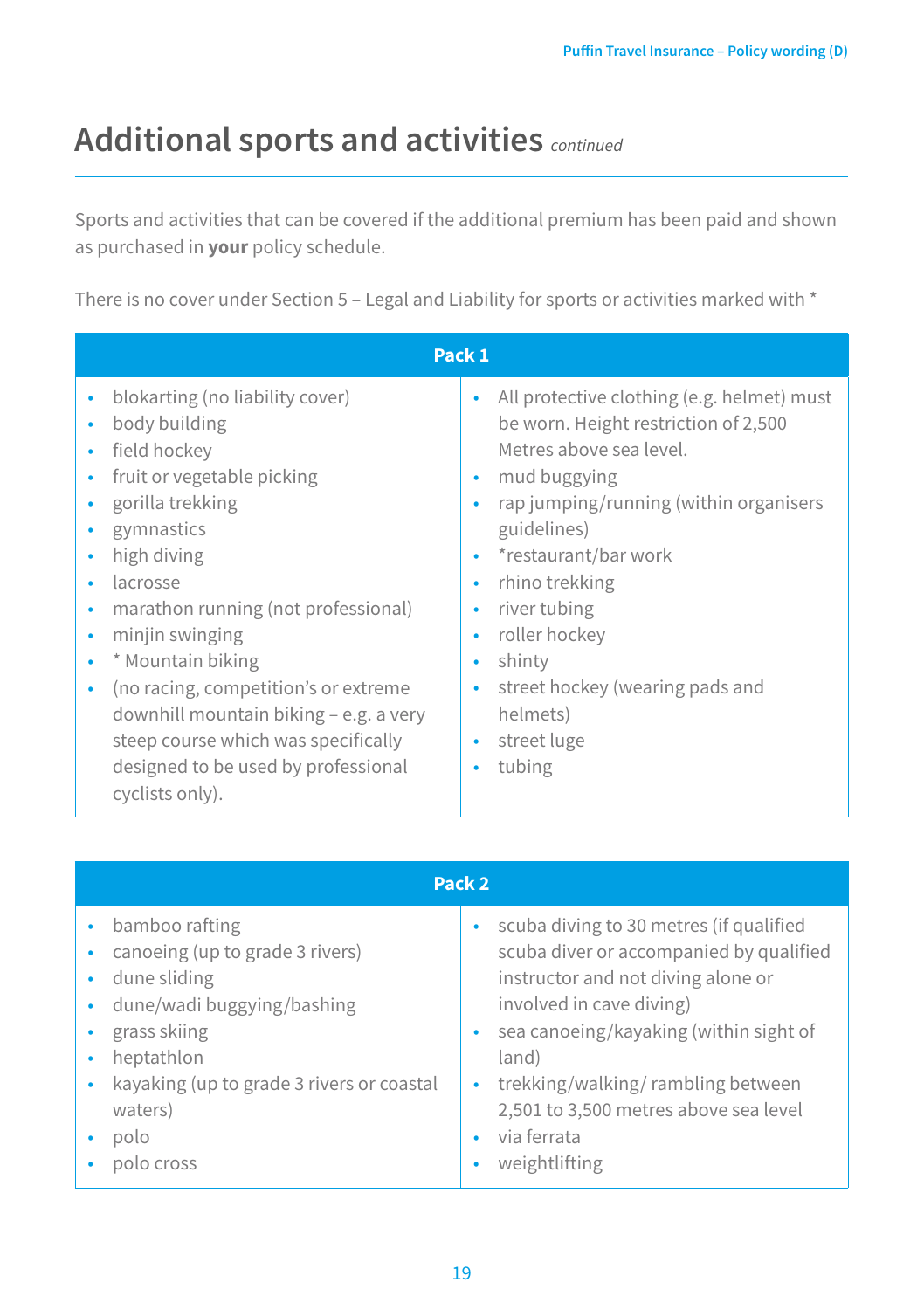## **Additional sports and activities** *continued*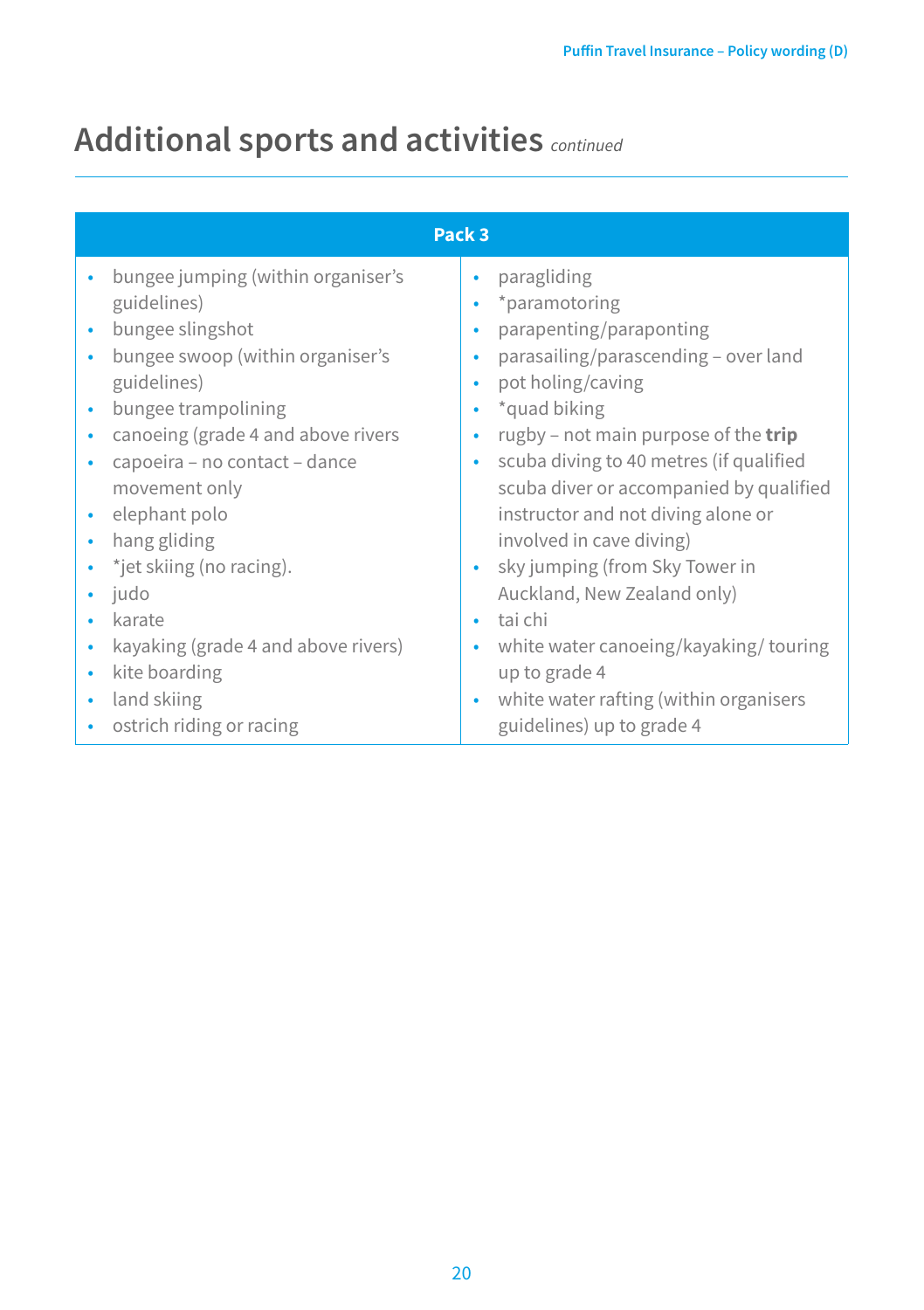## **Winter Sports**

Winter Sports and activities that can be covered if the additional premium has been paid and shown as purchased in **your** policy schedule.

There is no cover under Section 5 - Legal and Liability for sports or activities marked with \*

| blade skating<br>cross country skiing/nordic skiing<br>dry slope skiing<br>glacier skiing/walking<br>husky dog sledding (organised, non-<br>$\bullet$<br>competitive and with experienced local<br>driver)<br>ice cricket<br>ice go karting (within organisers<br>guidelines and no liability cover)<br>ice windsurfing (no liability cover)<br>$\bullet$<br>kick sledging<br>$\bullet$<br>ski – blading<br>*ski – dooing/snow mobiling<br>ski biking<br>$\bullet$<br>ski boarding<br>ski run walking<br>$\bullet$<br>skiing<br>skiing - big foot<br>skiing - cross country<br>skiing – mono<br>skiing – nordic<br>skiing - off piste** with a guide | skiing alpine<br>٠<br>*sledging/sleigh riding (pulled by horse<br>٠<br>or reindeer as a passenger)<br>sledging/tobogganing on snow<br>٠<br>snow biking<br>٠<br>snow blading<br>٠<br>snowboarding on piste**<br>٠<br>snowboarding - off piste** with a guide<br>٠<br>snow bobbing<br>٠<br>snow carving (using non powered hand<br>٠<br>tools only and not working above 3<br>metres from the ground)<br>*snow go karting (no liability cover)<br>٠<br>*snow mobiling/skidooing (no liability<br>٠<br>cover)<br>*snow scooting<br>٠<br>*snowcat driving<br>٠<br>snow shoe walking<br>٠<br>snow tubing<br>٠<br>telemarking<br>٠<br>winter walking (using crampons and ice<br>٠<br>picks only) |
|------------------------------------------------------------------------------------------------------------------------------------------------------------------------------------------------------------------------------------------------------------------------------------------------------------------------------------------------------------------------------------------------------------------------------------------------------------------------------------------------------------------------------------------------------------------------------------------------------------------------------------------------------|--------------------------------------------------------------------------------------------------------------------------------------------------------------------------------------------------------------------------------------------------------------------------------------------------------------------------------------------------------------------------------------------------------------------------------------------------------------------------------------------------------------------------------------------------------------------------------------------------------------------------------------------------------------------------------------------|
|------------------------------------------------------------------------------------------------------------------------------------------------------------------------------------------------------------------------------------------------------------------------------------------------------------------------------------------------------------------------------------------------------------------------------------------------------------------------------------------------------------------------------------------------------------------------------------------------------------------------------------------------------|--------------------------------------------------------------------------------------------------------------------------------------------------------------------------------------------------------------------------------------------------------------------------------------------------------------------------------------------------------------------------------------------------------------------------------------------------------------------------------------------------------------------------------------------------------------------------------------------------------------------------------------------------------------------------------------------|

*\*\* A piste is a recognised and marked ski run within the resort boundaries*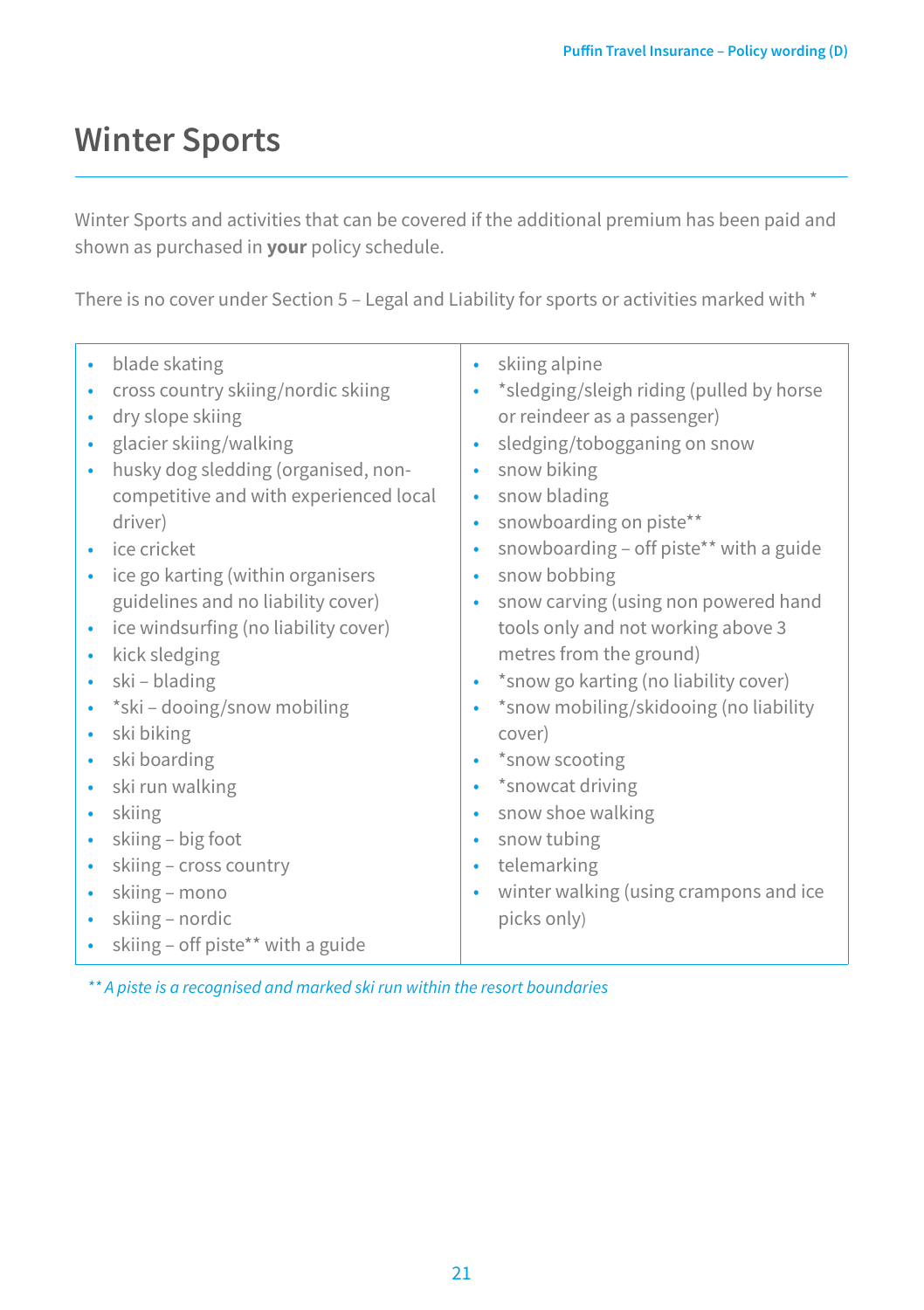## **Important conditions relating to your policy**

- Where **you** have selected an annual multi trip policy, the maximum duration of any one **trip** is:
	- » Silver and Gold policies: 32 consecutive days
	- » Platinum policies: 45 consecutive days.

If any **trip** exceeds this duration, there is no cover under this policy for any additional days over that period.

- **• Your** policy automatically extends to provide cover if **you** are unable to return **home** by the end of the **insurance period** due an event which is covered under the policy**,** providing **you** accept alternatives offered and don't intentionally delay **your**  return.
- If **you** have purchased an Annual Multi trip policy**: Your** policy is valid for travel within **your home area** where **you** have least 2 nights pre-booked accommodation or pre-booked transport at least 50 miles from **your home**
- **• Your** policy is valid when travelling abroad where the **trip** starts and finishes in the **UK**.
- **• Your** policy covers only persons permanently resident in the **UK** and registered with a **UK** GP
- Claims will only be considered if the cause of the claim falls within the **insurance period**.

#### **Policy information**

If **you** would like more information or if **you**  feel the insurance may not meet **your** needs, please telephone 0330 772 0346 or email customerservice@puffininsurance.com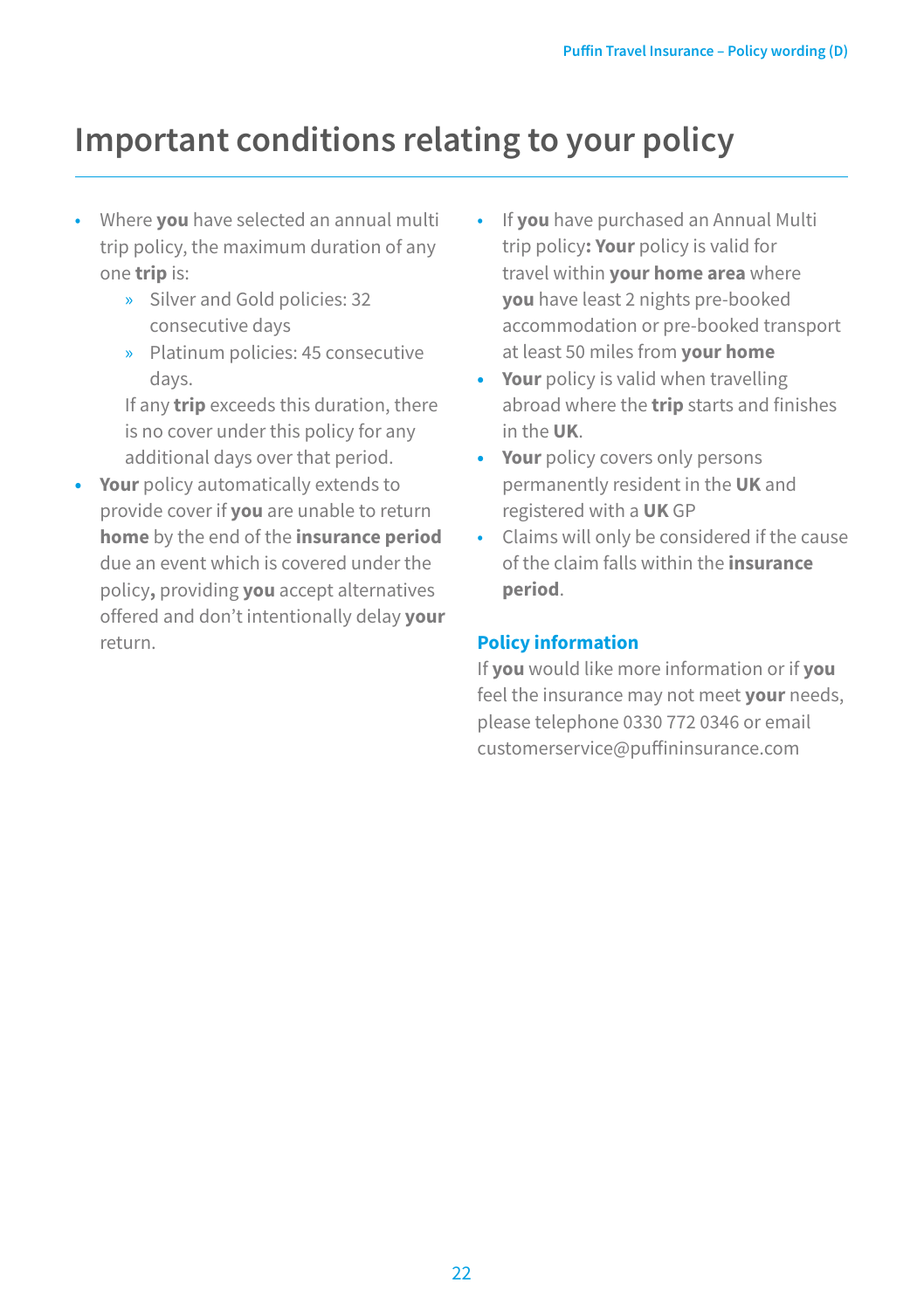## **Making a claim**

If **you** are abroad and need urgent assistance please contact the Emergency Medical Assistance Service on +44 (0) 203 859 9317

### **How to make a claim under all benefits except the Gadget Cover and Schedule Airline Failure Insurance:**

For all claims follow these steps:

- 1. Find the relevant section listed below and ensure that **you** have all the claims evidence **we** require. All claims evidence must be supplied at **your** own expense.
- 2. Telephone the relevant helpline listed in the 'Important telephone numbers' section as soon as reasonably possible with **your** policy number.

Please remember to keep copies of all correspondence **you** send to **us** for **your**  future reference.

In all claims **you** must provide details of any household, travel or other insurance under which **you** could also claim.

### **How to make a claim under the Gadget Cover:**

To make a claim under the section please refer to Section 8 – Gadget

## **How to make a claim under Scheduled Airline Failure Insurance:**

Any occurrence which may give rise to a claim should be advised as soon as reasonably practicable to the following by quoting **your** Policy Number, Travel Insurance Policy name and reference **SAFI-V1-22**:

IPP Claims at Sedgwick Oakleigh House 14-15 Park Place Cardiff CF10 3DQ United Kingdom

Telephone: +44 (0) 345 266 1872

#### Email: [Insolvency-claims@ipplondon.co.uk](mailto:Insolvency-claims@ipplondon.co.uk) Website: [www.ipplondon.co.uk/claims.asp](http://www.ipplondon.co.uk/claims.asp)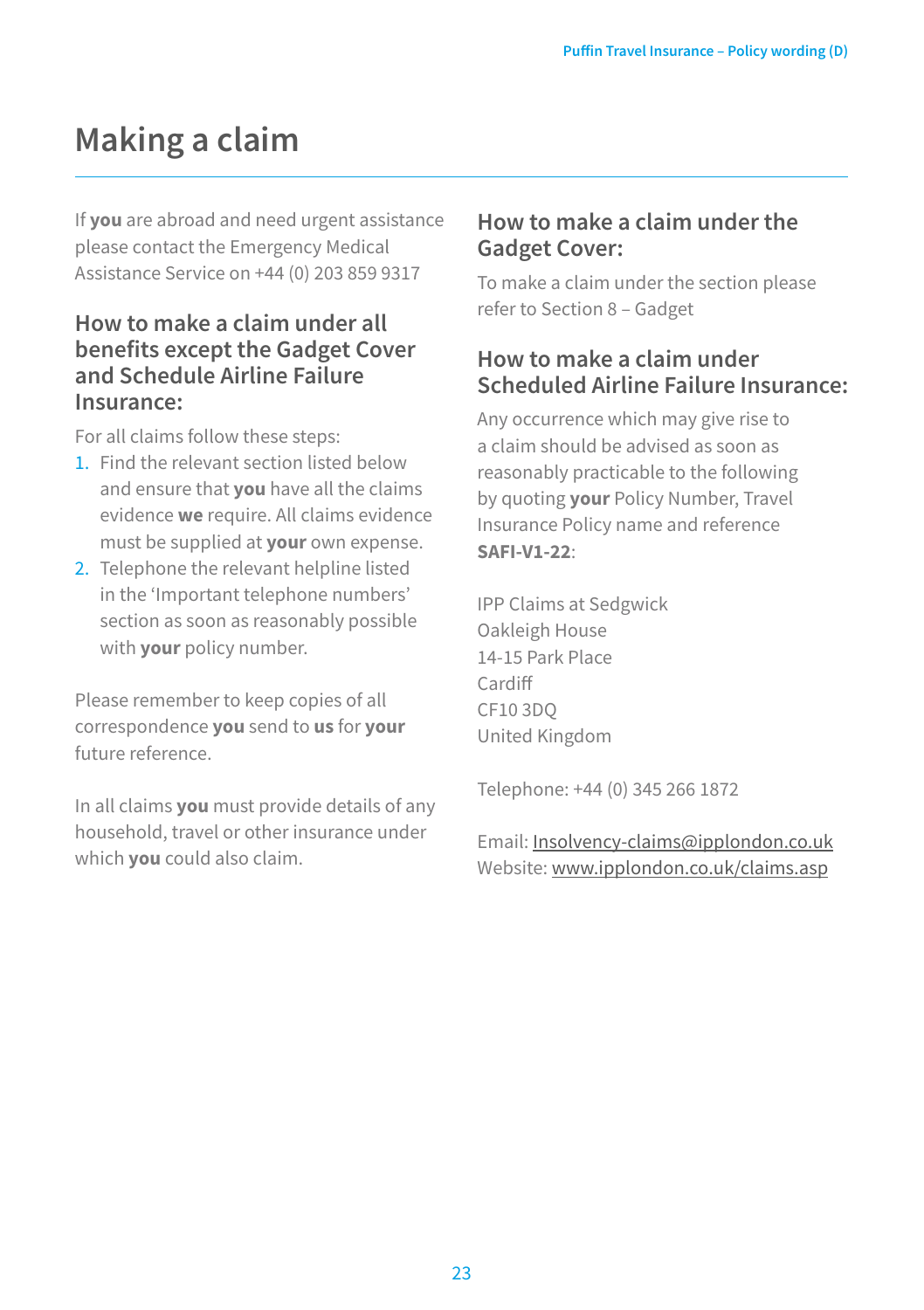## **Claims evidence**

Claims evidence will be at **your** own expense.

### **Section 1 – Cancelling or cutting short a trip**

To make a claim under this section of **your**  policy where relevant **you** must provide **us**  with:

- Tour Operator's booking invoice or other evidence of **your trip**.
- Hospital, doctor, dentist, pharmacist receipts and all receipts for additional expenses; and copy of **your** Global Health Insurance Card (GHIC).
- Tour Operator's cancellation invoice or unused flight tickets.
- Written confirmation that no refund is available in respect of privately booked accommodation and evidence of payment for that accommodation.
- Confirmation from a **medical practitioner** that **you** or **your travelling companion** are not fit to travel.
- Confirmation from the Clerk of the Courts office that **you** are required for Jury Service or as a witness in a court of law.
- Confirmation from **your** employer/**your**  partner's employer/**your travelling companion's** employer of **redundancy**  and period of employment or leave cancelled.
- A letter from **your** tour operator's representative, hotel or accommodation provider where appropriate.
- Confirmation of the delay to **Public Transport** from the company involved.
- Original Police report including crime reference number or incident report, obtained within 24 hours of the incident

or as soon as possible after that.

- Confirmation from a relevant authority that **you** have been instructed to stay at/ return **home**.
- A copy of a death certificate, where appropriate.

## **Section 2 – Medical emergency and repatriation expenses**

To make a claim under this section of **your**  policy where relevant **you** must provide **us**  with:

- Tour operators booking invoice or other evidence of **your trip**.
- Receipts or bills for all in-patient/ outpatient treatment or emergency dental treatment received.
- Receipts or bills for taxi fares to or from hospital claimed for, stating details of the date, name and location of the hospital concerned.
- Hospital, doctor, dentist, pharmacist receipts and all receipts for additional expenses; and (if travelling in Europe) a copy of **your** Global Health Insurance Card (GHIC).
- Receipts or bills or proof of purchase for any other transport, accommodation or other costs, charges or expenses claimed for, including calls to the Emergency Medical Assistance Service.
- In the event of death, the original death certificate and receipts or bills for funeral, cremation or repatriation expenses.
- Information and medical history from **your** GP (if this is requested **you** may need to sign a release form with **your**  surgery to obtain this).
- Details of any travel, private medical or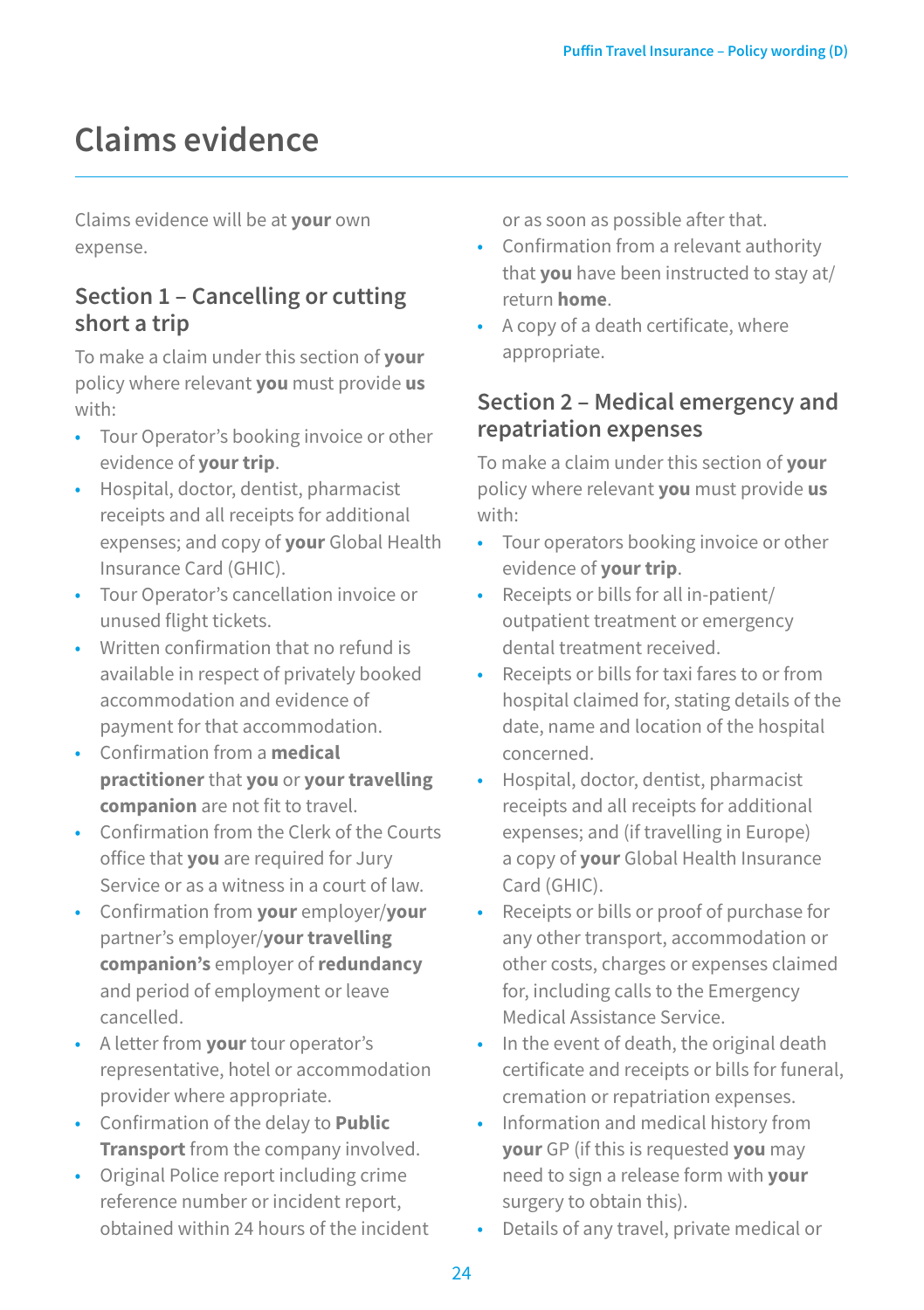## **Claims evidence** *continued*

other insurance under which **you** could also claim.

• A police report including crime reference number or incident report, from the local Police in the country where the mugging took place.

### **Section 3 – Disruption or delay to travel plans**

To make a claim under this section of **your**  policy where relevant **you** must provide **us**  with:

- Tour Operator's booking invoice or other evidence of **your trip**.
- Tour Operator's cancellation invoice or unused flight tickets.
- Confirmation from the carrier of the reason and duration of **your** delay.
- Confirmation from a garage/motoring organisation that breakdown assistance was provided.
- Evidence of service history and/or MOT history for **your** vehicle.
- Confirmation of the delay to **public transport** from the company involved.
- Confirmation from the Police (if involved) of the circumstances giving rise to the claim.
- Written confirmation that no refund is available in respect of privately booked accommodation and evidence of payment for that accommodation.

## **Section 4 – Personal belongings and money**

To make a claim under this section of **your**  policy where relevant **you** must provide **us**  with:

• Tour Operator's booking invoice or other

evidence of **your trip**.

- Courier's report/Property Irregularity Report (PIR) from the carrier (this must be obtained immediately **you** are aware of an incident)
- A Police report including crime reference number or incident report, from the local Police in the country where the incident occurred for all loss, theft or attempted theft
- Proof of purchase (e.g. original receipts, valuations issued prior to the loss, cash withdrawal slips and credit/debit card statements etc.)
- Written estimate for the cost of repair or written confirmation that the item is damaged beyond repair, where appropriate
- Household Contents policy details.
- All travel tickets and tags for submission
- A letter from the carrier confirming the number of hours **your** personal **baggage**  was delayed for.

## **Section 5 – Legal and liability**

#### **Section 5a – Legal expenses and assistance**

To make a claim under this section of **your**  policy where relevant **you** must provide **us**  with:

- Tour Operator's booking invoice or other evidence of **your trip**
- Relevant documentation and evidence to support **your** claim, including photographic evidence
- Details of any travel or other insurance under which **you** could also claim.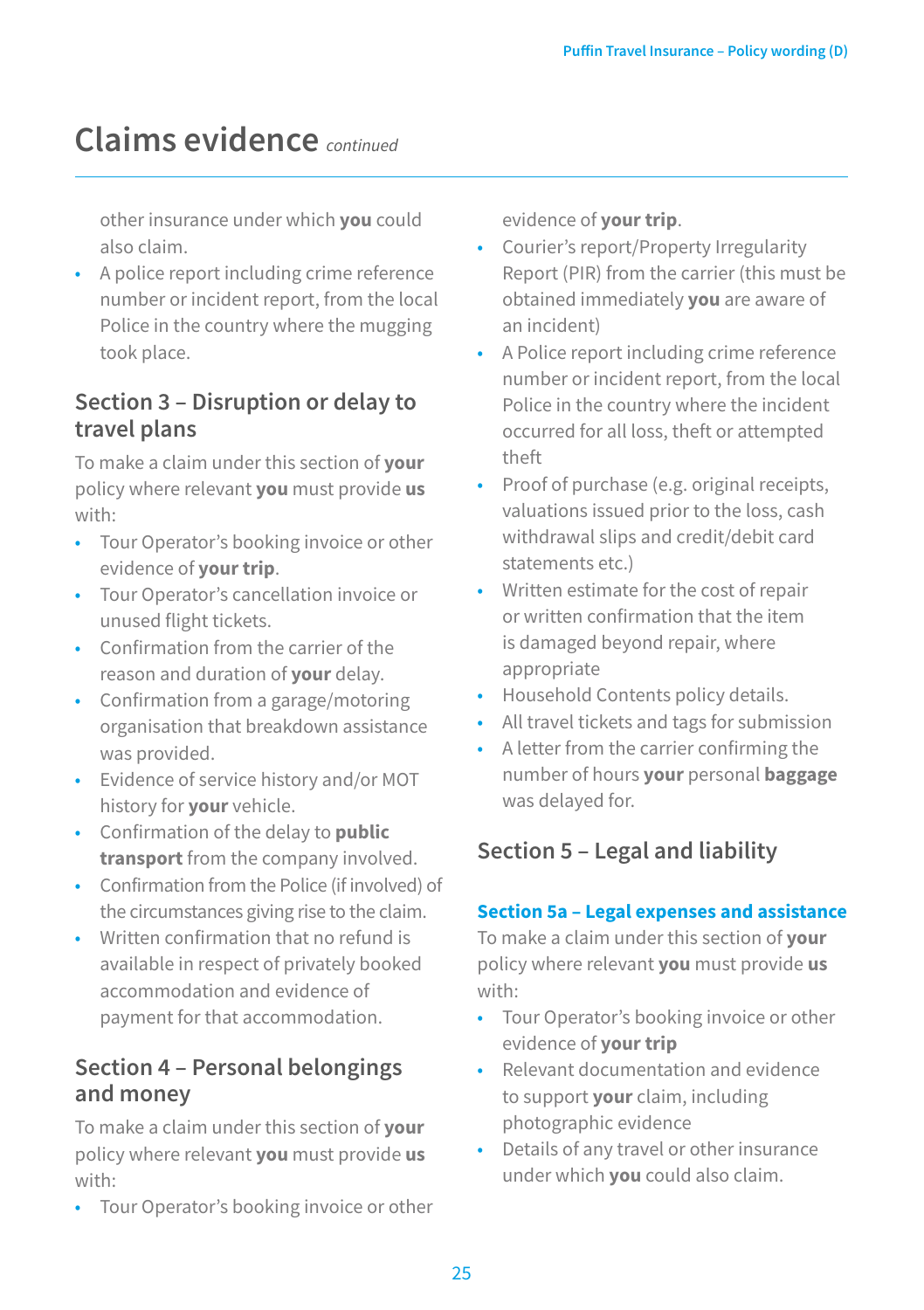## **Claims evidence** *continued*

#### **Section 5b – Personal liability**

To make a claim under this section of **your**  policy where relevant **you** must provide **us**  with:

- Tour Operator's booking invoice or other evidence of **your trip**
- Any claim form, summons, or other legal document (as soon as **you** receive them)
- Any reasonable information or help **we**  need to deal with the case and **your** claim.

## **Section 6 – Personal accident**

To make a claim under this section of **your**  policy where relevant **you** must provide **us**  with:

- Tour Operator's booking invoice or other evidence of **your trip**
- Detailed medical report from **your**  consultant
- Confirmation of executor or administrator of the estate
- A copy of a death certificate, where appropriate.

## **Section 7 – Winter Sports**

(This section is optional, if **you** have purchased this cover it will be shown on **your**  policy schedule)

To make a claim under this section of **your**  policy, where relevant **you** must provide **us**  with:

- Tour Operator's booking invoice or other evidence of **your trip**
- Tour Operator's cancellation invoice or unused flight tickets
- A Police report from the local Police in the country where the incident occurred for all loss, theft or attempted theft.
- A Property Irregularity Report from the airline or a letter from the carrier where loss, theft or damage occurred in their custody
- Keep all travel tickets and tags for submission
- Proof of ownership such as an original receipt, valuation or bank or credit card statements, for items lost, stolen or damaged
- Repair report where applicable.

## **Section 8 – Gadget Cover**

To make a claim under this section of **your**  policy where relevant **you** must provide **us**  with:

- Tour Operator's booking invoice or other evidence of **your trip**
- A Police report including crime reference number (theft) or an incident report number (loss), from the local Police in the country where the incident occurred for all loss, theft or attempted theft
- Proof of purchase/proof of ownership (e.g. original receipts, valuations issued prior to the loss, cash withdrawal slips and credit/ debit card statements etc.)
- Where requested by **us**, a written estimate for the cost of repair or written confirmation that the item is damaged beyond repair, where appropriate. In most instances, **our** own approved service agents will undertake any repairs (and/ or replacements) that we authorise and therefore this specific requirement will not be required
- Proof of usage for **your gadget**.
- Household Contents policy details.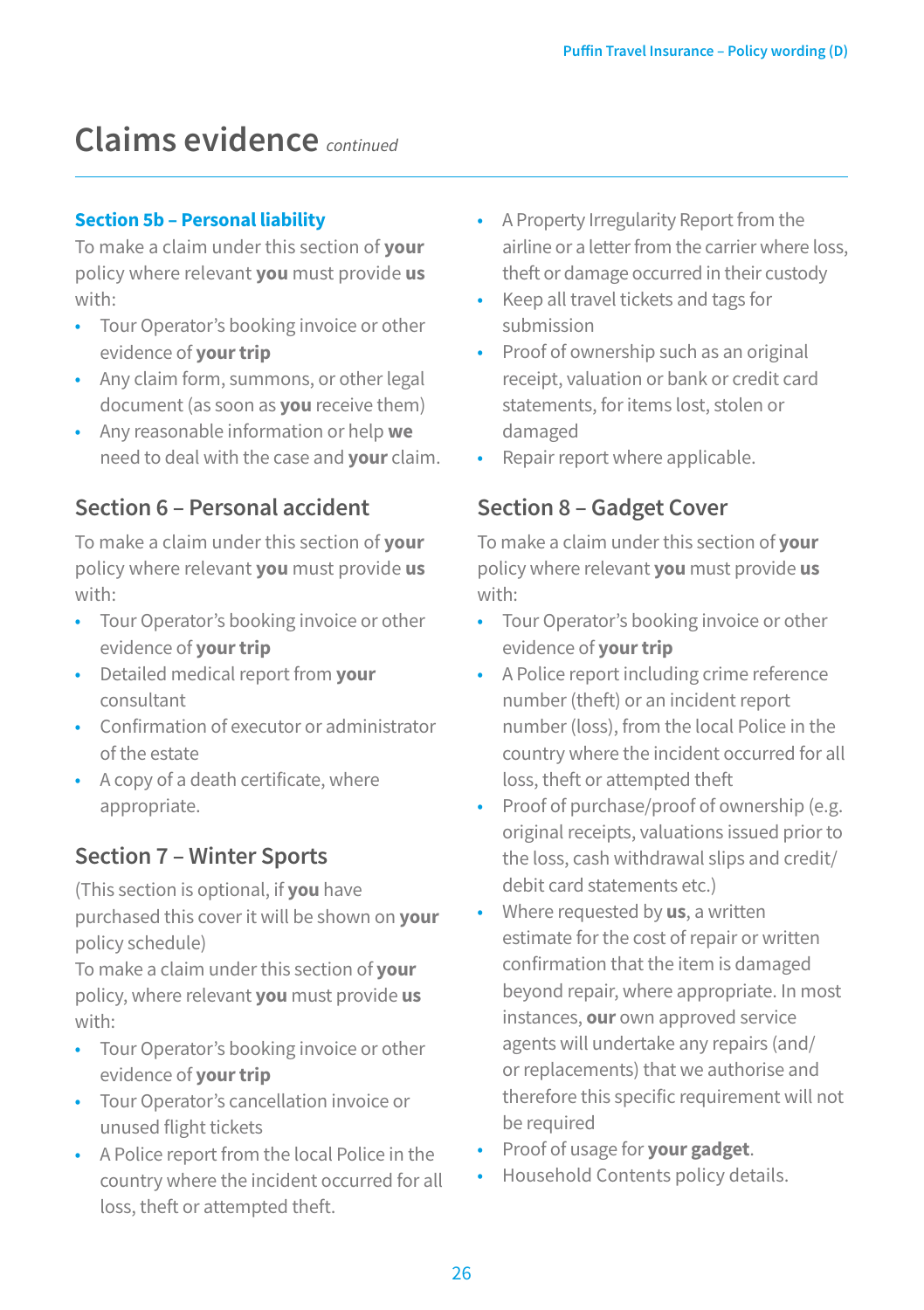## **Claims evidence** *continued*

### **Section 10 – Cruise Cover**

(This section is optional, if **you** have purchased this cover it will be shown on **your** policy schedule)

To make a claim under this section of **your**  policy, where relevant **you** must provide **us**  with:

- Tour operator's booking invoice or other evidence of **your trip**.
- Confirmation from **your cruise** operator confirming the reason **your** scheduled port visit was cancelled
- Confirmation from **your** ship's medical officer that **you** were confined to **your**  cabin and confirming the length of **your**  confinement.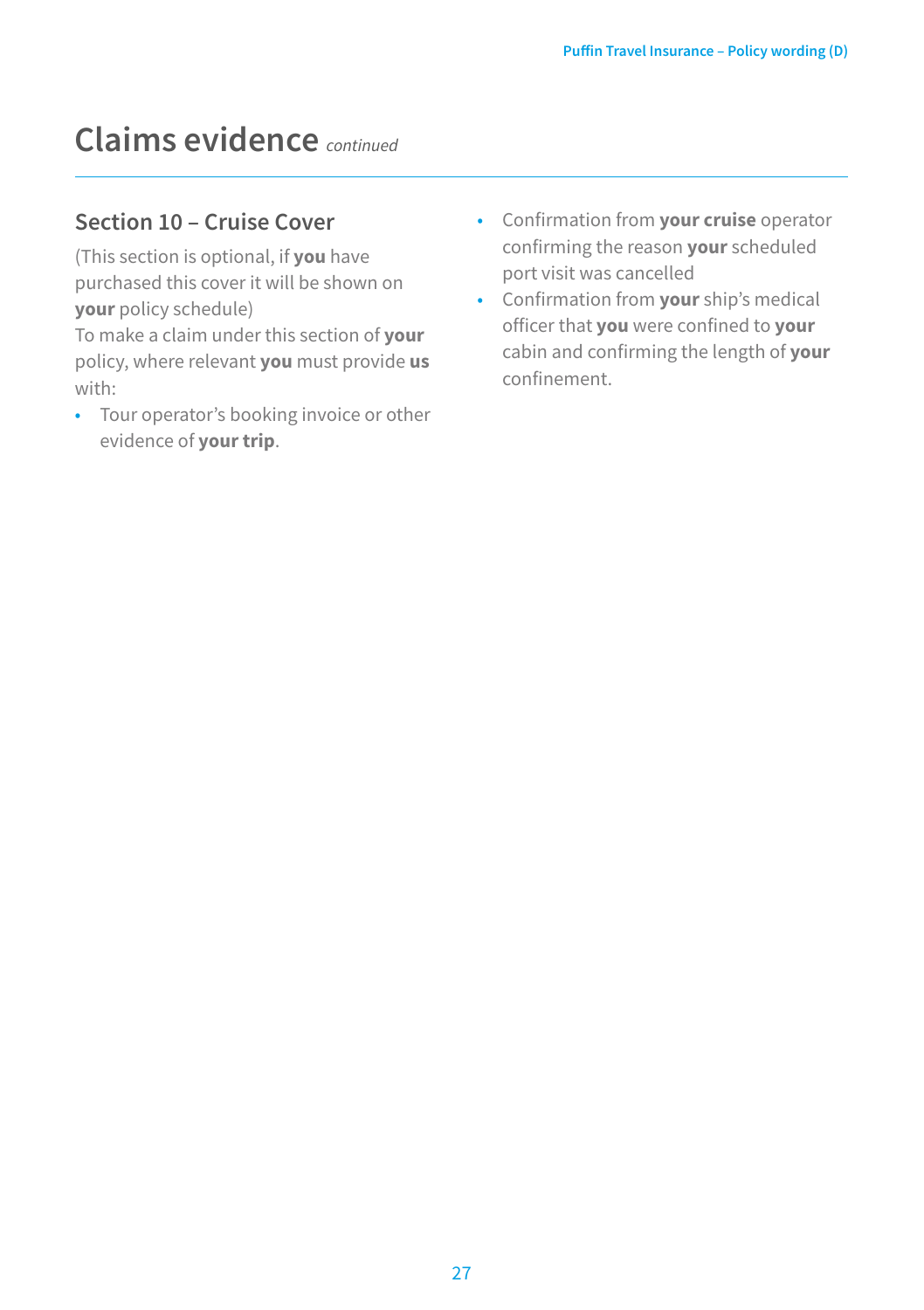## **Table of Benefits**

| <b>Section</b>                                                                                                                                                                                       | Sum Insured up to<br>(per Insured Person/Per Trip)   |                                                      |                                                      |
|------------------------------------------------------------------------------------------------------------------------------------------------------------------------------------------------------|------------------------------------------------------|------------------------------------------------------|------------------------------------------------------|
|                                                                                                                                                                                                      | <b>Silver</b>                                        | Gold                                                 | <b>Platinum</b>                                      |
| <b>Excess</b> for all Sections excluding Section 8 -<br>Gadget Cover                                                                                                                                 | £99 per<br>insured<br>person/per<br>incident (max 2) | £75 per<br>insured<br>person/per<br>incident (max 2) | £50 per<br>insured<br>person/per<br>incident (max 2) |
| <b>Section 1 - Cancelling or Cutting short your Trip</b>                                                                                                                                             |                                                      |                                                      |                                                      |
| Cancelling or Cutting short your Trip                                                                                                                                                                | £1,500                                               | £3,000                                               | £5,000                                               |
| <b>Section 2 - Medical Emergency and Repatriation Expenses</b>                                                                                                                                       |                                                      |                                                      |                                                      |
| Medical Emergency and Repatriation Expenses                                                                                                                                                          | £10,000,000                                          | £10,000,000                                          | £10,000,000                                          |
| <b>Emergency Dental</b>                                                                                                                                                                              | £500                                                 | £500                                                 | £500                                                 |
| Hospital benefit (per day) $\frac{1}{2}$                                                                                                                                                             | £50                                                  | £50                                                  | £50                                                  |
| Hospital benefit (total) ¥                                                                                                                                                                           | £600                                                 | £800                                                 | £800                                                 |
| <b>Section 3 - Disruption or Delay to Travel Plans</b>                                                                                                                                               |                                                      |                                                      |                                                      |
| <b>Missed Departure</b>                                                                                                                                                                              | £525                                                 | £750                                                 | £750                                                 |
| Travel Delay (per 24 hour period) ¥                                                                                                                                                                  | £50                                                  | £50                                                  | £50                                                  |
| Travel Delay (total) ¥                                                                                                                                                                               | £100                                                 | £200                                                 | £200                                                 |
| <b>Travel Disruption</b>                                                                                                                                                                             | £1,500                                               | £3,000                                               | £5,000                                               |
| <b>Section 4 - Personal Belongings and Money</b>                                                                                                                                                     |                                                      |                                                      |                                                      |
| <b>Baggage</b>                                                                                                                                                                                       | £1,500                                               | £2,000                                               | £2,500                                               |
| Single article limit                                                                                                                                                                                 | £200                                                 | £250                                                 | £350                                                 |
| Valuables (this will be deducted from your<br><b>baggage</b> allowance)                                                                                                                              | £250                                                 | £300                                                 | £400                                                 |
| Delayed <b>baggage</b> if lost in transit during the<br>outward journey and not returned to you within<br>12 hours (if the loss is permanent this will be<br>deducted from your baggage allowance) ¥ | £300 (£50<br>per 12 hours)                           | £400 (£50<br>per 12 hours)                           | £400 (£50<br>per 12 hours)                           |
| <b>Personal money</b>                                                                                                                                                                                | £400                                                 | £400                                                 | £400                                                 |
| Cash                                                                                                                                                                                                 | £300                                                 | £300                                                 | £300                                                 |
| Cash if under 16                                                                                                                                                                                     | £50                                                  | £50                                                  | £50                                                  |
| <b>Important documents</b>                                                                                                                                                                           | £150                                                 | £150                                                 | £150                                                 |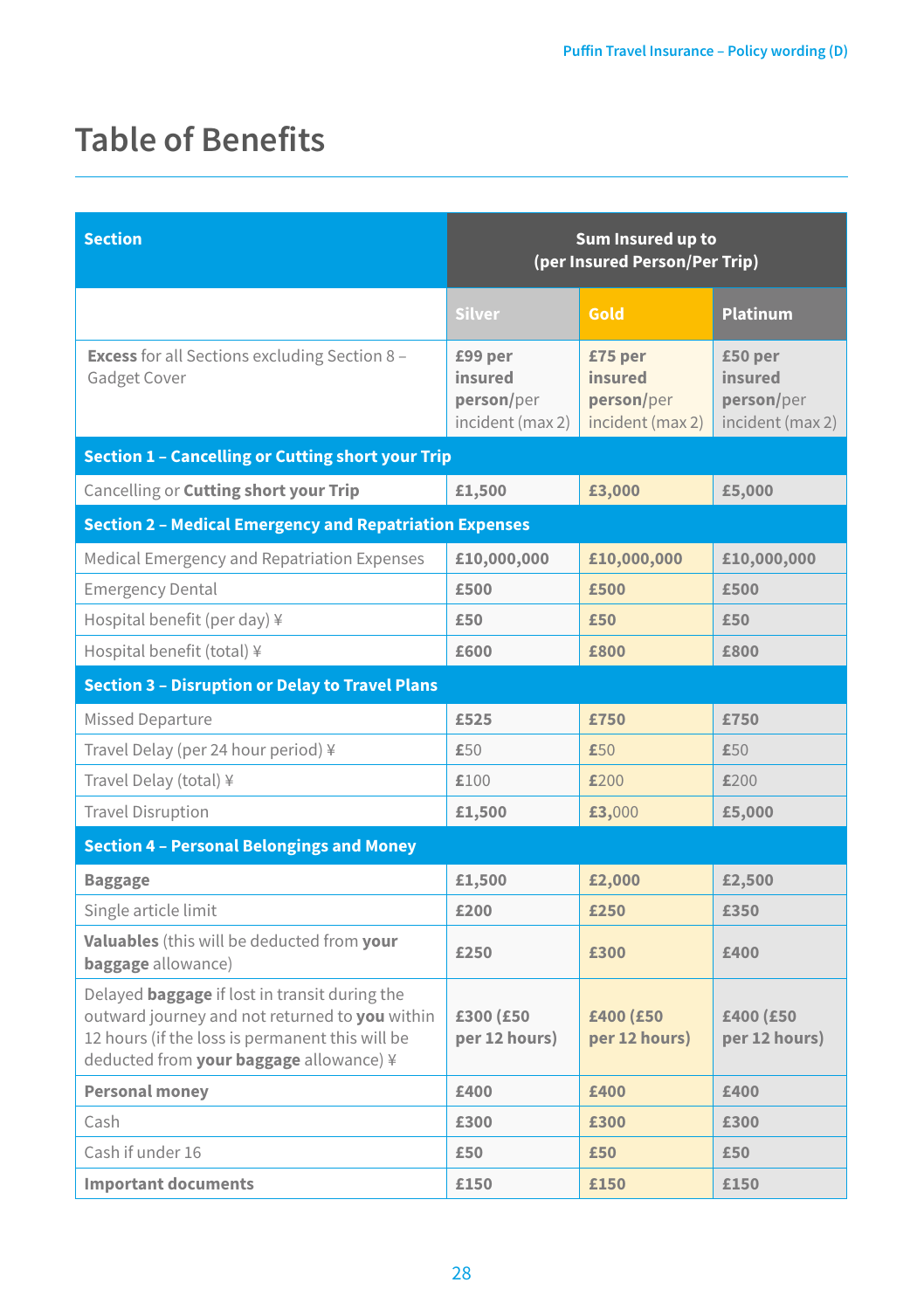## **Table of Benefits** *continued*

| <b>Section 5 - Legal and Liability</b>                                                                                                                                                   |                                               |                                               |                                               |  |
|------------------------------------------------------------------------------------------------------------------------------------------------------------------------------------------|-----------------------------------------------|-----------------------------------------------|-----------------------------------------------|--|
| Legal expenses and assistance                                                                                                                                                            | £15,000                                       | £20,000                                       | £20,000                                       |  |
| Personal Liability                                                                                                                                                                       | £2,000,000                                    | £2,000,000                                    | £2,000,000                                    |  |
| <b>Section 6 - Personal Accident</b>                                                                                                                                                     |                                               |                                               |                                               |  |
| Permanent Total Disablement or loss of Limb/<br>eye (Age 16-64)                                                                                                                          | £5,000                                        | £5,000                                        | £5,000                                        |  |
| Death (Aged 16-64)                                                                                                                                                                       | £5,000                                        | £5,000                                        | £5,000                                        |  |
| Permanent Total Disablement or Loss of Limb/<br>Eye (Age 15 and under)                                                                                                                   | Nil                                           | <b>Nil</b>                                    | Nil                                           |  |
| Death (Age 15 and under)                                                                                                                                                                 | £1,000                                        | £1,000                                        | £1,000                                        |  |
| Loss of Limb/Eye (Age 65 and over)                                                                                                                                                       | Nil                                           | <b>Nil</b>                                    | Nil                                           |  |
| Permanent Total Disablement (Age 65 and over)                                                                                                                                            | £5,000                                        | £5,000                                        | £5,000                                        |  |
| Death (Age 65 and over)                                                                                                                                                                  | £5,000                                        | £5,000                                        | £5,000                                        |  |
| Section 7 - Winter Sports (this section is optional, if you have purchased this cover it will be shown<br>on your policy schedule)                                                       |                                               |                                               |                                               |  |
| Ski equipment (owned)                                                                                                                                                                    | £500                                          | £500                                          | £500                                          |  |
| Ski equipment (hired)                                                                                                                                                                    | £500                                          | £500                                          | £500                                          |  |
| Single article limit                                                                                                                                                                     | £500                                          | £500                                          | £500                                          |  |
| Hire of ski equipment (per day) $)$ ¥                                                                                                                                                    | £25                                           | £25                                           | £25                                           |  |
| Hire of ski equipment (total) ) ¥                                                                                                                                                        | £250                                          | £250                                          | £250                                          |  |
| <b>Ski pack</b> (per day) $\frac{1}{2}$                                                                                                                                                  | £20                                           | £20                                           | £20                                           |  |
| <b>Ski pack</b> (total) $\angle$                                                                                                                                                         | £200                                          | £200                                          | £200                                          |  |
| <b>Section 8 - Gadget Cover</b>                                                                                                                                                          |                                               |                                               |                                               |  |
| <b>Excess</b> for Section 8 - Gadget Cover, excess<br>applicable per insured person and per incident                                                                                     | £50                                           | £50                                           | £50                                           |  |
| Gadgets, covered as standard                                                                                                                                                             | £1,000                                        | £1,000                                        | £1,000                                        |  |
| Gadgets, add-on<br>(this enhancement is optional and in addition<br>to the standard gadget cover above, if you have<br>purchased this cover it will be shown on your<br>policy schedule) | £1,000<br>(£2,000 in total,<br>when selected) | £1,000<br>(£2,000 in total,<br>when selected) | £1,000<br>(£2,000 in total,<br>when selected) |  |
| <b>Section 9 - Scheduled Airline Failure Insurance</b>                                                                                                                                   |                                               |                                               |                                               |  |
| Scheduled Airline Failure ¥                                                                                                                                                              | £5,000                                        | £5,000                                        | £5,000                                        |  |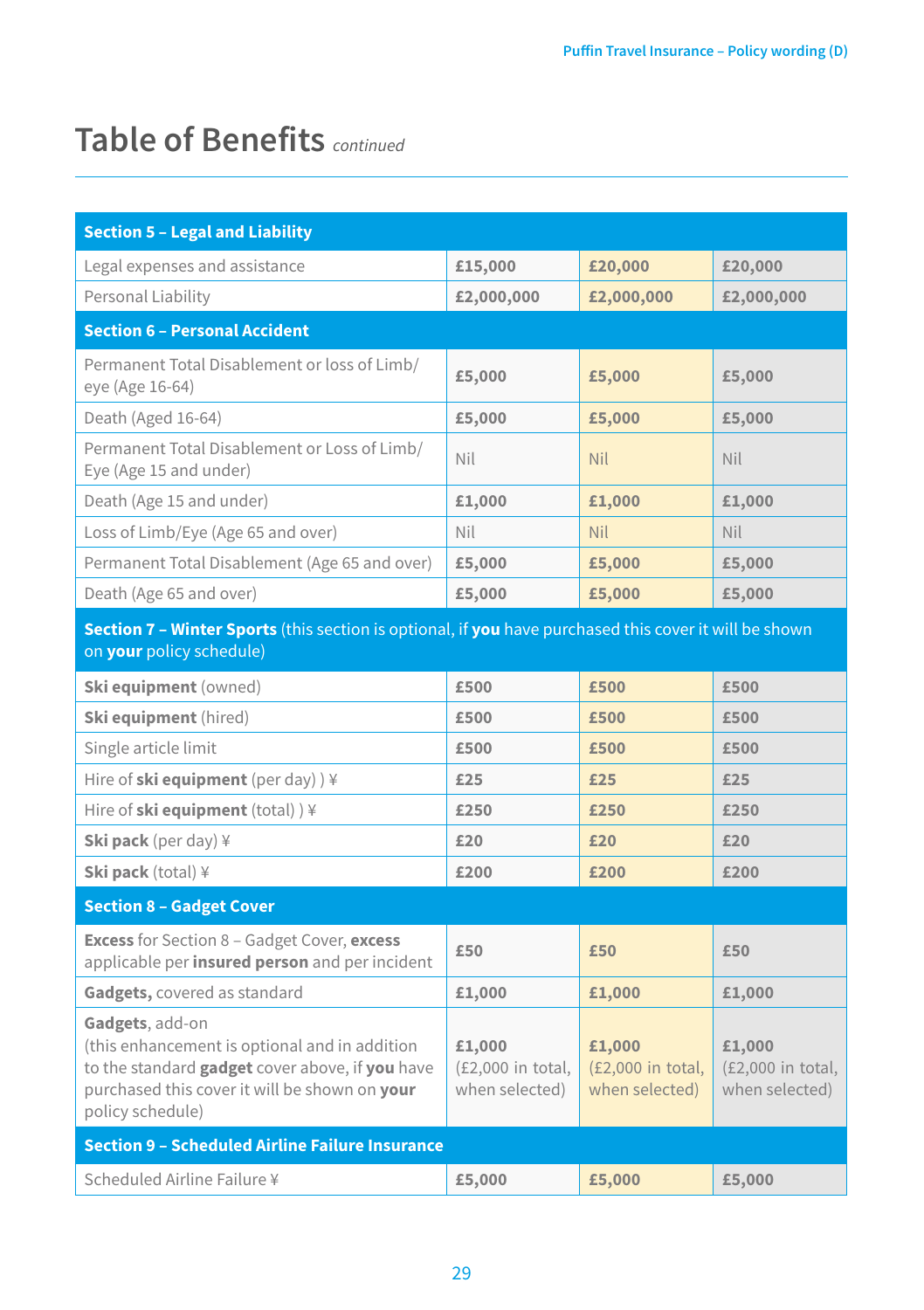## **Table of Benefits** *continued*

| <b>Section 10 - Cruise Cover</b> (this section is optional, if you have purchased this cover it will be shown<br>on <b>your</b> policy schedule) |        |        |        |
|--------------------------------------------------------------------------------------------------------------------------------------------------|--------|--------|--------|
| Missed port (per port) $\frac{1}{2}$                                                                                                             | £50    | £100   | £150   |
| Missed port (total) ¥                                                                                                                            | £250   | £500   | £750   |
| Cabin confinement (per 24 hours) ¥                                                                                                               | £100   | £100   | £100   |
| Cabin confinement (total) ¥                                                                                                                      | £1,500 | £1,500 | £1,500 |
| Unused excursions                                                                                                                                | £250   | £500   | £750   |

¥ No **excess** is applicable for sections marked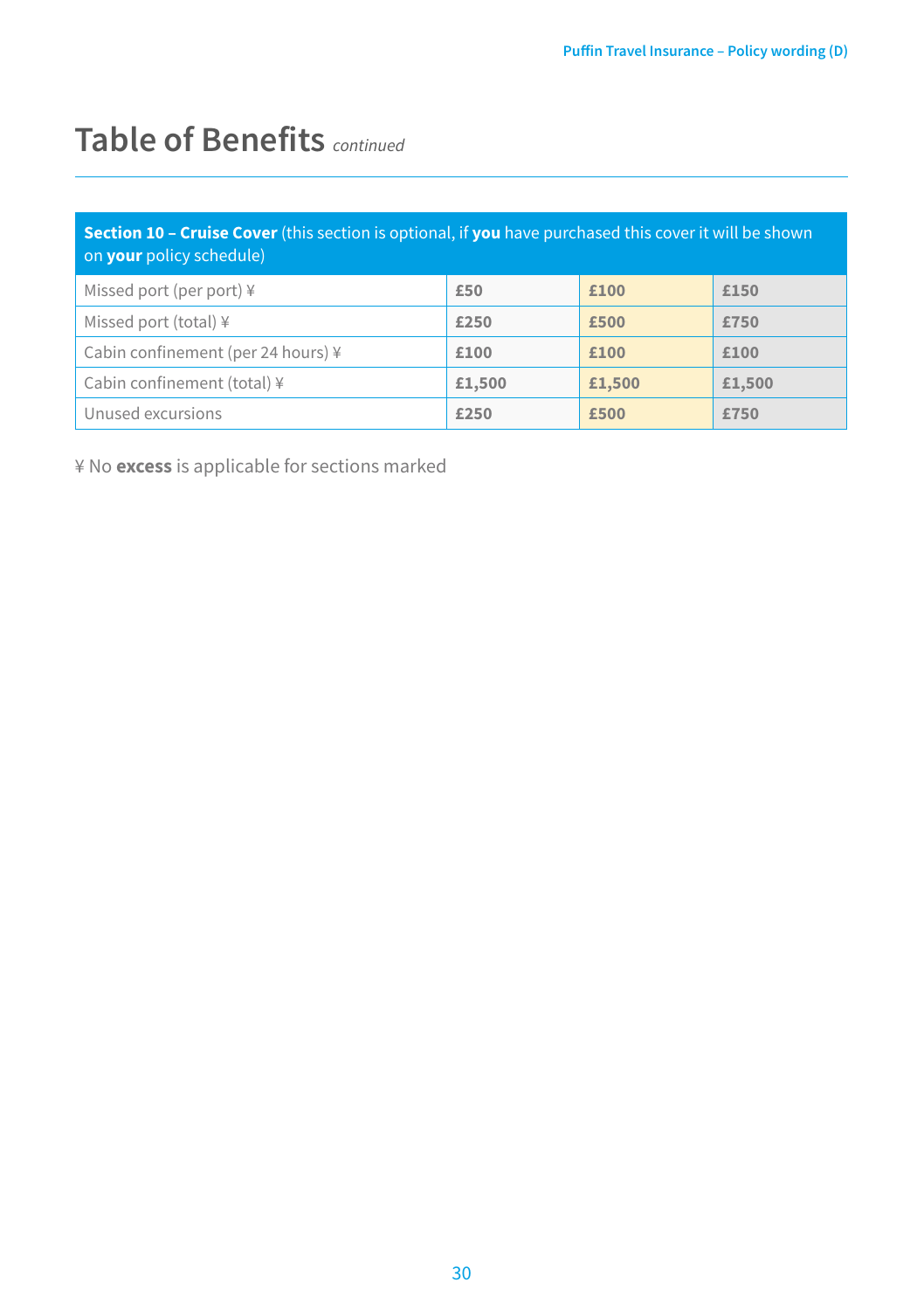## **Exclusions and conditions** *continued*

These conditions apply throughout **your** policy. **You** must comply with them to have the full protection of **your** policy. If **you** do not comply with them **we** may take one or more of the following actions:

- cancel **your** policy
- declare **your** policy void (treating **your** policy as if it never existed)
- change the terms and/or premium of **your** policy
- refuse to deal with all or part of any relevant claim or reduce the amount of any relevant claim payment.
- 1. Providing accurate and complete information
	- When taking out, renewing or making changes to this policy, **you** must take reasonable care to provide accurate and complete answers to all questions. **We** may ask **you** to provide further information and/or documentation to ensure that the information **you** provided when taking out, making changes to or renewing **your** policy was accurate and complete.
- 2. Changes in **your** circumstances
	- **• You** must tell **us** as soon as reasonably possible if **your** circumstances change or if any of the information shown in **your** policy schedule changes during the **insurance period**.
- 3. **We** may not pay **your** claim if **you** do not:
	- Take all possible care to safeguard against **accident**, injury, loss, damage or theft
	- Give **us** full details of any incident

which may result in a claim under **your** policy as soon as is reasonably possible

- Pass on to **us** every claim form, summons, legal process, legal document or other communication in connection with the claim
- Provide all information and assistance that **we** may reasonably require at **your** expense (including, where necessary, medical certification and details of **Your**  household insurance).
- 4. **You** must not admit liability for any event, or offer to make any payment, without **our** prior written consent.
- 5. The terms of **your** policy can only be changed if **we** agree. **We** may require **you** to pay an additional premium before making a change to **your** policy.
- 6. **You** must start each **trip** from **your home** in the **UK** and return to **your home** in the **UK** at the end of each **trip**.
- 7. **You** agree that **we** can:
	- Make **your** policy void where any claim is proven to be fraudulent
		- Share information with other insurers to prevent fraudulent claims via a register of claims. A list of participants is available on request. Any information **you**  supply on a claim, together with information **you** have supplied at inception of **your** policy and other information relating to a claim, may be provided to the register participants
	- Take over and act in **your** name in the defence or settlement of any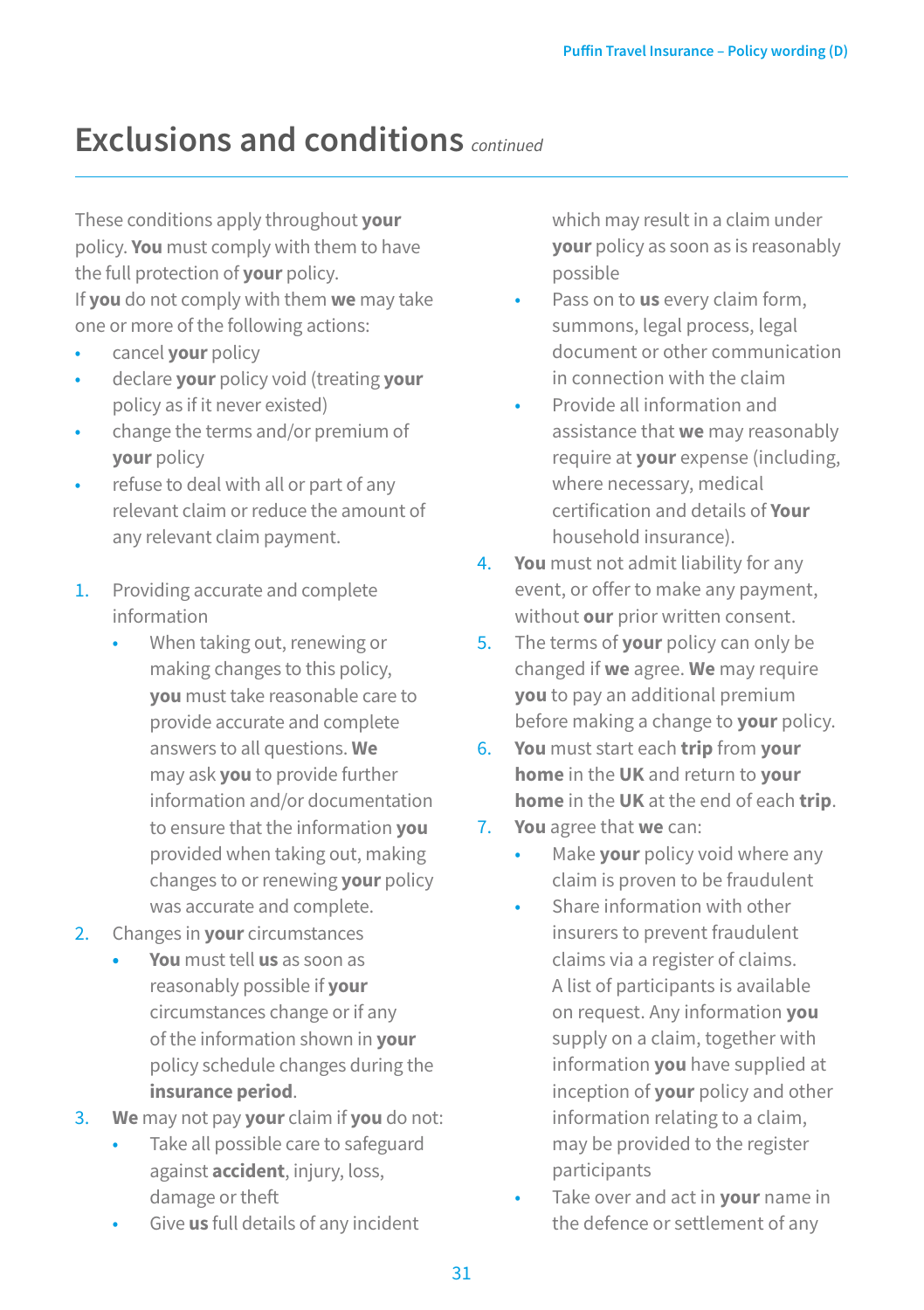## **Exclusions and conditions** *continued*

claim made under **your** policy

- Take over proceedings in **your**  name but at **our** expense to recover for **our** benefit the amount of any payment made under **your** policy
- Obtain information from **your**  medical records (with **your**  permission) for the purpose of dealing with any cancellation or medical claims. No personal information will be disclosed to any third party without **your** prior approval.
- 8. **We** will not pay **you** more than the amounts shown in the Table of Benefits, these are subject to per person and per **trip** limits.
- 9. If at the time of any incident which results in a claim under this policy, there is another insurance covering the same loss, damage, expense or liability **we** will not pay more than **our** proportional share (not applicable to Section 6 – Personal accident).
- 10. **We** will not provide cover, be liable to pay any claim or provide any benefit where doing so would expose **us** to:
	- Any sanctions, prohibitions or restrictions under United Nations resolutions; or
	- The trade or economic sanctions, laws or regulations of the European Union, United Kingdom, or United States of America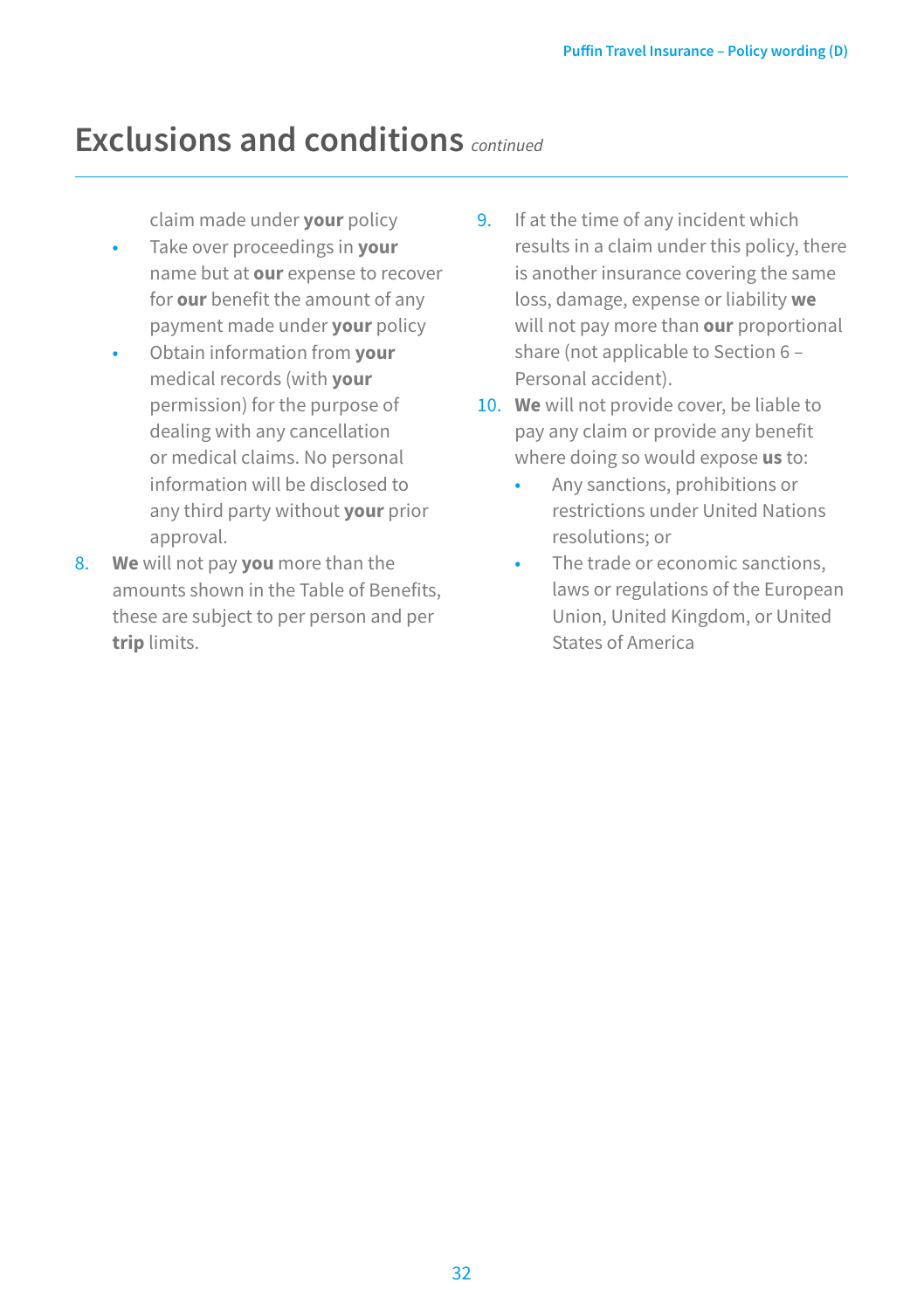## **General exclusions applying to your policy**

**Your** policy does not cover **you** for any claim directly or indirectly resulting from any of the following:

- 1. Under all sections, any claim arising from a reason not listed under What is covered.
- 2. **Pre-existing medical conditions** as described in **Pre-existing medical conditions** section unless **we** have agreed in writing to cover **you**.
- 3. Any claims where **you** were not fit to undertake **your trip** when booking **your trip** or purchasing **your** policy whichever is the later.
- 4. **Your** failure to obtain any recommended vaccines, inoculations or medications prior to **your trip**.
- 5. **Your** inability to travel due to **your** failure to hold, obtain or produce a valid passport or any required visa in time for the booked **trip**.
- 6. Any circumstances known to **you** before **you** purchased **your** policy or at the time of booking any **trip** which could reasonably have been expected to lead to a claim under this policy.
- 7. Events which are caused by any of the following which were already taking place at the beginning of any **trip** or prior to purchasing **your** policy or booking or booking **your trip**:
	- war
	- invasion
	- acts of foreign enemies
	- hostilities or
	- warlike operations (whether war be declared or not)
	- civil war
	- rebellion
- **terrorist action**
- revolution
- insurrection
- civil commotion and/or
- civil unrest assuming the proportions of or amounting to an uprising military or usurped power
- Nuclear, chemical or biological attack.
- 8. **Your** travel to a country, specific area or event when the Foreign, Commonwealth & Development Office (FCDO) or a regulatory authority in a country to/from which **you** are travelling has advised against all travel.
- 9. Confiscation or destruction of property by any Customs, Government or other Authority of any country.
- 10. Engaging in sports or activities which are not covered on **your** policy, there are many sports and activities which are covered as standard under the policy, please refer the Sports and Activities Section.
- 11. **Your** wilfully self-inflicted injury or illnoss
- 12. Any claim related to euthanasia.
- 13. **You** are not covered for any claim arising directly or indirectly from:
	- **Your** consumption of alcohol, drugs and/or solvents impairing **your** physical ability and/or judgement
	- **You** abusing alcohol, drugs and/or solvents
	- **You** suffering from the symptoms of or illness due to alcohol, drug and/or solvent dependence and/or withdrawal.
- 14. **You** putting **yourself** at needless risk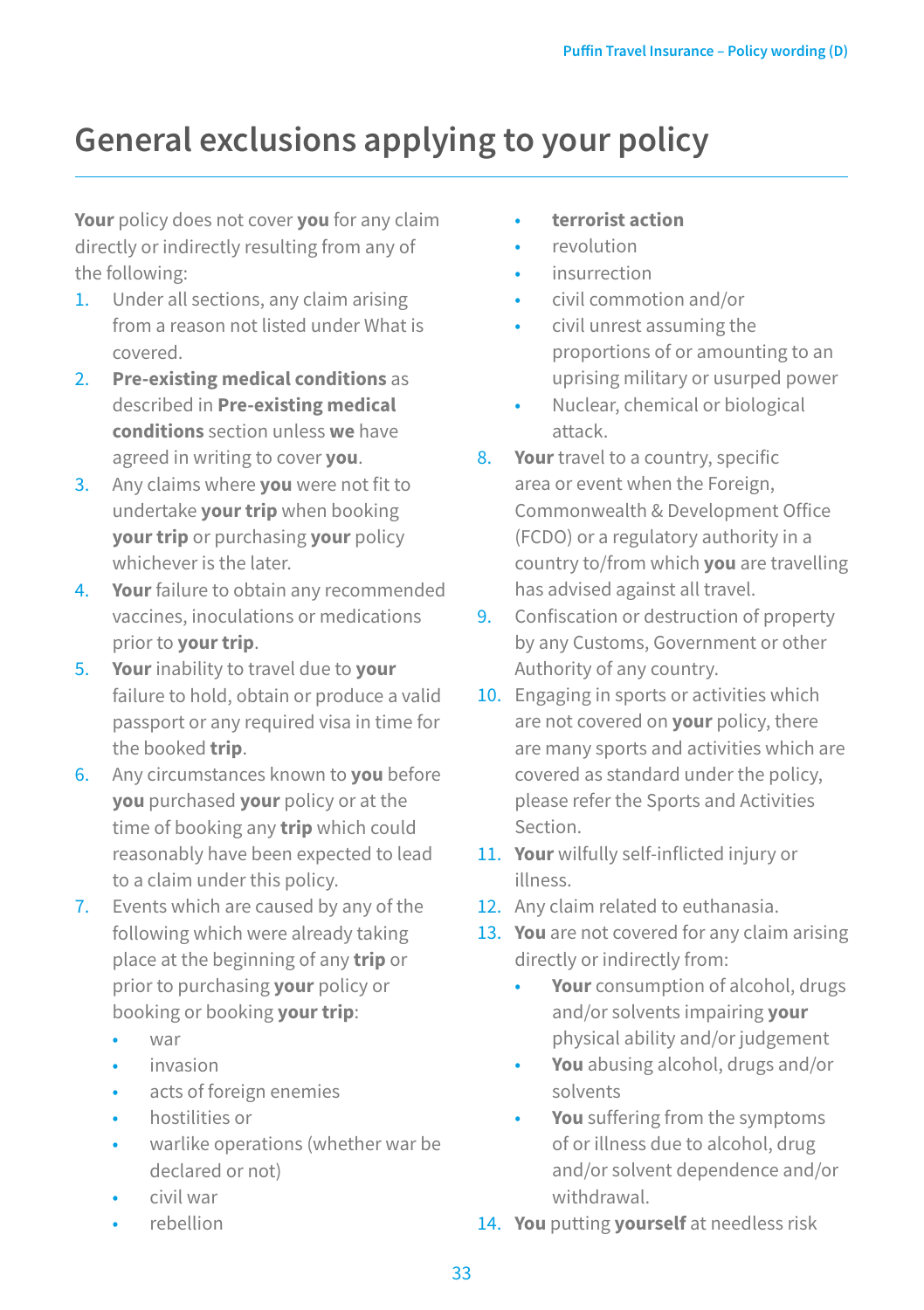## **General exclusions applying to your policy** *continued*

(except in an attempt to save human life).

- 15. **Your** own unlawful action or any criminal proceedings against **you**.
- 16. Where **you** have selected an annual multi trip policy the maximum duration of any one **trip** is:
	- Silver and Gold policies: 32 consecutive days
	- Platinum policies: 45 consecutive days.

If any **trip** exceeds this duration, there is no cover under this policy for any additional days over that period. **Your** policy automatically extends to provide cover if **you** are unable to return **home** by the end of the **insurance period** due an event which is covered under the policy**,** providing **you**  accept alternatives offered and don't intentionally delay **your** return.

- 17. **Your** work involving manual work, electrical and construction work or use of power tools or machinery.
- 18. Any other loss, damage or additional expense following on from the event for which **you** are claiming, unless **we** provide cover under this insurance, this includes any claim for loss of enjoyment for any **trip**. *Examples of such loss, damage or additional expense would be the cost of replacing locks after losing keys, costs incurred in preparing a claim, loss of earnings following injury, illness or disease or not being able to enjoy the trip due not enjoying your trip due to poor weather.*
- 19. Any amount recoverable from any other source.
- 20. Any virtual currency including but not limited to crypto-currency, including fluctuations in value.
- 21. Loss or damage due to depreciation (loss in value), variations in exchange rate.
- 22. No insurer shall be deemed to provide and no insurer shall be liable to pay any claim or provide any benefit here under to the extent that the provision of such cover, payment or such claim of such benefit would expose that insurer to any sanction, prohibition or restriction under United Nations resolutions or the trade or economic sanction, laws or regulations of the European Union, United Kingdom or United States of America.
- 23. **You** gaining access to controlled or restricted areas and/or the unauthorised use of swimming pools outside of the specified opening times. When travelling **you** must adhere to the guidelines issued for controlled areas, swimming pools etc.
- 24. **You** climbing on or jumping from a vehicle, building, bridge, scaffolding, balcony or climbing or moving from any part of any building to another (apart from stairs, ramps or walkways) and falling, regardless of the height, unless **your** life is in danger or **you** are attempting to save human life.
- 25. Any claim where **you** are not wearing a helmet whilst on a motorcycle, moped, scooter, Segway or bicycle.
- 26. Any claim where **you** are not wearing a seatbelt when travelling in a motor vehicle, where a seatbelt is available.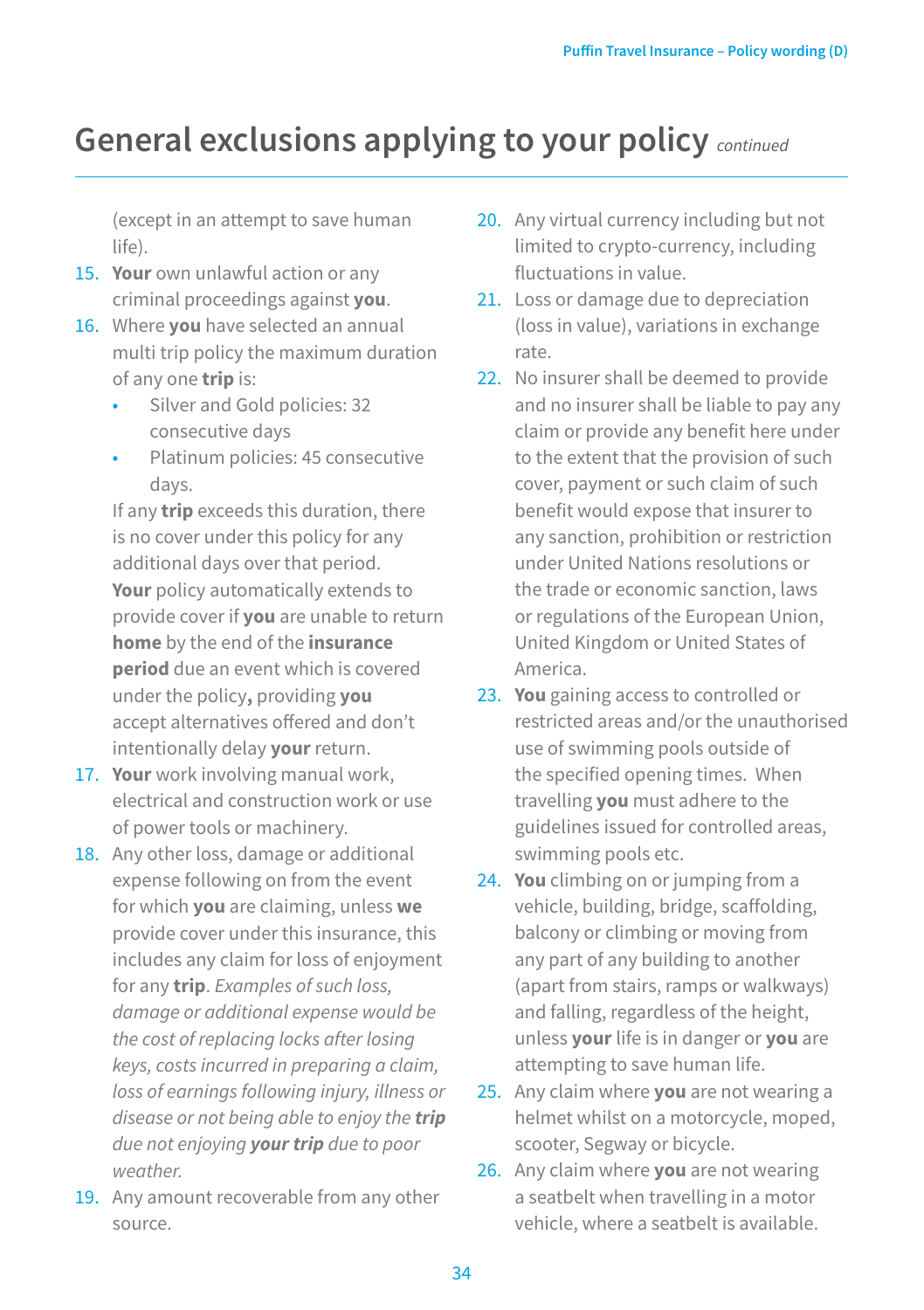## **General exclusions applying to your policy** *continued*

27. Any person not insured or named on this policy. This policy is not intended to cover any costs which relate to anybody not insured on this policy; with this in mind please ensure that all persons travelling have sufficient insurance to cover their needs. This applies even where **you** have paid for

the additional costs for example, if **you** have paid for another person's travel or accommodation costs. The only exception to this is if cover is agreed for someone to remain with **you** in the event of an illness or injury and the Medical Assistance team agree for another person to remain with **you**.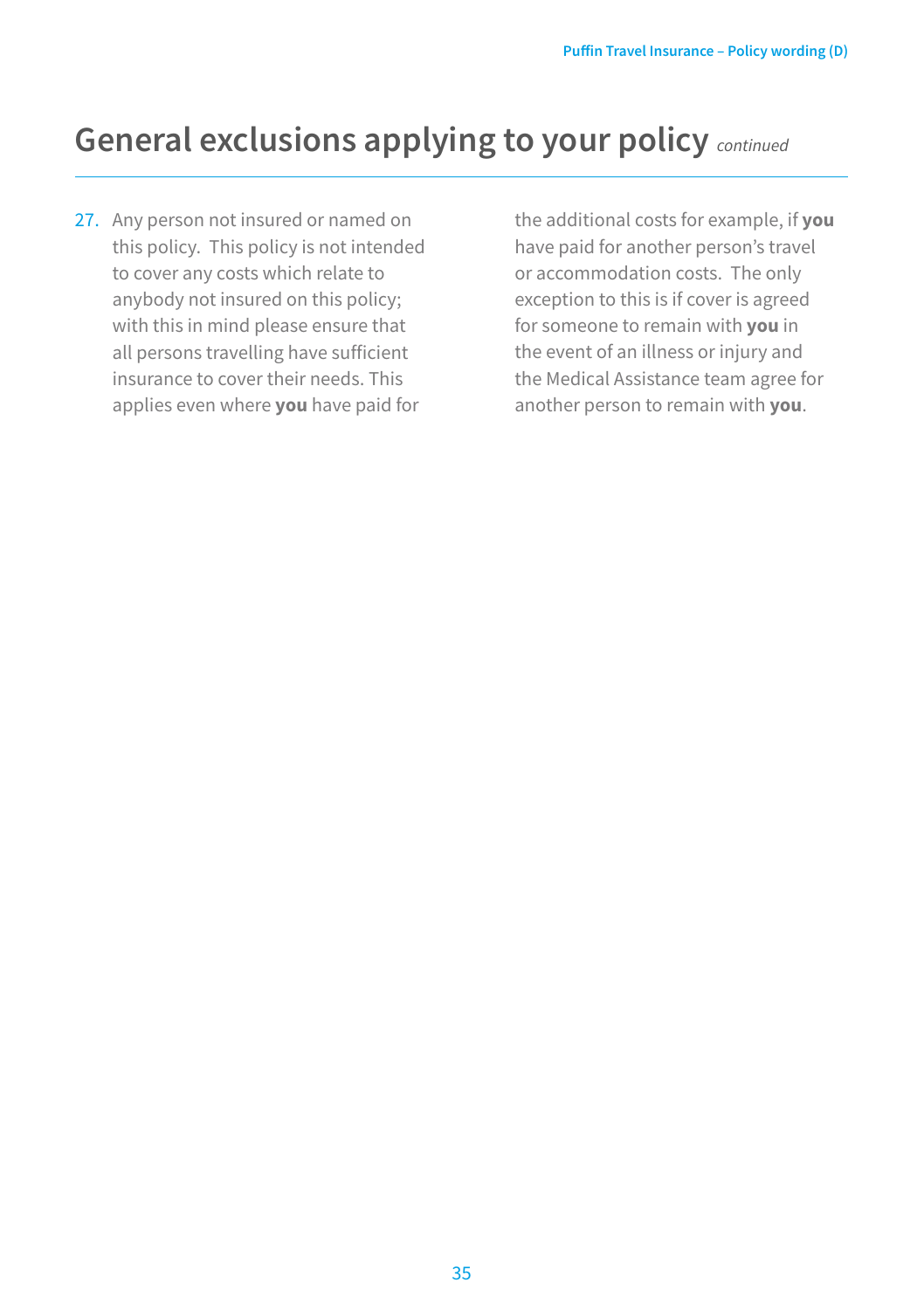## **Cancelling or cutting short a trip**

### **Introduction**

The purpose of this section is to help **you** if **you** have to cancel or **cut short your trip** as a result of one of the reasons listed below under the heading of 'What is covered'. However, under certain circumstances, **your** tour operator or transport provider may be responsible for refunding **your** costs. If the loss **you** have suffered is covered by the compensation scheme of **your** tour operator or transport provider **we** will not provide cover for it under this policy. **You** may also be covered by **your** credit/debit card provider under the Consumer Credit Act if the services you've paid are not provided as agreed e.g. if company becomes insolvent.

For further information on the cover provided by **your** tour operator, **your** airline or **your** credit card provider please contact them directly.

## **The Denied Boarding Regulation (Regulation 261/2004 EC)**

European Union (EU) Regulation establishes the minimum rights for air passengers to ensure they are treated fairly and **you** may be entitled to compensation from **your** airline in the event of one of the following:

- 1. Denied Boarding Have **you** been denied boarding because the airline did not have enough seats on the flight?
- 2. Cancelled Flight Has **your** flight been cancelled?
- 3. Long Delays Has **your** flight been delayed for three hours or more?
- 4. Baggage Has **your** checked-in **baggage** been damaged, delayed or  $|oct2$
- 5. Injury and Death by Accident(s) Have **you** been injured during **your** flight?
- 6. Package Holidays Did **you** get what **you** booked?

For full details of **your** entitlements, visit https://www.caa.co.uk/Passengers/ Resolving-Travel-Problems/Delays-andcancellations/

## **What is covered**

#### Cover for cancelling a **trip**

**We** will pay **you** up to the amount shown in the Table of Benefits for **your** proportion only of **your** irrecoverable unused travel and accommodation costs and other **prepaid charges** if **you** have to cancel **your trip** following any of the reasons which are shown below**.**

#### Cover for **cutting short your trip**

**We** will pay **you** up to the amount shown in the Table of Benefits for **your**  proportion only of **your** unused travel and accommodation costs and other **pre-paid charges** together with any reasonable additional travel and expenses if **you** have to **cut short your trip** following any of the reasons which are shown below. If **you** need to cancel or **cut short your trip**, any **pre-paid charge** relating to Winter Sports will only be covered if **you** have paid the premium for the additional cover.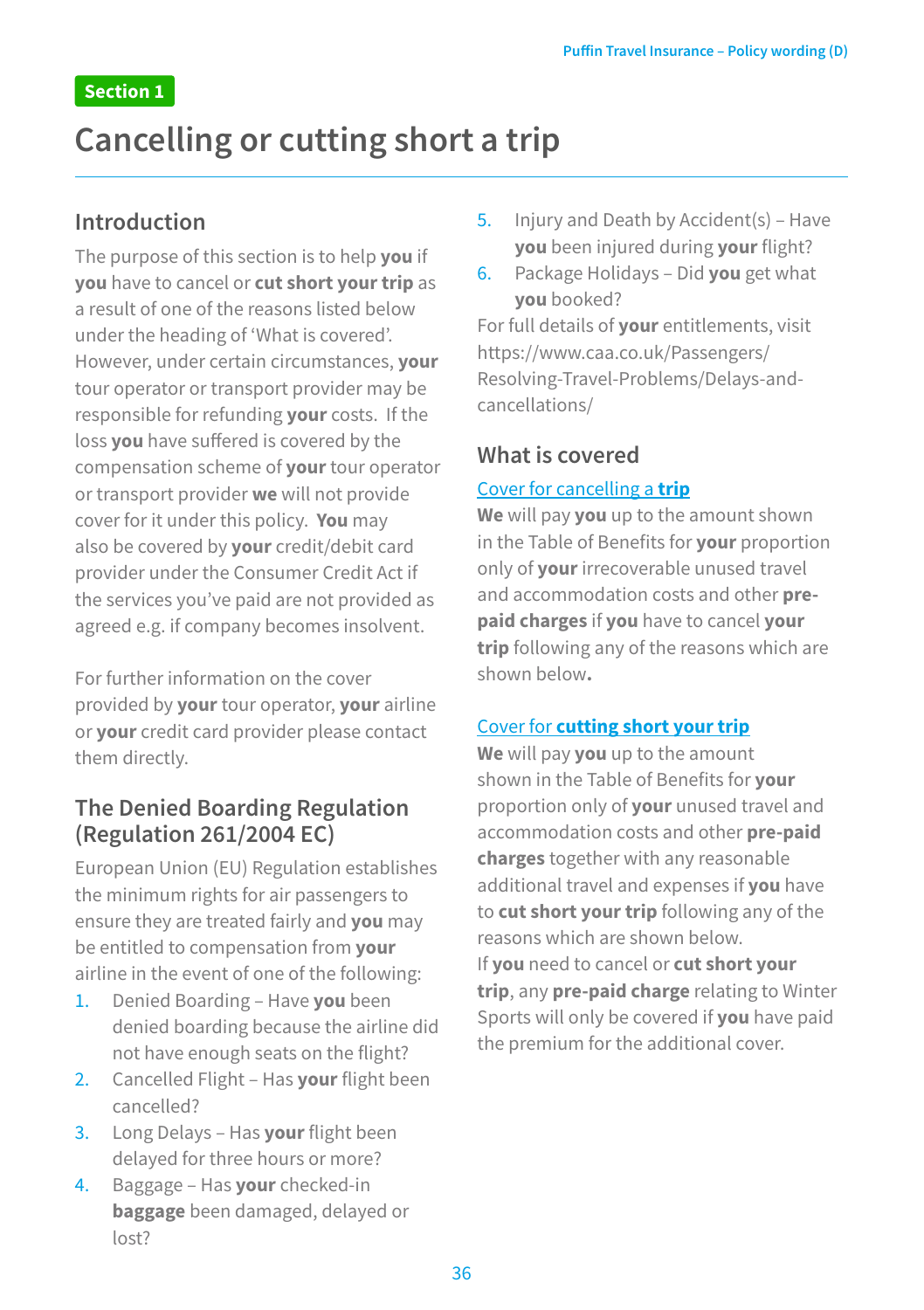## **Cancelling or cutting short a trip** *continued*

|                                                                                                                                                                                                                                                                                                                                                                                                                                                                                                                                        | Cover for<br>cancelling<br>a trip | Cover for<br>having to cut<br>short your trip |
|----------------------------------------------------------------------------------------------------------------------------------------------------------------------------------------------------------------------------------------------------------------------------------------------------------------------------------------------------------------------------------------------------------------------------------------------------------------------------------------------------------------------------------------|-----------------------------------|-----------------------------------------------|
| The death, injury due to an <b>accident</b> , illness, disease, or<br>pregnancy complication of you, your travel companion, your<br>close relative or your colleague.<br>Any claim for illness of you, your travel companion, close<br>relative or colleague due to a pandemic illness is not covered<br>within the first 48 hours of the insurance period.                                                                                                                                                                            |                                   |                                               |
| Compulsory personal quarantine, jury service attendance or<br>being called as a witness at a Court of Law (other than in an<br>advisory or professional capacity) of you or your travelling<br>$companion(s)$ .<br>Any claim for illness of personal quarantine is not covered<br>within the first 48 hours of the insurance period.                                                                                                                                                                                                   |                                   |                                               |
| Redundancy of you or your travel companion.                                                                                                                                                                                                                                                                                                                                                                                                                                                                                            |                                   |                                               |
| You or your travel companion have leave withdrawn and are a<br>member of the Armed Forces (including reserves and territorial),<br>Emergency Services, medical or nursing professions (in the<br>public sector) or Senior employees of the Government.                                                                                                                                                                                                                                                                                 |                                   |                                               |
| The Travel Advice Unit of the Foreign, Commonwealth &<br>Development Office (FCDO) or other regulatory authority in a<br>country in which you are travelling advising against all travel or<br>all but essential travel to the area you are travelling to/in, but not<br>including where advice is issued due to a pandemic or regional<br>quarantine, providing the advice came into force after you<br>purchased this insurance or booked the <b>trip</b> (whichever is the<br>later) and was within 21 days of your departure date. |                                   | X                                             |
| The Travel Advice Unit of the Foreign, Commonwealth &<br>Development Office (FCDO) or other regulatory authority in a<br>country in which you are travelling in advising you to evacuate or<br>return to your home area, providing the advice came into force<br>during your trip                                                                                                                                                                                                                                                      | X                                 |                                               |
| No suitable alternative <b>public transport</b> is provided within 12<br>hours of the scheduled time of departure following delay or<br>cancellation of your public transport, or you being involuntarily<br>denied boarding (because there are too many passengers for the<br>seats available)                                                                                                                                                                                                                                        |                                   | X                                             |
| Theft of your passport and/or visa within the 72 hours before<br>your scheduled time of departure if you are due to travel outside<br>your home area or during your trip meaning you are unable to<br>continue your trip.                                                                                                                                                                                                                                                                                                              |                                   |                                               |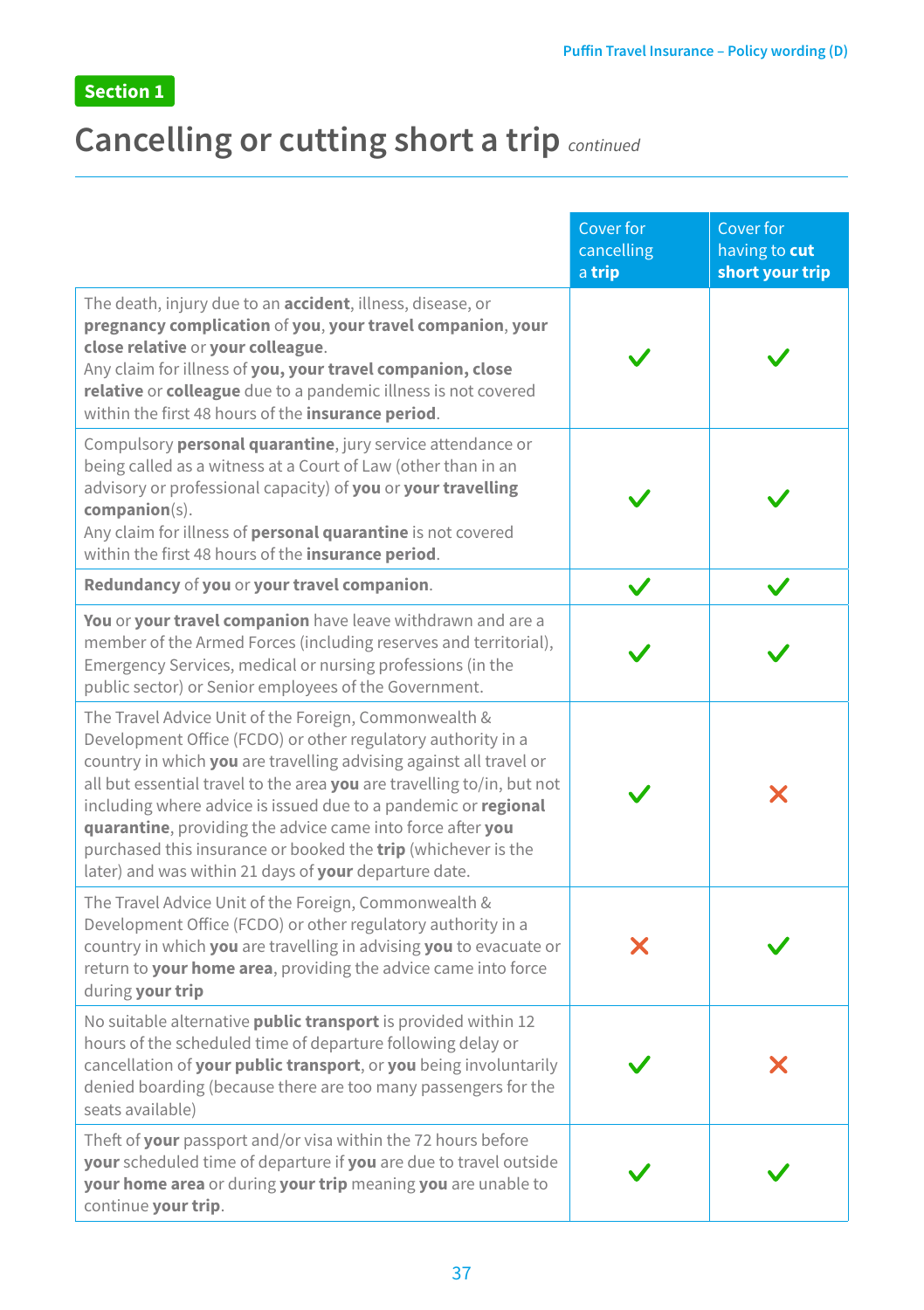## **Cancelling or cutting short a trip** *continued*

### **Special conditions relating to claims**

Special conditions are important in the event of a claim. If **you** are unable to show they have been followed this may affect **your** ability to claim.

- 1. **You** must get the prior approval of the Emergency Medical Assistance Service to confirm it is necessary to return **home** prior to having to **cut short your trip** for any of the reasons listed above.
- 2. If **you** fail to notify the travel agent, tour operator or provider of transport or accommodation as soon as **you** find out it is necessary to cancel the **trip,**  the amount **we** will pay will be limited to the cancellation charges that would have otherwise applied.
- 3. **You** must provide a written police report as evidence if a claim is made due to theft of **your** passport and / or visa.

### **What is not covered**

- 1. The **excess**.
- 2. Any claim arising from a reason not listed in the 'what is covered' section
- 3. Any claim where **you** have been unable to evidence **your** loss, please refer to the claims evidence section.
- 4. Circumstances known to **you** before **you** purchase **your** policy or at the time of booking any **trip** which could reasonably have been expected to lead to cancelling or **cutting short** of the **trip**.
- 5. Any claim where **you** cannot travel

or choose not to travel because the Foreign, Commonwealth & Development Office (FCDO), or any other equivalent government body in another country, advises against travel due to a pandemic.

- 6. The cost of **your** unused original tickets where **you** or **we** have paid for **you** to come **home** following **cutting short your trip.** In addition if **you** have not purchased a return ticket, **we** will deduct the cost of an economy flight (based on the cost on the date **you** come **home**) from any costs **we** have incurred whilst returning **you** to **your home**.
- 7. The cost of Air Passenger Duty (APD) at the rate published by HMRC, whether irrecoverable or not.
- 8. **Pre-existing medical conditions** as described in the **Pre-existing medical conditions** section.
- 9. Any claims for **redundancy** that are voluntary, including compromise agreement or resignation. **We** will also not cover misconduct or dismissal.
- 10. Costs paid for using any reward scheme (for example Avios or supermarket loyalty points) unless evidence of specific monetary value can be provided.
- 11. Any property maintenance costs or fees incurred by **you** as part of **your** involvement of a Timeshare or Holiday Property Bond scheme.
- 12. Any cancellation claims relating to loss or theft of **your** passport or visa if left **unattended** at any time, unless stored securely in **your home**. During **your trip you** will not be covered to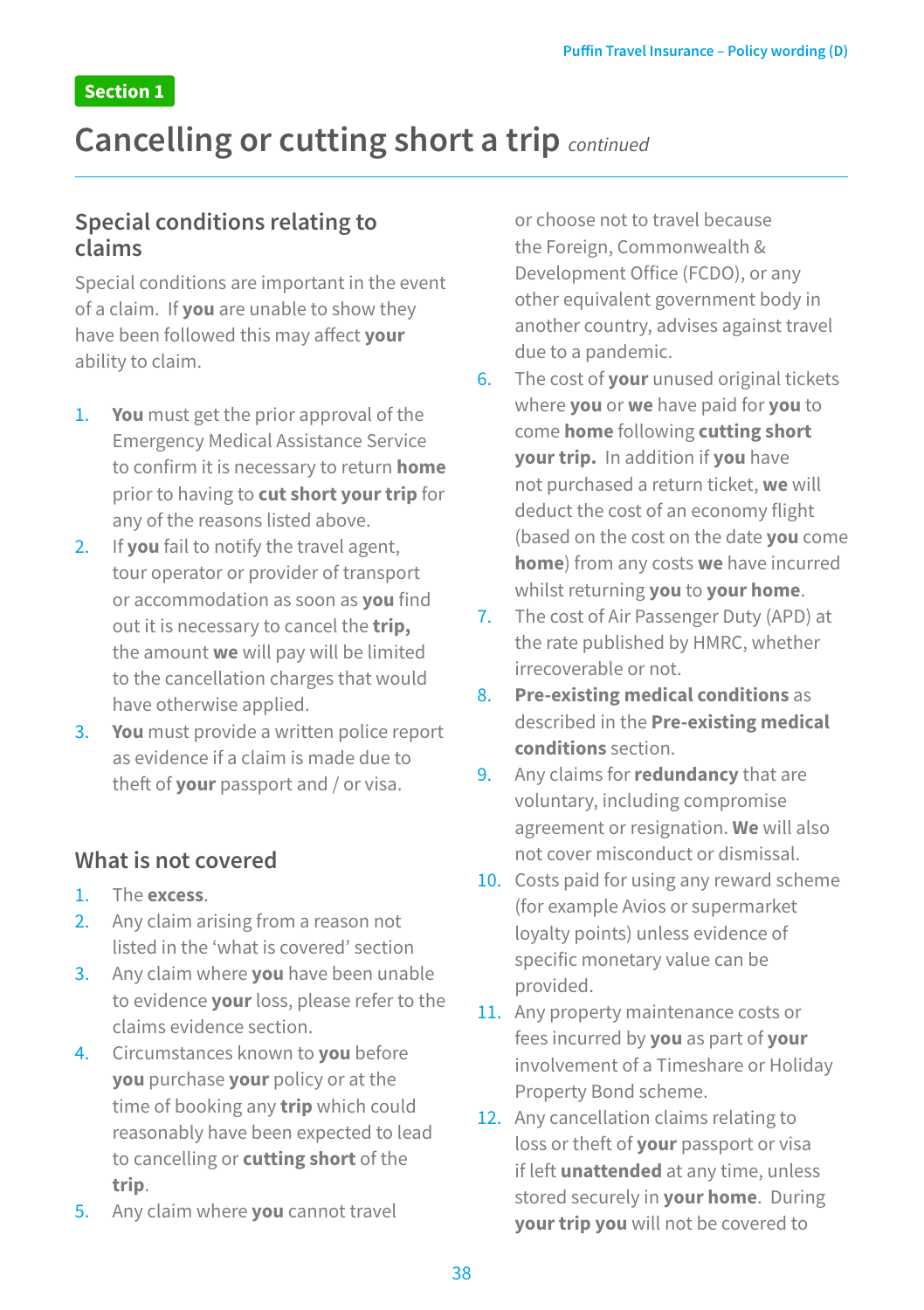## **Cancelling or cutting short a trip** *continued*

**cut short your trip** due to loss of **your** passport unless it was deposited in a safe, safety deposit box or left in locked accommodation.

- 13. Any unused or additional costs incurred by **you** which are recoverable from:
	- The providers of the accommodation, their booking agents, travel agent or compensation scheme.
	- The providers of the transportation, their booking agents, travel agent, compensation scheme or ATOL.
	- **• Your** credit or debit card provider or Paypal.
- 14. Denied boarding due to **your** anti-social behaviour, drug use, alcohol or solvent abuse or **your** inability to provide any valid **important documents** or other documentation required by the **public Transport** operator or their handling agents.
- 15. **Your** unused and/or additional travel costs where the cancellation or delay is caused by the insolvency of the **public transport** operator.
- 16. Pregnancy, without any accompanying **pregnancy complication**. This policy excludes any costs incurred as a result of normal pregnancy or childbirth. This

section is designed to provide cover for unforeseen events, **accidents**, illnesses and diseases and normal childbirth would not constitute an unforeseen event.

- 17. Any claim due to a **regional quarantine**.
- 18. **Your** inability to travel due to **you** not producing vaccine certificates, medical tests/documents which are needed to travel.
- 19. Any additional costs for tests/ documentation the government or other regulatory authority introduce and are needed in order for **you** to travel to/ from/in **your** destination or to return to **your home area** regardless of whether **you** knew when booking or not.
- 20. Any claim for illness of **you, your travel companion, close relative** or **colleague** due to a pandemic illness, or for **personal quarantine** is not covered within the first 48 hours of the **insurance period**.
- 21. Any costs for **your Package** holiday if it was cancelled by **your** travel provider or **you** were unable to travel due to a change in FCDO travel advice.
- 22. Anything mentioned in Exclusions and Conditions Section which are applicable to all sections of the policy.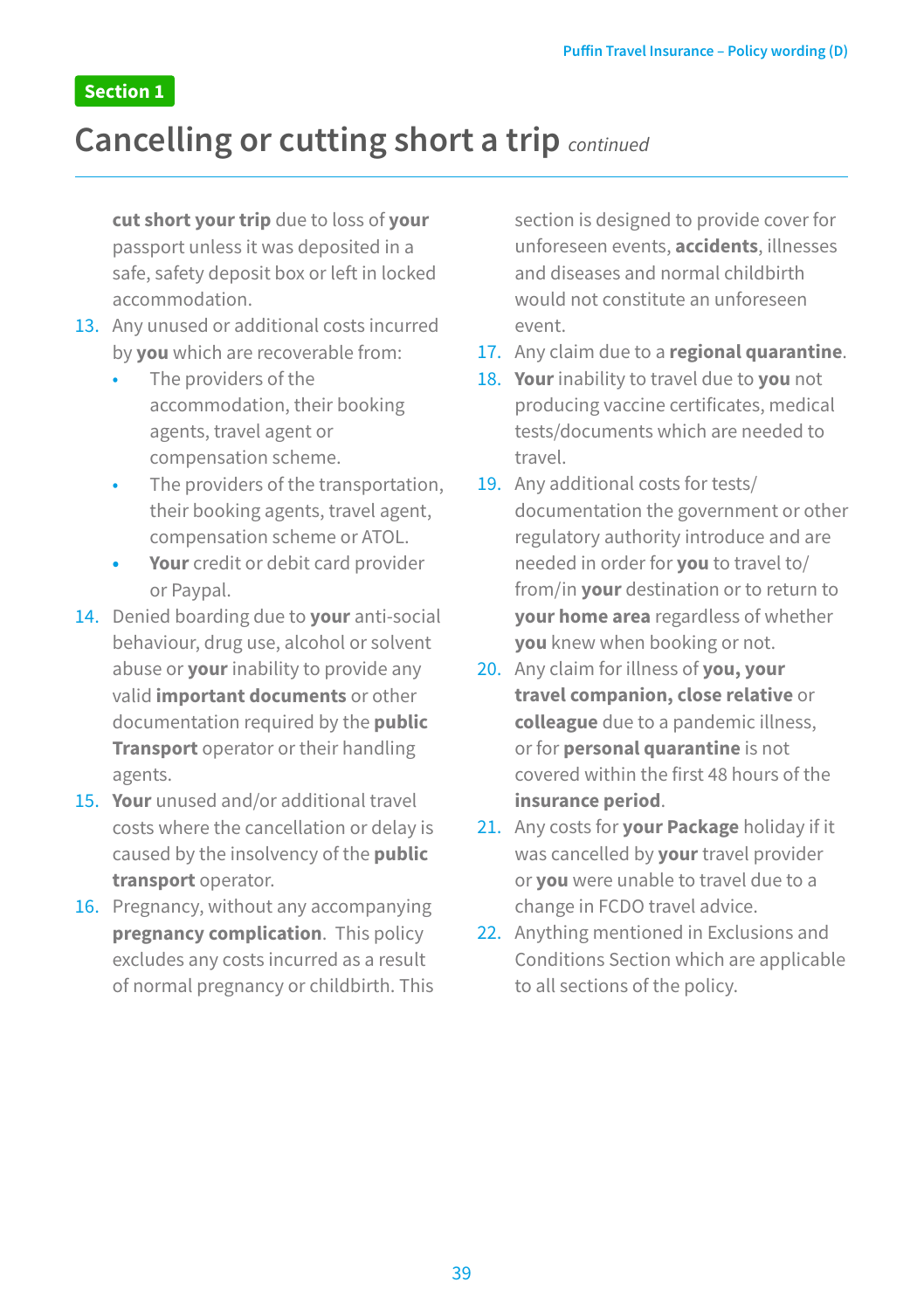## **Medical emergency and repatriation expenses**

### **Introduction**

The purpose of this section is to help **you** if **you** require unforeseen emergency medical treatment whilst on a **trip**. Under certain circumstances, **you** may be covered by a reciprocal health agreement, **you** can find out more about these under the Reciprocal Health Agreement Section.

## **What is covered**

**We** will pay **you** up to the amounts shown in the Table of Benefits for the following expenses which are necessarily incurred during a **trip** as a result of **you** suffering unforeseen injury due to an **accident**, illness, disease and/or compulsory quarantine:

- 1. Emergency medical, surgical, hospital, ambulance and medical fees and charges incurred outside of **your home area**.
- 2. Emergency dental treatment incurred outside of **your home area** for the immediate relief of pain and / or emergency repairs to dentures or artificial teeth if they are causing pain.
- 3. Up to the amount shown in the Table of Benefits for every complete 24 hour period **you** are in hospital or confined to **your** accommodation on the advice of a **medical practitioner**. This limit is increased if **you** are admitted to hospital because **you** have suffered an injured whilst being mugged.
- 4. Up to the amount shown in the Table of Benefits towards meal expenses for a nominated person who is staying or travelling with **you**.
- 5. Costs of telephone calls to and from the

Emergency Medical Assistance Service notifying and dealing with the problem of which **you** are able to provide evidence.

- 6. The cost of taxi fares for **your** travel to or from hospital relating to **your**  admission, discharge or attendance for outpatient treatment or appointments and/or for collection of medication prescribed for **you**.
- 7. If **you** die outside **your home area** the cost of funeral expenses abroad plus the cost of returning **your** ashes or **your**  body to **your home**.
- 8. If **you** die within on a **trip** within **your home area** the reasonable additional cost of returning **your** ashes or body to **your home**. Additional transport and/or accommodation expenses incurred, up to the standard of **your** original booking, if it is medically necessary for **you** to stay beyond **your**  scheduled return date. This includes, with the prior authorisation of the Emergency Medical Assistance Service, reasonable additional transport and/ or accommodation expenses for a **travelling companion**, friend or **close relative** to stay with **you** or travel to **you** from the **UK** or escort **you home**. Also additional travel expenses to return **you** to **your home** or a suitable hospital nearby if **you** cannot use the return ticket.
- 9. With the prior authorisation of the Emergency Medical Assistance Service, the additional costs incurred in the use of air transport or other suitable means, including qualified attendants,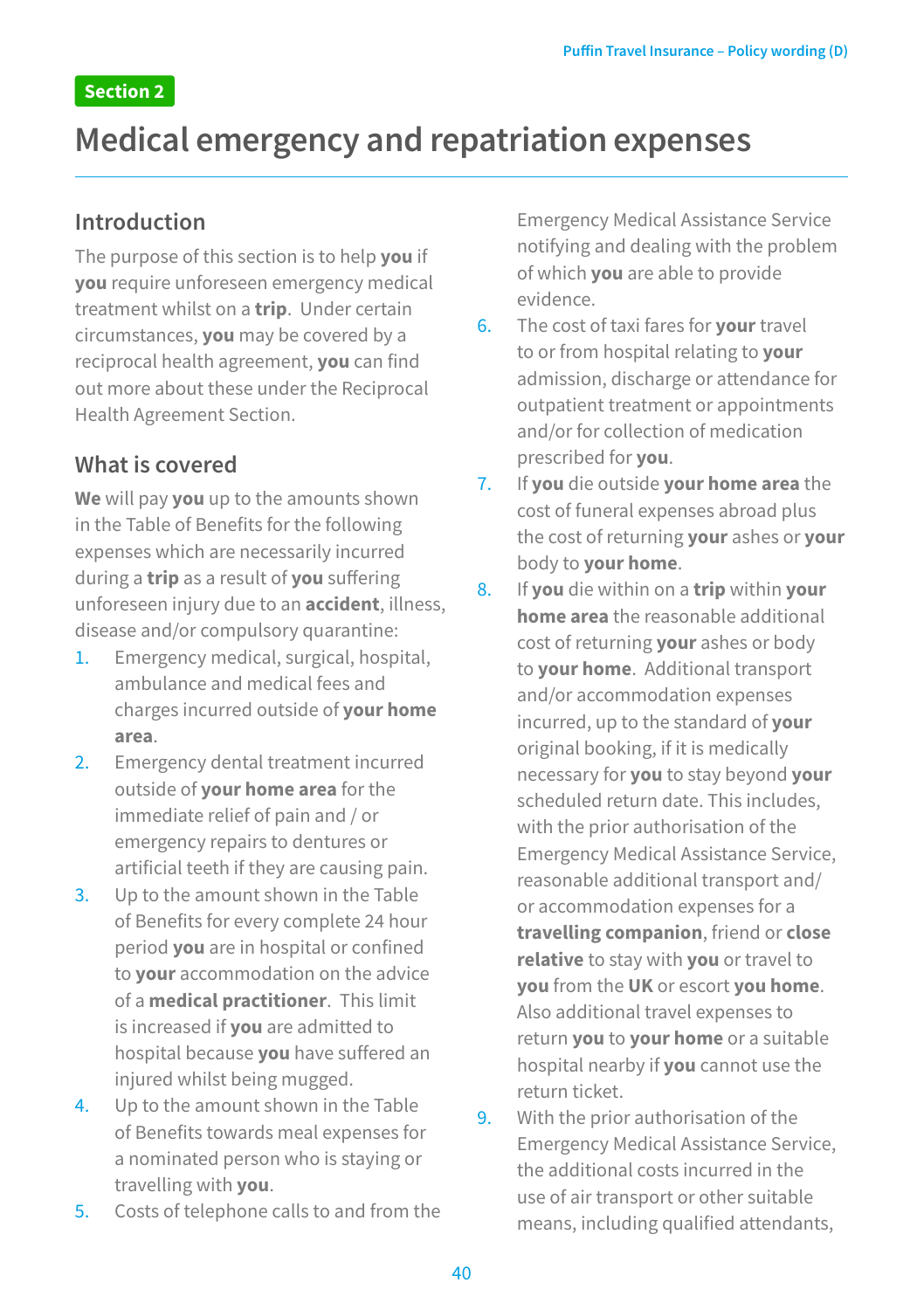## **Medical emergency and repatriation expenses** *continued*

to repatriate **you** to **your home** if it is medically necessary. These expenses will be for the identical class of travel utilised on the outward journey unless the Emergency Medical Assistance Service agree otherwise, if the Emergency Medical Assistance Service confirm an alternative method of travel is required this will only apply for the ill or injured **insured person**.

### **Special conditions relating to claims**

Special conditions are important in the event of a claim. If **you** are unable to show they have been followed this may affect **your** ability to claim.

- 1. **You** must tell the Emergency Medical Assistance Service as soon as possible of any injury due to an **accident**, illness or disease which requires **your** admittance to hospital as an in-patient or before any arrangements are made for **your** repatriation.
- 2. If **you** suffer injury due to an **accident**, illness or disease **we** reserve the right to move **you** from one hospital to another and/or arrange for **your** repatriation to the **UK** at any time during the **trip**. **We** will do this, if in the opinion of the Emergency Medical Assistance Service or **us** (based on information provided by the **medical practitioner** in attendance), **you** can be moved safely and/or travel safely to **your home area** or a suitable hospital nearby to continue treatment.
- 3. This is not a private medical insurance

policy. The intention of this section is to pay for emergency medical/ surgical/dental treatment only and not for treatment or surgery that can be reasonably delayed until **your** return to **your home area**. **Our** decisions regarding the treatment or surgery that **we** will pay for (including repatriation to **your home area**) will be based on this.

If **you** do not accept **our** decisions and do not want to be repatriated, then **we** will not provide any cover under the following sections:

- Section 1 Cancelling or cutting short a trip
- Section 2 Medical emergency and repatriation expenses
- Section 6 Personal accident
- Section 10 Cruise Cover

**We** will then refuse to deal with claims from **you** for any further treatment and/or **your** repatriation to **your home area**.

Cover under all other sections will continue for the remainder of **your trip**.

#### **What is not covered**

- 1. The **excess** except under point 3 of What is covered.
- 2. Any claim where **you** have been unable to evidence **your** loss, please refer to the claims evidence section.
- 3. **Your** failure to obtain any recommended vaccines, inoculations or medications prior to **your trip**.
- 4. Any claim caused by participating in a sport or activity where the policy doesn't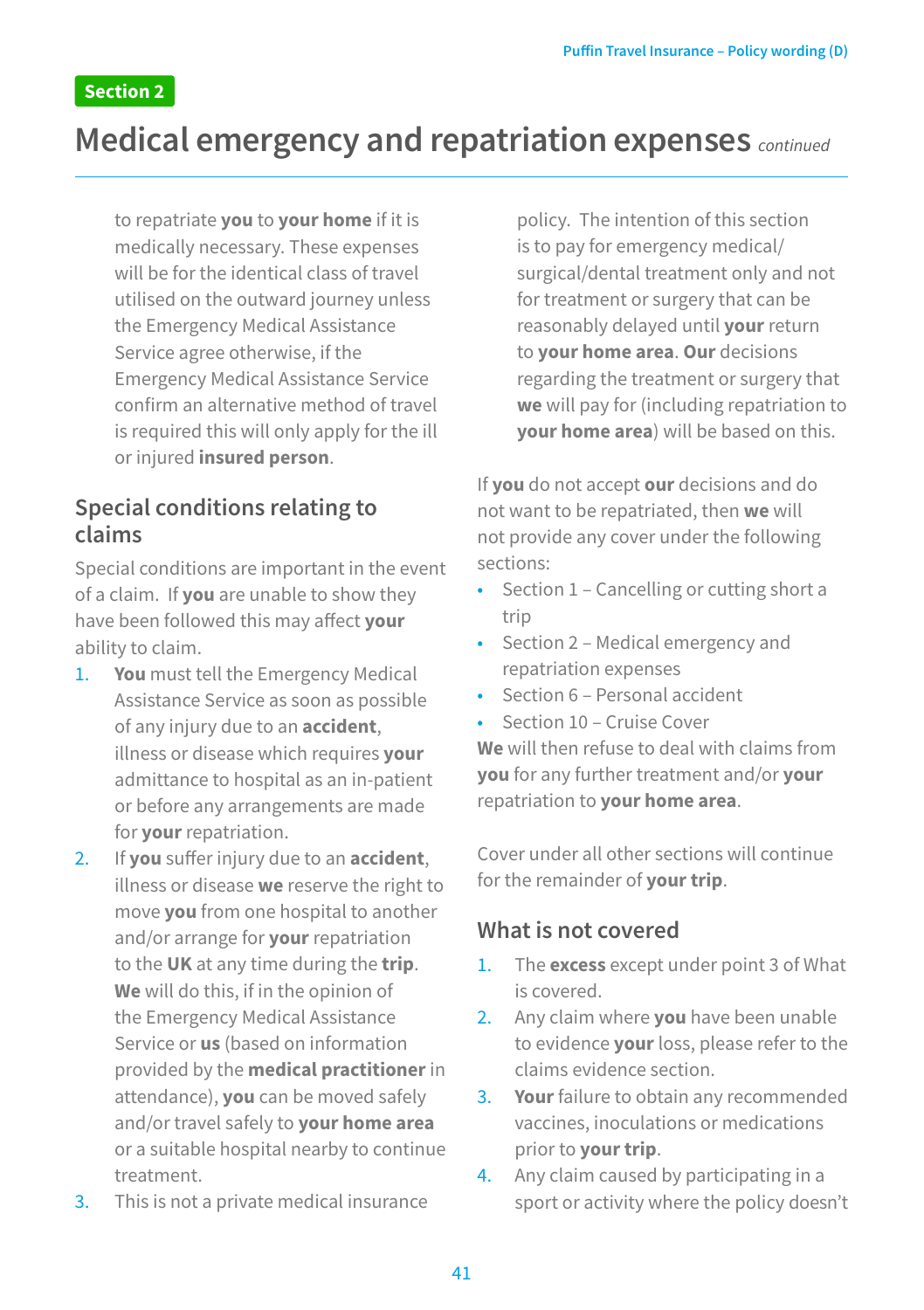## **Medical emergency and repatriation expenses** *continued*

cover the sport or activity which **you** are taking part in.

- 5. Any claim caused by participating in a winter sports activity unless **you** have purchased the upgrade and it is shown as purchased in **your** schedule.
- 6. Pregnancy, without any accompanying **pregnancy complication**. This policy excludes any costs incurred as a result of normal pregnancy or childbirth. This section is designed to provide cover for unforeseen events, **accidents**, illnesses and diseases and normal childbirth would not constitute an unforeseen event.
- 7. **Pre-existing medical conditions** as described in the **pre-existing medical conditions** section unless **we** have agreed in writing to cover you.
- 8. The cost of **your** unused original tickets where **you** or **we** have paid for **you** to come **home** following **cutting short your trip** or had to extend **your trip**. In addition if **you** have not purchased a return ticket, **we** will deduct the cost of an economy flight (based on the cost on the date **you** come **home**) from any costs **we** have incurred whilst returning **you** to **your home**.
- 9. Expenses incurred for medical tests required in the area **you** are travelling to/in/from or returning to **your home area**, or by the **public transport**  provider (unless specifically needed for a repatriation arranged by **our** Emergency Assistance Line).
- 10. Any claims arising directly or indirectly from:
	- a) The cost of treatment or surgery,

including exploratory tests, which are not related to the injury due to an **accident** or illness which necessitated **your** admittance into hospital.

- b) Any expenses which are not usual. reasonable or customary to treat **your** injury due to an **accident**, illness or disease.
- c) Any form of treatment or surgery which in the opinion of the Emergency Medical Assistance Service or **us** (based on information provided by the **medical practitioner** in attendance), can be delayed reasonably until **your** return to **your home area**.
- d) Expenses incurred in obtaining, replenishing or replacing medication, which **you** know **you** will need at the time of departure or which will have to be continued whilst on **your trip**. Where possible and with the agreement of **your medical practitioner, you** should always travel with plenty of extra medication in case of travel delays.
- e) Additional costs arising from single or private room accommodation.
- f) Treatment or services provided by a health spa, convalescent, physiotherapist or nursing home or any rehabilitation centre unless agreed by the Emergency Medical Assistance Service.
- g) Any costs incurred by **you** to visit another person in hospital or costs incurred by others to visit **you** in hospital.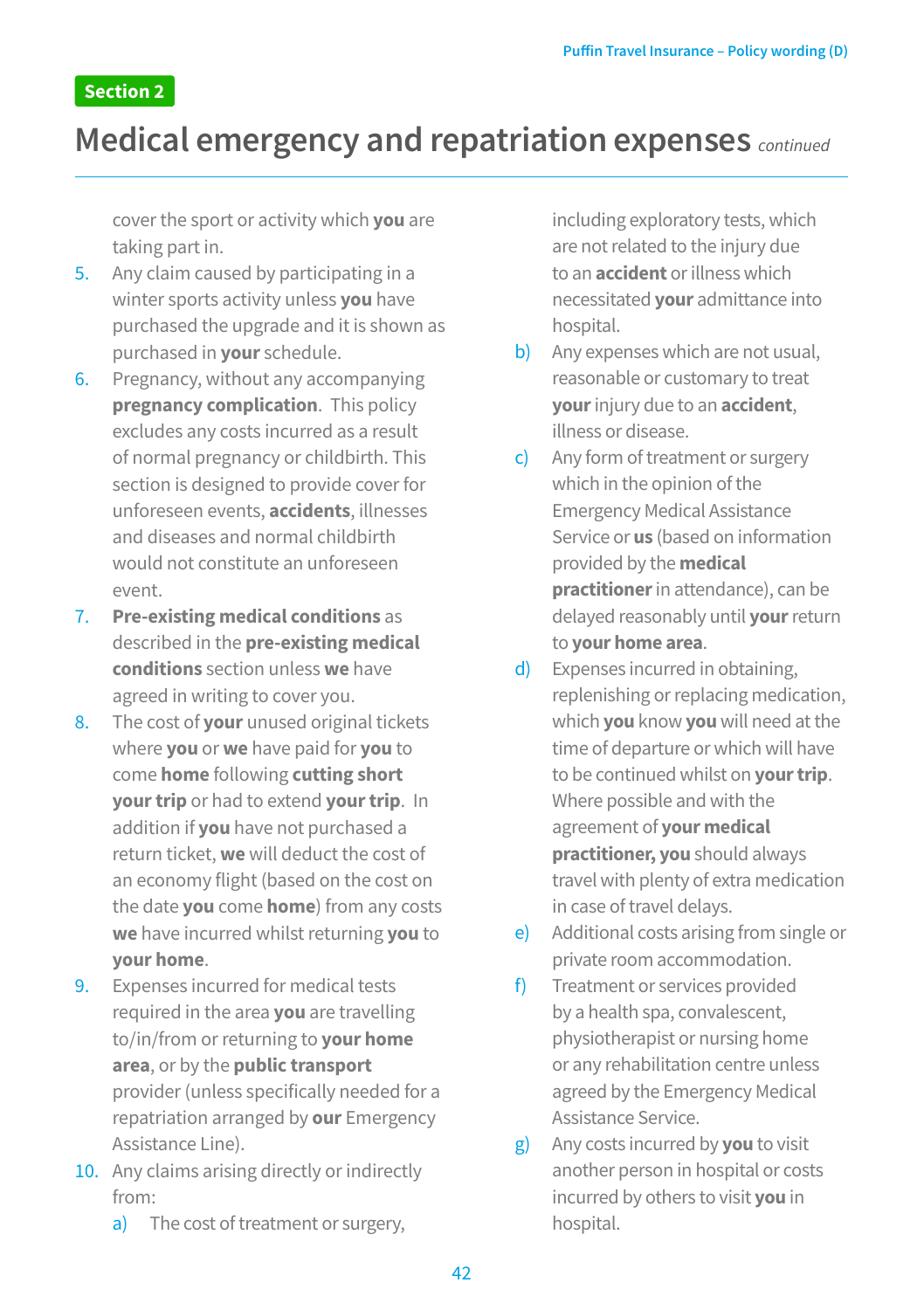## **Medical emergency and repatriation expenses** *continued*

- h) Any expenses incurred after **you** have returned to **your home area**.
- i) Any expenses incurred in the **UK** :
	- i. for private treatment, or
	- ii. which are funded by, or are recoverable from the Health Authority in **your** usual country of residence, or
	- iii. which are funded by a reciprocal health agreement between these countries and/ or islands.
- j) Any claim arising from **your** failure to obtain any recommended vaccines, inoculations or medications prior to **your trip**.
- k) Any expenses incurred after the date on which **we** attempt to move **you** from one hospital to another and/or arrange for **your** repatriation but **you** decide not to be moved or repatriated.
- 11. Anything mentioned in Exclusions and Conditions Section which are applicable to all sections of the policy.

**You** should also refer to the **Pre-existing medical conditions** section.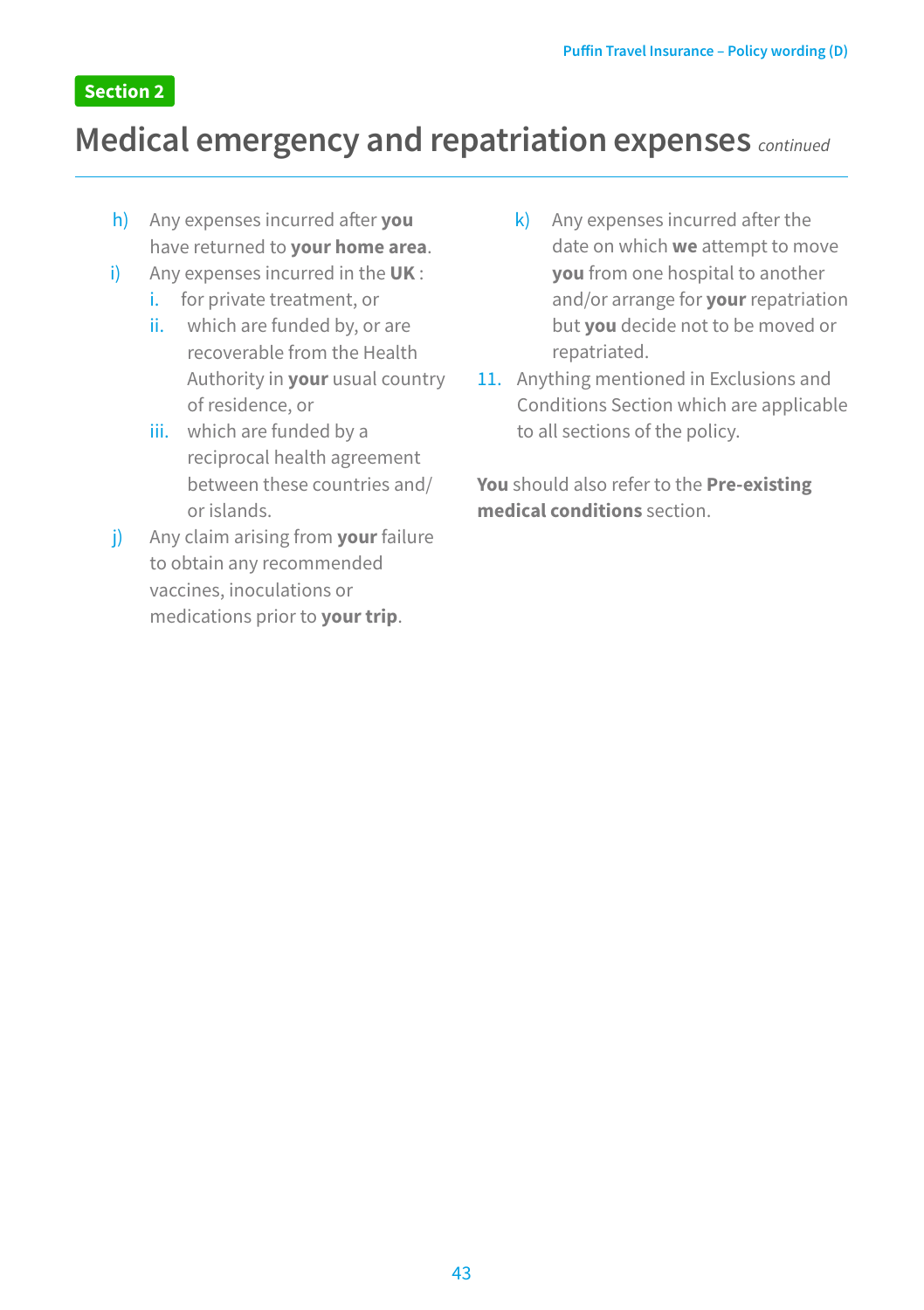## **Disruption or delay to travel plans**

### **Introduction**

The purpose of this section is to help **you** if **you** experience certain disruptions to **your** travel plans and **you** are left out of pocket. However, under certain circumstances, **your** tour operator or transport provider may be responsible for providing assistance and compensation. If the loss **you** have suffered is covered by the compensation scheme of **your** tour operator or transport provider **we** will not provide the same cover under this policy. **You** may also be covered by **your** credit/debit card provider under the Consumer Credit Act if the services you've paid for are not provided as agreed e.g. if a company becomes insolvent.

For further information on the cover provided by **your** tour operator, airline or credit card provider please contact them directly.

## **The Denied Boarding Regulation (Regulation 261/2004 EC)**

European Union (EU) Regulation establishes the minimum rights for air passengers to ensure they are treated fairly and **you** may be entitled to compensation from **your** airline in the event of one of the following:

- 1. Denied Boarding Have **you** been denied boarding because the airline did not have enough seats on the flight?
- 2. Cancelled Flight Has **your** flight been cancelled?
- 3. Long Delays Has **your** flight been delayed for three hours or more?
- 4. Baggage Has **your** checked-in **baggage** been damaged, delayed or  $|0<sub>0</sub> + 2$
- 5. Injury and Death by Accident(s) Have **you** been injured during **your** flight?
- 6. Package Holidays Did **you** get what **you** booked?

For full details of **your** entitlements, visit https://www.caa.co.uk/Passengers/ Resolving-Travel-Problems/Delays-andcancellations/

## **What is covered**

#### 1. **Missed Departure**

If **you** fail to arrive at the departure point in time to board the **public transport** on which **you** are booked to travel as a result of:

- the failure of other **public transport** or
- an accident to or breakdown of the vehicle in which **you** are travelling whilst on **your** journey to **your** departure point or
- an accident, breakdown or an unexpected traffic incident happening which causes an unexpected delay whilst on **your** journey to **your** departure point or
- strike or adverse weather conditions, then **we** will pay **you** up the amount shown in the Table of Benefits for reasonable additional accommodation (room only) and **public transport** costs (economy only) so that **you** may continue **your trip.**

#### 2. **Delayed Arrival**

If **you** arrive later than planned at **your**  destination due to a delay of **public transport we** will pay **you** up to the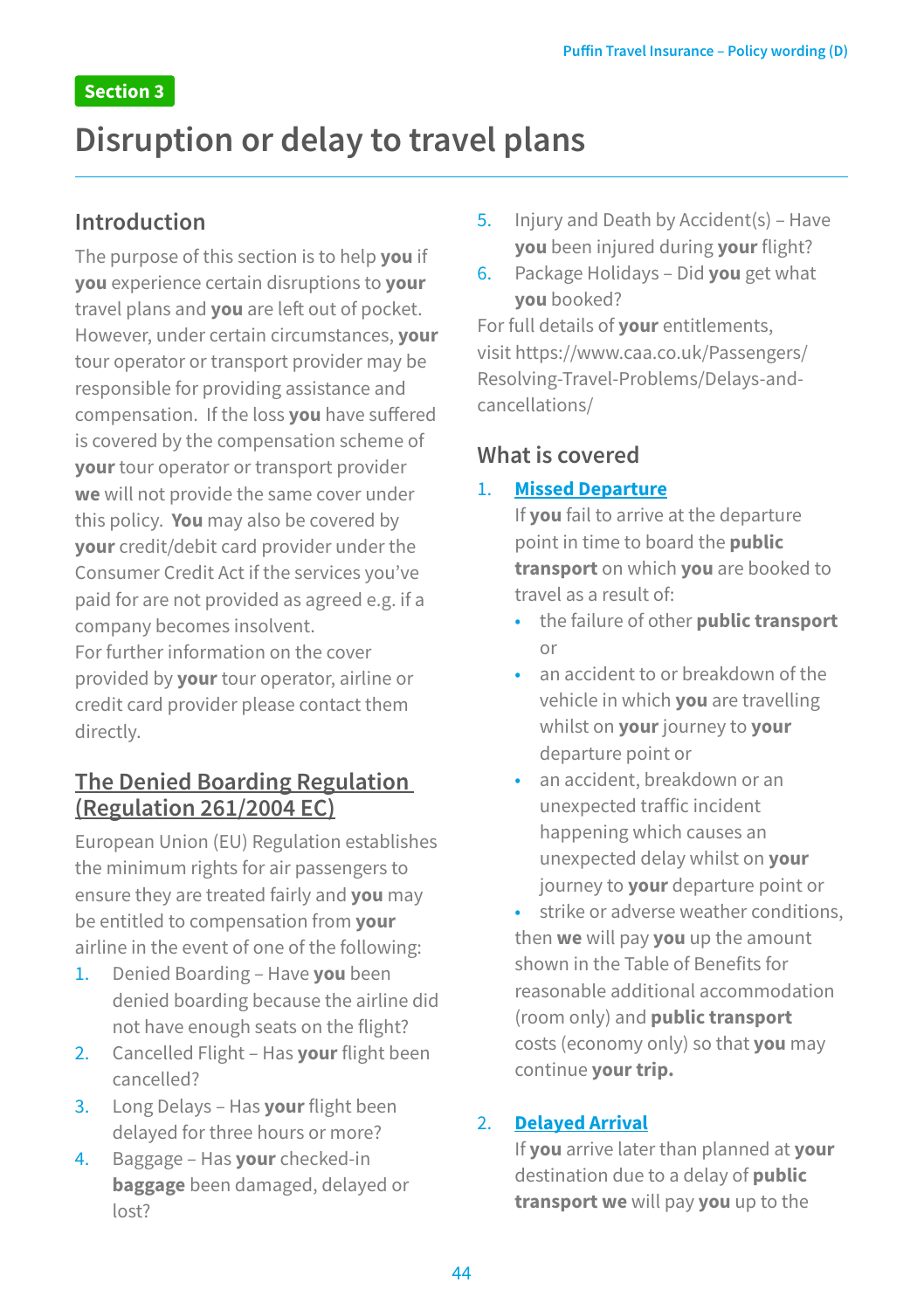## **Disruption or delay to travel plans** *continued*

amounts shown in the Table of Benefits for each 24 hour period of delay **you**  suffer up to the maximum shown.

#### 3. Travel Disruption

**We** will pay **you** up to the amount shown in the Table of Benefits for **your** reasonable additional accommodation and **public transport** travel expenses (up to the standard of **your** original booking) so that **you** may continue **your trip** If **your trip** is disrupted due to:

- a **catastrophe** or
- the **public transport** on which **you** were booked to travel being cancelled or delayed for at least 12 hours, diverted or redirected after take-off or
- **• you** are involuntarily denied boarding and no suitable alternative is offered within 12 hours.

### **Special conditions relating to claims**

Special conditions are important in the event of a claim. If **you** are unable to show they have been followed this may affect **your** ability to claim.

- 1. **You** must seek financial compensation, assistance or a refund of **your** costs from **your** travel provider and invoke **your** rights under EU Air Passenger Rights legislation in the event of cancellation or delay of flights if applicable.
- 2. **You** must allow enough time to arrive at the departure point and check in for **your** outward or return journey.

### **What is not covered**

- 1. The **excess** except under 2 of What is covered.
- 2. Any claim where **you** have been unable to evidence **your** loss, please refer to the claims evidence section.
- 3. The cost of Air Passenger Duty (APD) at the rate published by HMRC, whether irrecoverable or not.
- 4. Any strike or adverse weather that was publicly announced prior to **you**  purchasing **your** policy or within 7 days of booking any **trip**. *An example of publicly announced adverse weather would be the point which an impending weather event is officially named by the Met Office, Environment Agency or any similar body.*
- 5. Any unused or additional costs incurred by **you** which are recoverable from:
	- The providers of the accommodation, their booking agents, travel agent or compensation scheme.
	- The providers of the transportation, their booking agents, travel agent, compensation scheme or ATOL.
	- **• Your** credit or debit card provider or Paypal.
- 6. Any travel and accommodation costs, charges and expenses where the **public transport** operator has offered reasonable alternative travel arrangements within 12 hours of the scheduled time of departure.
- 7. Any claims relating to the insolvency of the **public transport** operator
- 8. Claims arising from:
	- Breakdown of any vehicle owned by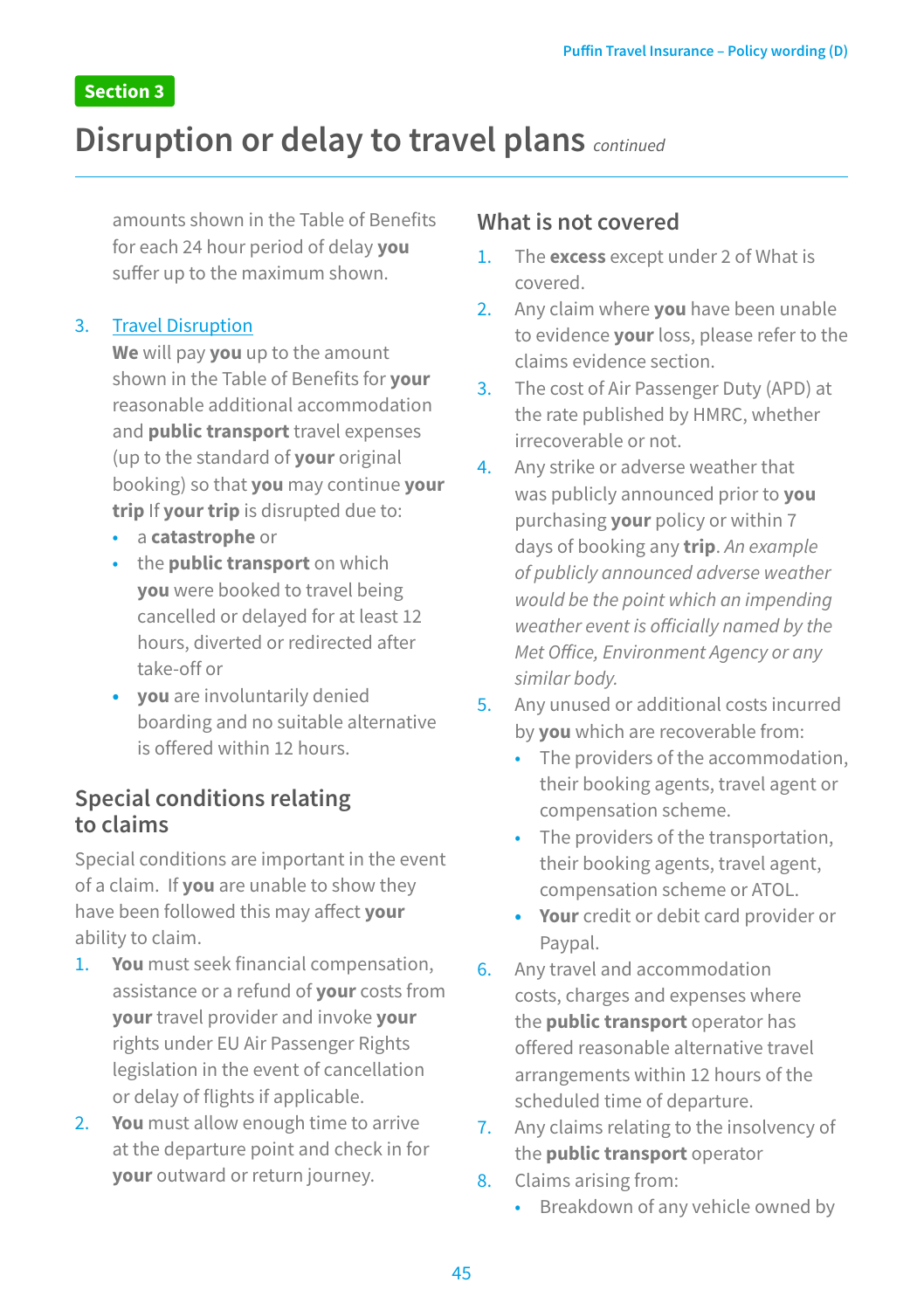## **Disruption or delay to travel plans** *continued*

**you** which has not been maintained in accordance with manufacturer's instructions or in the event of an accident or breakdown when repairers report is not provided

- Any costs incurred as a result of **you** not planning **your** journey correctly, **you** must allow enough time to complete **your** journey and arrive at the time stipulated by the travel provider
- Any property maintenance costs or fees incurred by **you** as part of **your** involvement of a Timeshare or Holiday Property Bond scheme are not covered.
- 9. Any costs associated with rearranging **your** travel plans due to the **public transport** provider changing their scheduled timings which in turn impacts **your** planned itinerary.
- 10. **Your** unused and/or additional travel costs where the cancellation or delay is caused by the insolvency of the **public transport** operator.
- 11. Any claim where **you** were unable to take **your public transport** due to delays in security and/or customs.
- 12. **Your** inability to travel due to **you** not producing vaccine certificates, medical tests/documents which are needed to travel.
- 13. Any additional costs for tests/ documentation the government or other regulatory authority introduce and are needed in order for **you** to travel to/from/in **your** destination or to return to **your home area** regardless of whether **you** knew when booking or not.
- 14. Anything mentioned in Exclusions and Conditions Section which are applicable to all sections of the policy.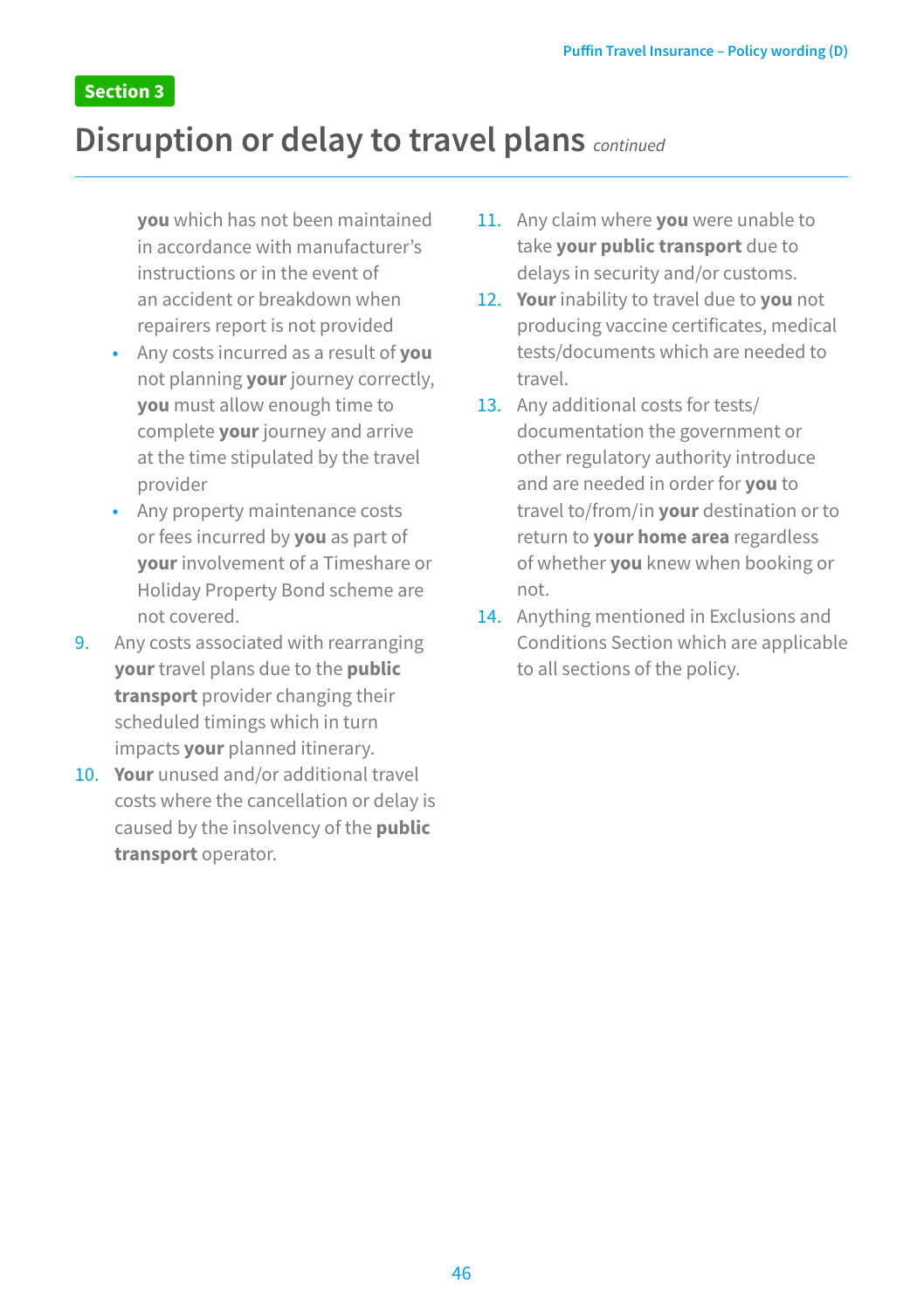## **Personal belongings and money**

### **Introduction**

The purpose of this section is to help **you** in the event of something happening to **your** suitcases (or containers of a similar nature), their contents, **sports equipment** and **your personal money**. Below explains the cover **we** provide if **your** articles are lost, stolen or damaged.

## **What is covered**

- 1. **We** will pay **you** up to the amount shown in the Table of Benefits for the following items if they are accidentally lost, damaged or stolen whilst on **your trip**:
	- a) **Baggage**
	- b) **Valuables**
	- c) replacement of essential items if lost in transit due to carrier error during the outward journey for more than 12 hours
	- d) **Personal money** (excluding cash)
	- e) Cash
	- f) Replacement **important documents**

The maximum **we** will pay **you** for any one item, pair or set of items under this section is shown in the Table of Benefits as the single article limit.

Any claim under point 1b and 1c will be deducted from **your baggage** limit.

If **you** need to claim, **we** will pay **you** based on today's prices minus a deduction for wear and tear and depreciation (loss of value), or **we** may replace, reinstate or repair the lost or damaged **baggage** or **valuables** or **we**

may replace, reinstate or repair the lost or damaged **baggage** or **valuables**.

2. **We** will pay **you** up to the amount shown in the Table of Benefits to obtain a replacement of **your important documents** which have been lost, damaged or stolen whilst outside of **your home area**. This is to enable **you** to return **home** or continue **your trip**. *The intention of this is to help pay for travel and accommodation costs in getting to the embassy to obtain suitable replacements. You must check whether any temporary documentation will enable you to continue your planned trip.*

## **Special conditions relating to claims**

Special conditions are important in the event of a claim. If **you** are unable to show they have been followed this may affect **your** ability to claim.

- 1. **You** must report any theft to the Police in the country where the theft occurred as soon as possible and get a crime reference number or incident report.
- 2. **You** must report any loss, theft or damage while in the care of a carrier, transport company, authority, hotel or accommodation provider and get a written record of the event.
- 3. If any items are lost, stolen or damaged whilst in the care of an airline **you**  must report this within the time limit contained in their terms and conditions and get a Property Irregularity Report.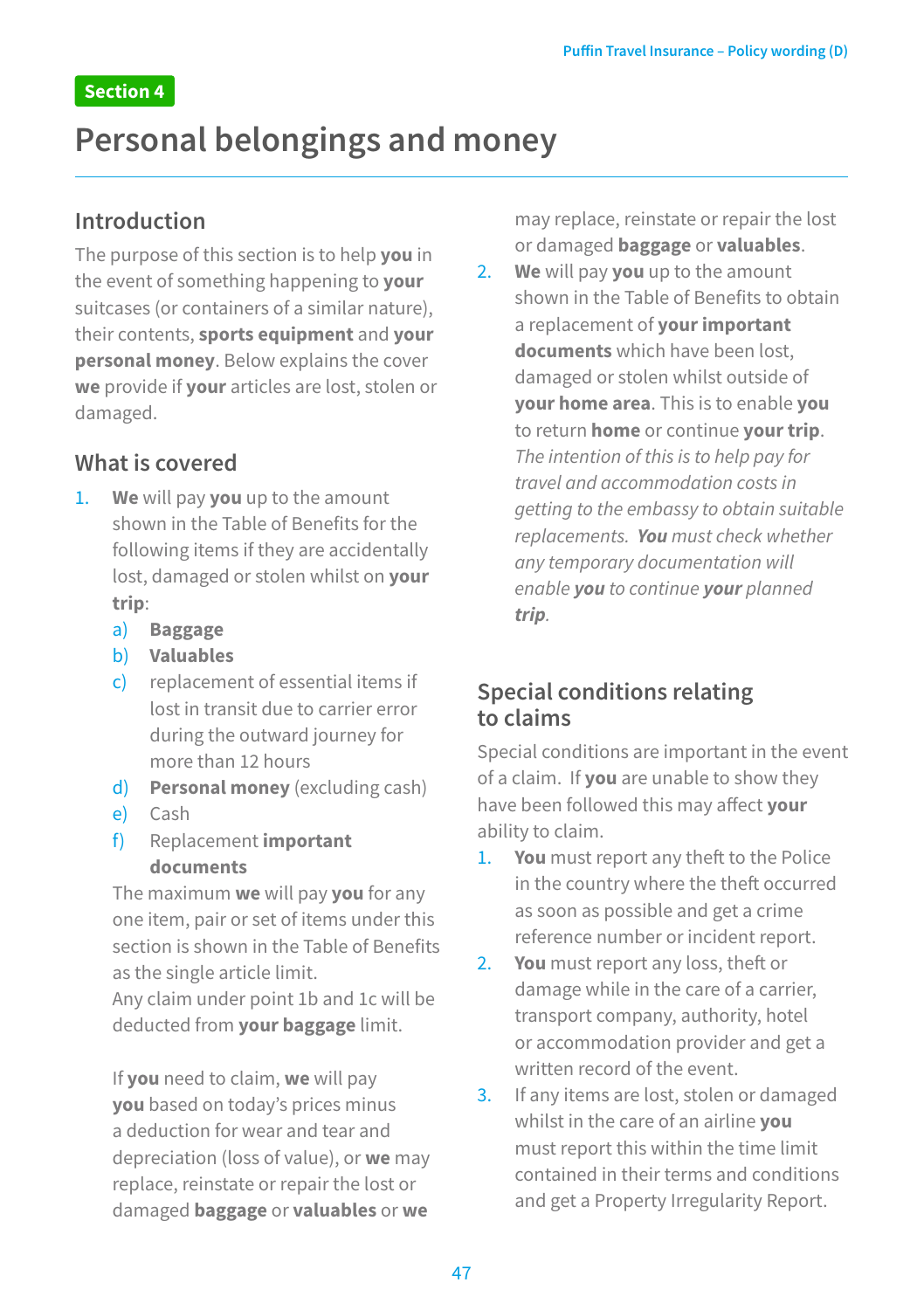## **Personal belongings and money** *continued*

#### **What is not covered**

- 1. The **excess** (except for claims under point 1c of What is covered).
- 2. Any claim for **Gadgets** (see Section 8 Gadget Cover).
- 3. Any claim where **you** have been unable to evidence **your** loss, please refer to the claims evidence section.
- 4. Any claim for **sports equipment** where the policy doesn't cover the sport or activity which **you** are taking part in.
- 5. Any claim for **ski equipment** (please refer to Section 7 – Winter sports if **you** have paid the premium for the additional cover).
- 6. Loss, theft of or damage to **valuables**, cash, **important documents** or **personal money** left **unattended** at any time unless deposited in a safe, safety deposit box or left in locked accommodation.
- 7. Loss, theft of or damage to **baggage**  and **sports equipment** contained in an **unattended** vehicle unless it is locked out of sight in a secure baggage area

(being a locked dashboard, boot or luggage compartment, fixed storage unit of a motorised or towed caravan, locked luggage box which is locked to a roof rack) and entry has been gained by unauthorised access.

- 8. Loss, theft or damage:
	- a) Due to delay, confiscation or detention by customs or any other authority
	- b) To motor accessories (excluding keys which are covered only for a car which is owned by **you)**
	- c) To tobacco products, tobacco substitutes and perishable goods (such as food and drinks)
	- d) Caused by wear and tear, or
	- e) Mechanical or electrical breakdown.
- 9. Loss or damage due to depreciation (loss in value), variations in exchange rate.
- 10. Anything mentioned in Exclusions and Conditions Section which are applicable to all sections of the policy.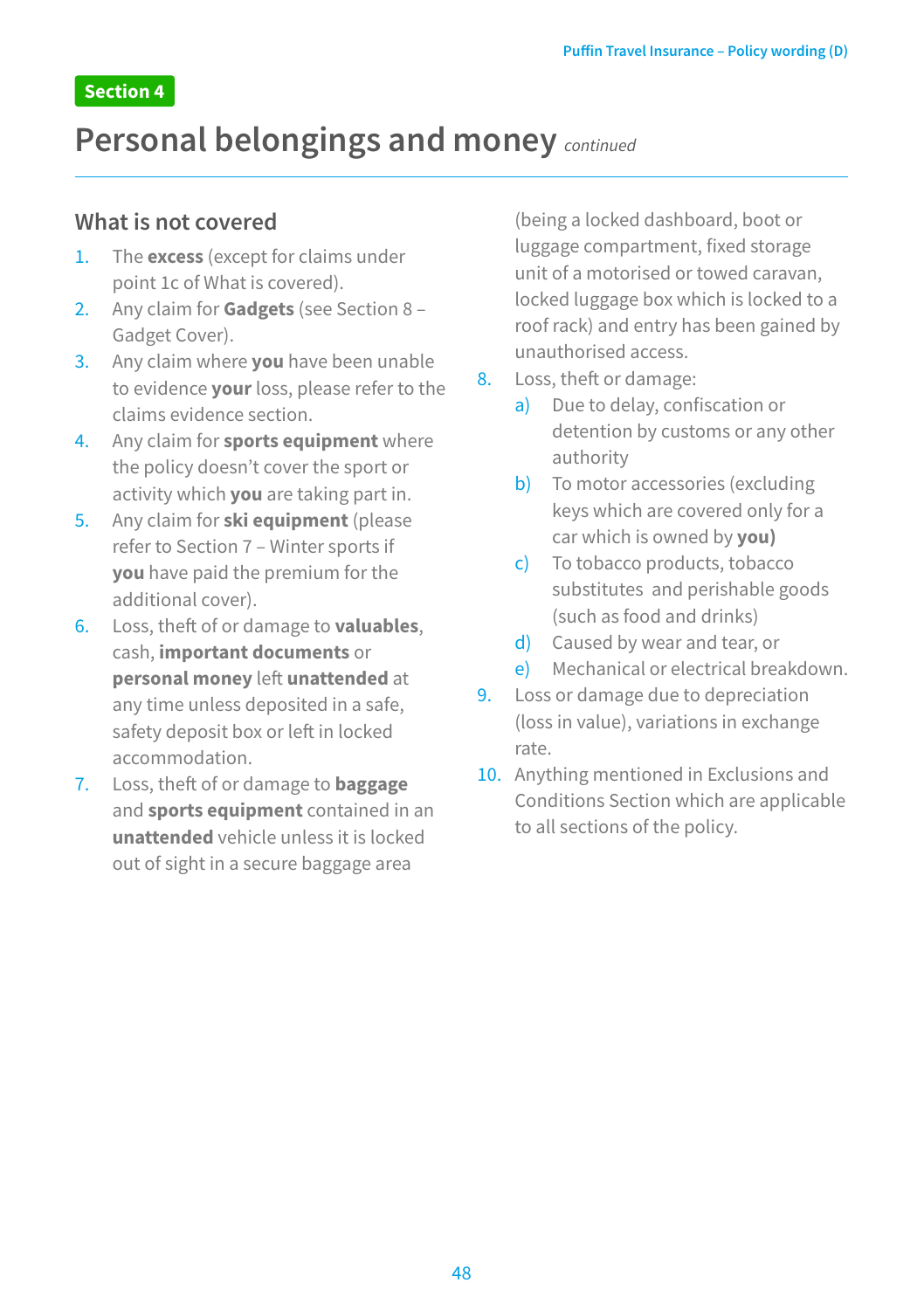## **Legal and liability**

### **Introduction**

This section is split in to two parts.

The purpose of the Legal expenses and assistance section is to help **you** in the event **you** need to claim compensation if someone else causes **you** illness, injury or death.

The purpose of the Personal liability section is to help **you** in the event **you** are found liable for damage to someone else's property or cause another person illness, injury or death.

### **Section 5a – Legal expenses and assistance**

#### **Introduction**

The purpose of this section is to provide **you**  with a legal assistance to pursue a claim for compensation if **you** suffer an injury, illness or death.

#### **Words with special meanings in this section** *(which are shown in italics)*

#### *Lawyer*

Means the legal representative or other appropriately qualified person acting for **you**. **You** have the right to choose the lawyer acting for **you** in the following circumstances:

- a) Where the commencement of court proceedings to pursue **your** claim is required.
- b) Should any conflict of interest or dispute over settlement arise.

#### **What is covered**

**We** will pay up to the amount shown in the Table of Benefits for legal costs to pursue a civil action for compensation, against someone else who causes **you** injury due to an **accident**, illness or death. Where there are two or more **insured persons** insured by this policy, then the maximum amount **we** will pay for all such claims shall not exceed the amount shown in the schedule of benefits.

#### **Prospects of success**

**We** will only provide cover where **your** claim or any appeal **you** are pursuing or defending is more likely than not to be successful. If **you** are seeking damages or compensation, it must also be more likely than not that any judgement obtained will be enforced.

If **we** consider **your** claim is unlikely to be successful or any judgement will not be enforced **we** or **you** may request a second opinion from an independent *lawyer*. If **you**  seek independent legal advice any costs incurred will not be covered by this policy.

If the independent *lawyer* agrees **your** claim is unlikely to be successful or any judgement is unenforceable then **you** cannot make a claim under this section.

#### **Special conditions relating to claims**

- 1. **We** shall have complete control over the legal case through agents **we** nominate, by appointing agents of **our** choice on **your** behalf with the expertise to pursue **your** claim.
- 2. **You** must follow **our** agent's advice and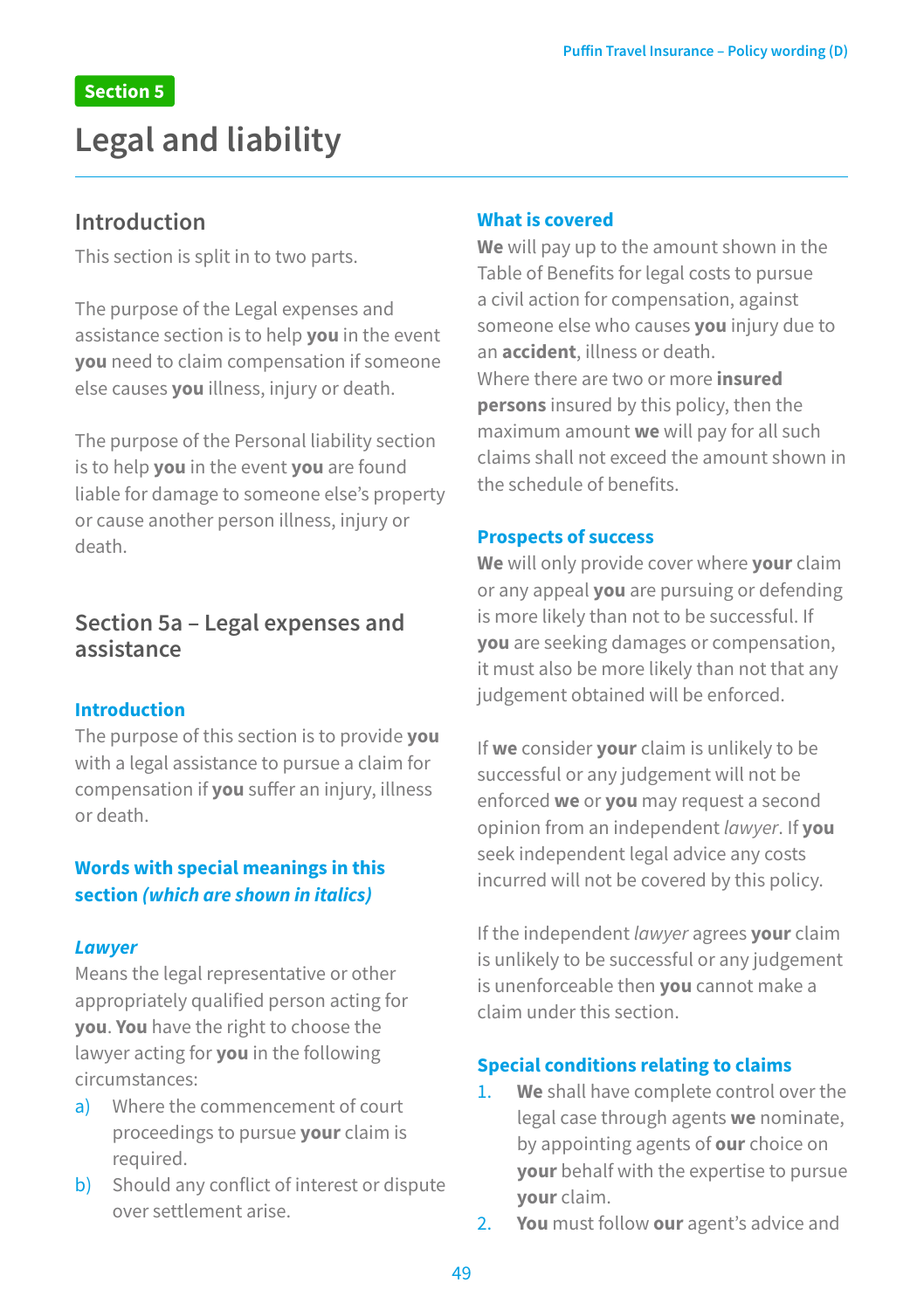## **Legal and liability** *continued*

provide any information and assistance required within a reasonable timescale.

- 3. **You** must advise **us** of any offers of settlement made by the negligent third party and **you** must not accept any such offer without **our** permission.
- 4. **We** may include a claim for **our** legal costs and other related expenses.
- 5. **We** may, at **our** own expense, take proceedings in **your** name to recover compensation from any third party for any legal costs incurred under this policy. **You** must give **us** any assistance **we** require from **you** and any amount recovered shall belong to **us**.

#### **What is not covered**

- 1. The **excess**
- 2. Legal costs and expenses incurred in pursuit of any claim against **us**, **our**  appointed agents, someone **you** were travelling with, a person related to **you**, or another **insured person**.
- 3. Legal costs and expenses incurred prior to **our** written acceptance of the case.
- 4. Any claim where the legal costs and expenses are likely to be greater than the anticipated amount of compensation.
- 5. Any claim where legal costs and expenses are variable depending on the outcome of the claim.
- 6. Legal costs and expenses incurred if an action is brought in more than one country.
- 7. Travel, accommodation and incidental costs incurred to pursue a civil action for compensation.
- 8. The costs of any Appeal.
- 9. Claims by **you** other than in **your**  private capacity.
- 10. Anything mentioned in General exclusions applying to **your** policy.

## **Section 5b – Personal liability What is covered**

**We** will pay **you** up to the amount shown in the Table of Benefits (including legal costs and expenses) against any amount **you** become legally liable to pay as compensation for any claim or series of claims arising from any one event or source of original cause for accidental:

- 1. Injury due to an **accident**, death, illness or disease to any person who is not in **your** employment or who is not a **close relative** or persons residing with **you**.
- 2. Loss of or damage to property that does not belong to and is neither in the charge of nor under the control of **you**, a **close relative** and/or anyone in **your**  employment other than any temporary holiday accommodation occupied (but not owned) by **you**.

#### **Special conditions relating to claims**

- 1. **You** must give **us** written notice of any incident, which may result in a claim as soon as possible.
- 2. **You** must send **us** every court claim form, summons, letter of claim or other document as soon as **you** receive it.
- 2. **You** must not admit any liability or pay, offer to pay, promise to pay or negotiate any claim without **our** permission in writing.
- 3. **We** will be entitled to take over and carry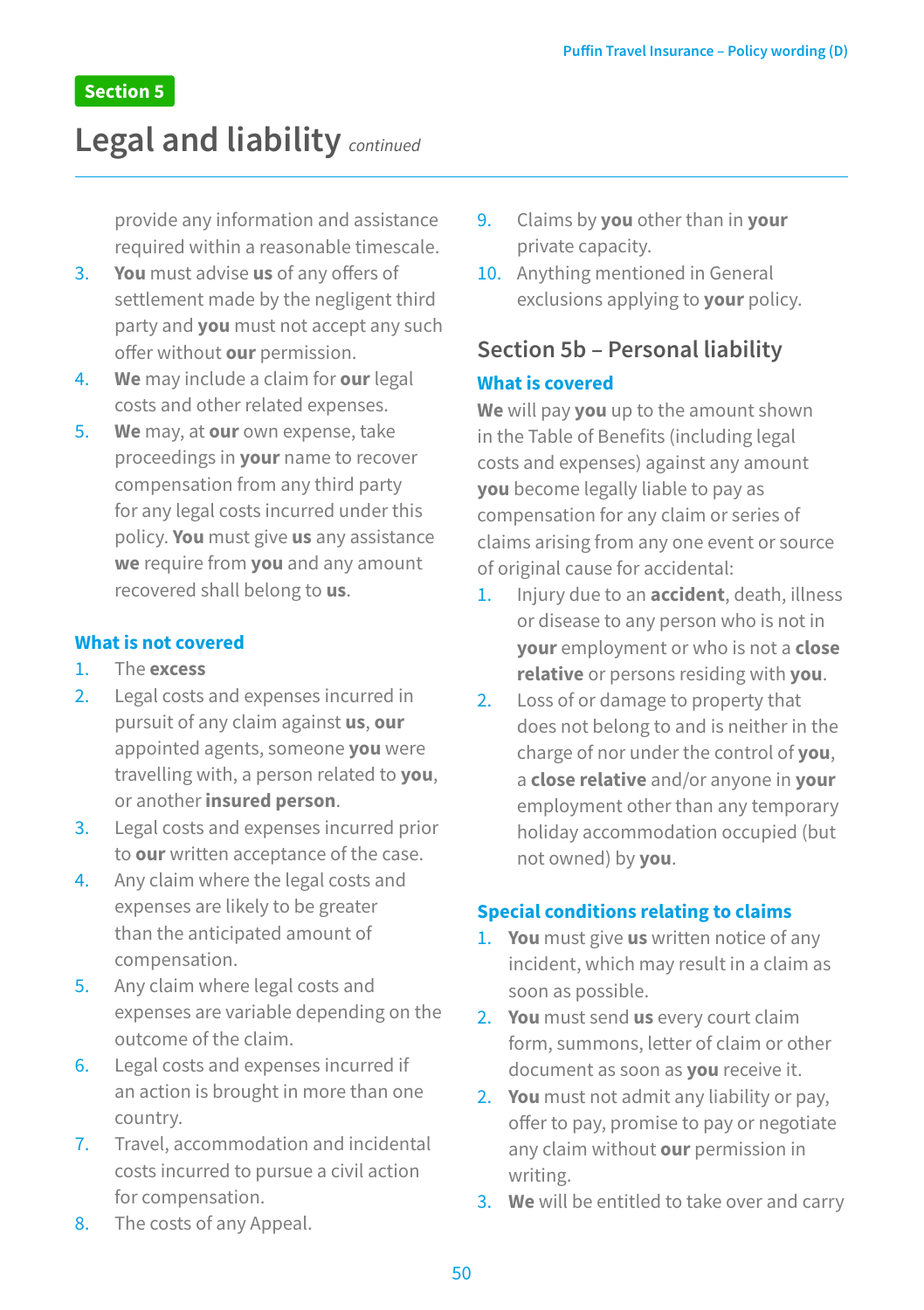## **Legal and liability** *continued*

out in **your** name the defence of any claims for compensation or damages or otherwise against any third party. **We** will have full discretion in the conduct of any negotiation or proceedings or in the settlement of any claim and **you** will give **us** all necessary information and assistance which **we** may require.

5. If **you** die, **your** legal representative(s) will have the protection of this cover as long as they comply with the terms and conditions outlined in this policy.

#### **What is not covered**

- 1. The **excess** except for claims under Section 5a – Legal expenses and assistance.
- 2. Any claim where **you** have been unable to evidence **your** loss, please refer to the claims evidence section.
- 3. Compensation or legal costs arising directly or indirectly from:
	- a) Liability which has been assumed by **you** under agreement (such as a hire agreement) unless the liability would have existed without the agreement.
- b) Pursuit of any business, trade, profession or occupation or the supply of goods or services.
- c) Ownership, possession or use of mechanically propelled vehicles, aircraft or watercraft (other than surfboards or manually propelled rowing boats, punts or canoes).
- d) The transmission of any contagious or infectious disease or virus.
- e) **Your** ownership, care, custody or control of any animal.
- f) Any claim where the incident occurred within the **UK**.
- 4. Anything mentioned in Exclusions and Conditions Section which are applicable to all sections of the policy.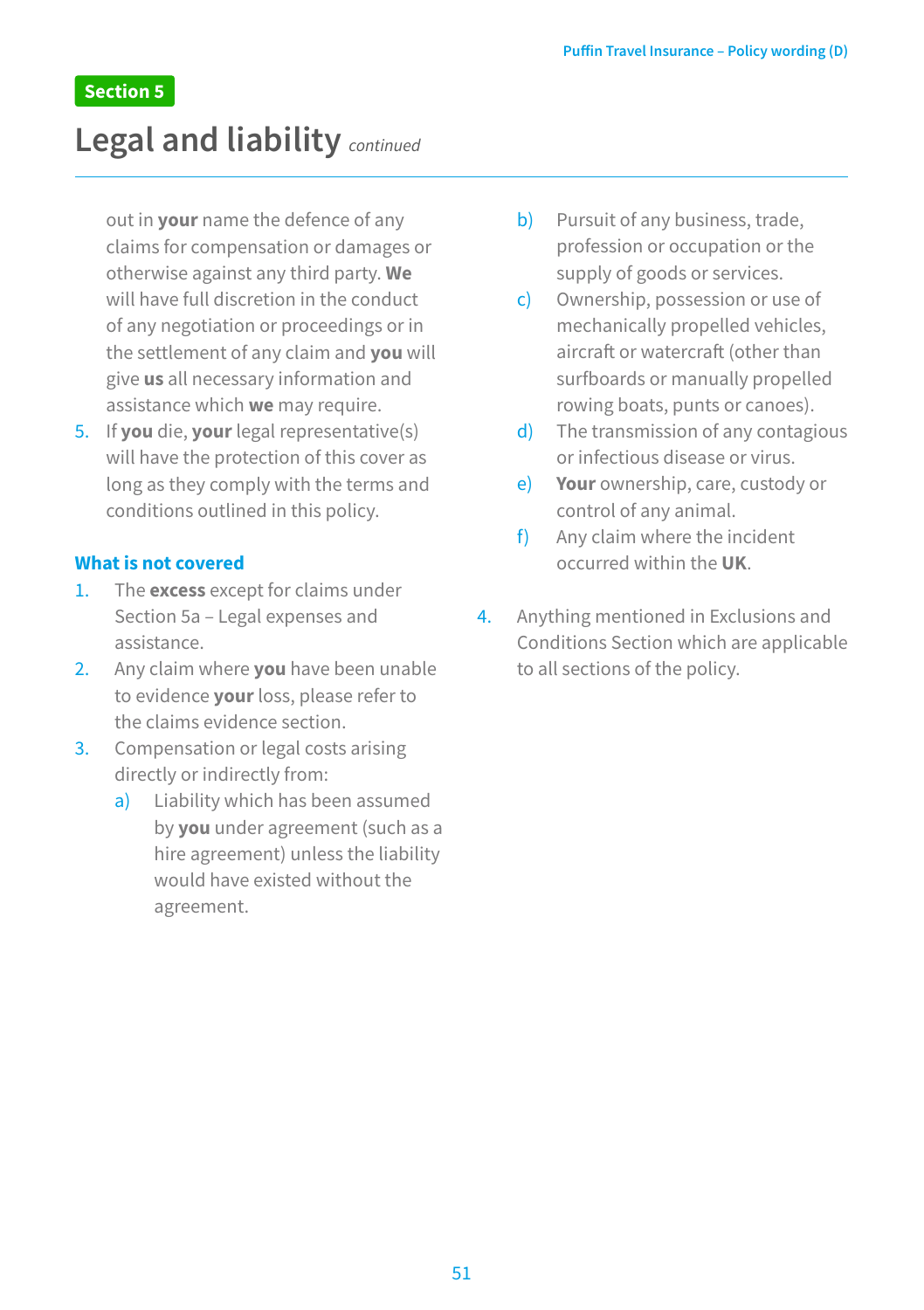## **Personal accident**

### **Introduction**

The purpose of this section is to provide **you**  with a financial lump sum in the event **you** suffer *permanent total disablement*, *loss of sight*, *loss of a limb* or death as a result of an **accident** during **your trip**. This section will not be applicable if **you** suffer any of the above as the result of an illness.

#### **Words with special meanings in this section** *(which are shown in italics)*

#### *Loss of limb*

Loss by permanent severance of an entire hand or foot or the total, complete and permanent loss of use of an entire hand or foot.

#### *Permanent Total Disablement*

A condition which is of a permanent and irreversible nature which is shown by medical evidence to be likely to continue for the remainder of **your** life and as certified by a registered **medical practitioner**, to the reasonable satisfaction of **our** Chief Medical Officer, and which prevents **you**  from engaging in any work or occupation for remuneration or profit.

#### *Loss of sight*

The total and irrecoverable loss of sight which shall be considered as having occurred:

- a) in both eyes, if **your** name is added to the Register of Blind Persons on the authority of a fully qualified ophthalmic specialist; or
- b) in one eye if the degree of sight remaining after correction is 3/60 or less

on the Snellen scale (which means only seeing at 3 metres what **you** should see at 60 metres).

### **What is covered**

**We** will pay one of the benefits shown in the Table of Benefits if **you** sustain injury due to an **accident** which shall solely and independently of any other cause, result within two years either in:

- 1. **your** death,
- 2. *loss of limb,*
- 3. *loss of sight* or *permanent total disablement*.

### **Special conditions relating to claims**

1. **Our medical practitioner** may examine **you** as often as they consider reasonably necessary if **you** make a claim.

### **What is not covered**

- 1. Any claim where **you** have been unable to evidence **your** loss, please refer to the claims evidence section.
- 2. Benefit is not payable to you**:**
	- a) Under more than one of benefit 1, 2 or 3 in the table above.
	- b) Under benefit 2 if the permanent loss of use of an entire hand or foot is only partial and not total and complete (being 100%).
	- c) Under benefit 3 until one year after the date **you** sustain injury due to an **accident**.
- 3. Benefit 1 will be paid to the deceased **insured person's** estate.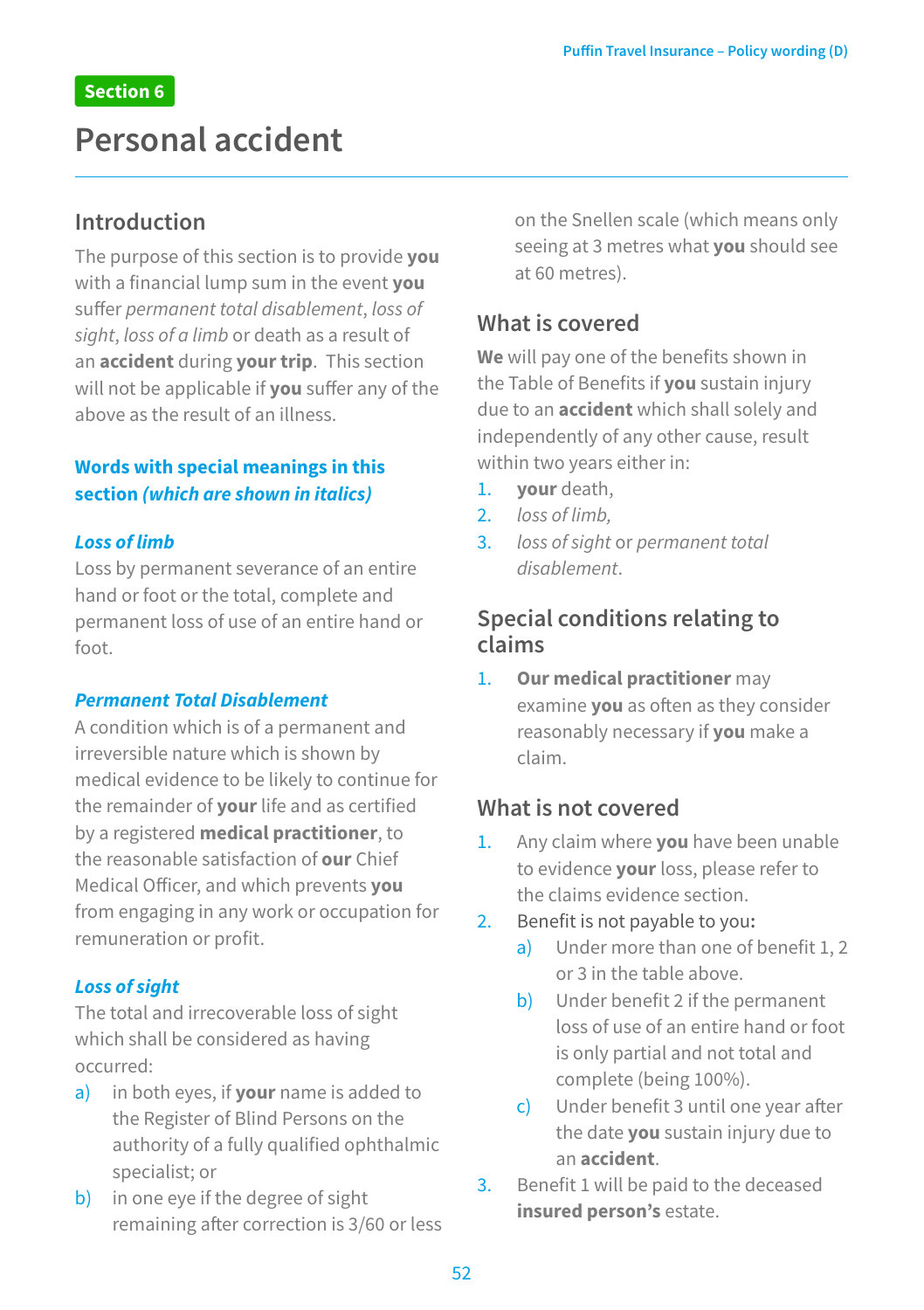## **Personal accident** *continued*

- 4. Any claim which is caused by either:
	- a) Medical or surgical procedures or
	- b) Illness, infection or bacteria or
	- c) Any gradually developing bodily deterioration.
- 5. No payment will be made if **you** sustain injury whilst participating in an activity that is not covered by this policy.
- 6. Any claim not resulting from an unintentional **accident**.
- 7. Anything mentioned in Exclusions and Conditions Section which are applicable to all sections of the /policy.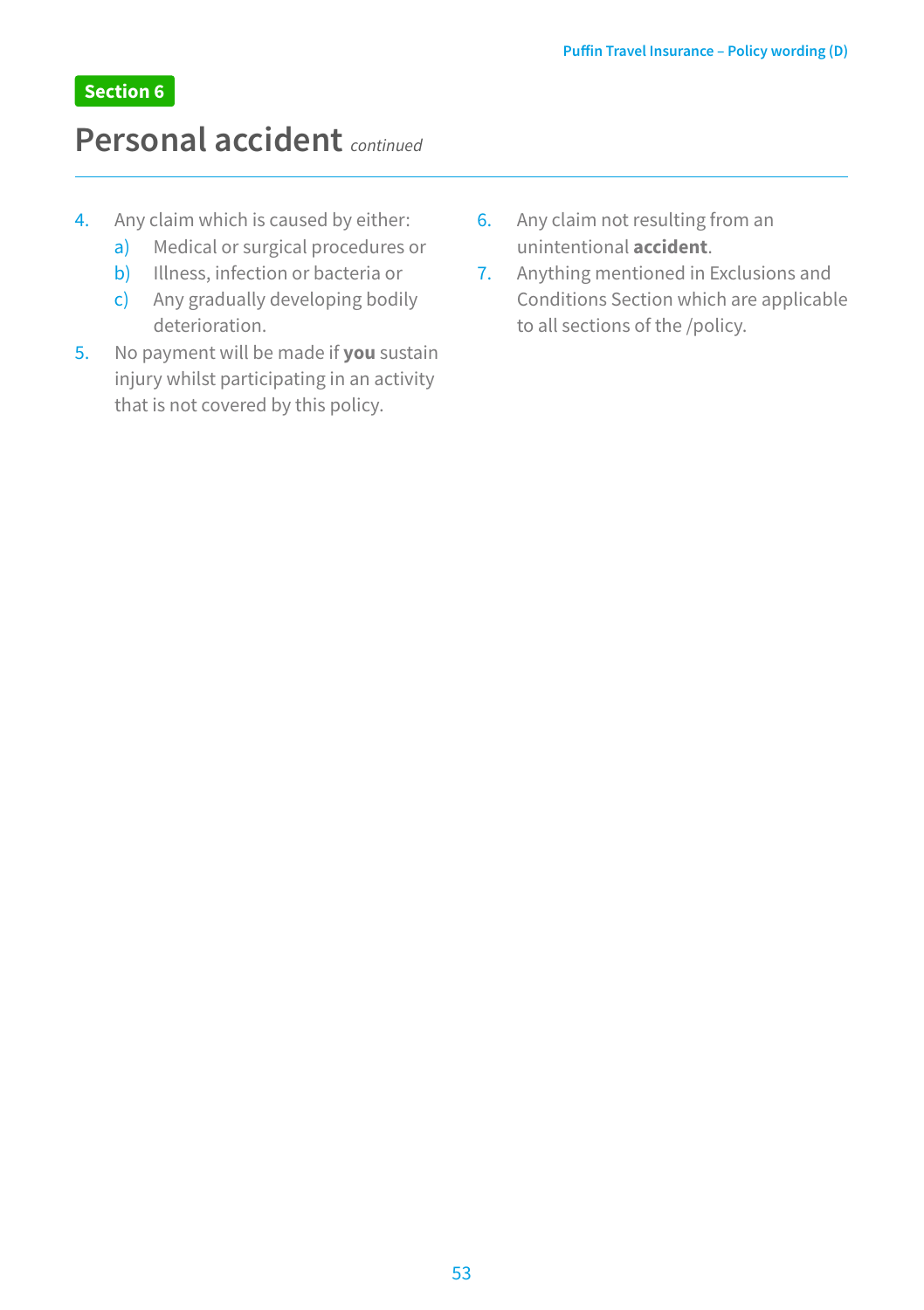## **Winter sports (only applicable if shown on your policy schedule)**

### **Introduction**

This section is available to purchase as an optional upgrade.

The purpose of this section is to provide cover specifically for a Winter sports **trip** that involves activities or sports that are on snow or ice. It's important to check the sports and other activities section of the wording to ensure that any activities that **you** plan to participate in as part of **your** Winter sports **trip** are covered. The policy will not cover any professional sports or entertainment and racing events.

Cover is available only if the Winter sports section is shown as purchased in **your** policy schedule and the additional premium has been paid.

Where **you** have purchased an annual multitrip policy **you** are only covered for either 17 or 24 days of Winter Sports activity during the **insurance period**. **Your** limit will be displayed in **your** policy schedule.

### **What is covered**

**We** will pay **you** up to the amounts shown in the Table of Benefits for:

#### 1. **Ski equipment**

a) The accidental loss of, theft of or damage to **your** own **ski equipment** (reduced to the amount shown in the Table of benefits for hired **ski equipment**)

The maximum **we** will pay **you** for any one item, pair or set of items under this section is shown in the Table of Benefits as the single article limit.

a) The cost of hiring replacement **ski equipment** if **your** owned **ski equipment** is lost, stolen or damaged (including temporary loss in transit for more than 24 hours).

#### 2. **Ski pack**

Up to the amount shown in the Table of Benefits for the unused portion for **your ski pack** following **your accident**, bodily injury, illness or disease.

## **Special conditions relating to claims**

Special conditions are important in the event of a claim. If **you** are unable to show they have been followed this may affect **your**  ability to claim.

- 1. **You** must report any theft to the police in the country where the theft occurred as soon as possible and get a crime reference number or incident report of the loss, theft or attempted theft of **your** own **ski equipment**.
- 2. **You** must report any loss, theft or damage while in the care of a carrier, transport company, authority, hotel or accommodation provider and get a written record of the event.

## **What is not covered**

- 1. The **excess** under point 1b of What is covered.
- 2. Any claim where **you** have been unable to evidence **your** loss, please refer to the claims evidence section.
- 3. Loss, theft or damage to **ski equipment**  left **unattended** at any time.
- 4. Loss, theft of or damage to **ski**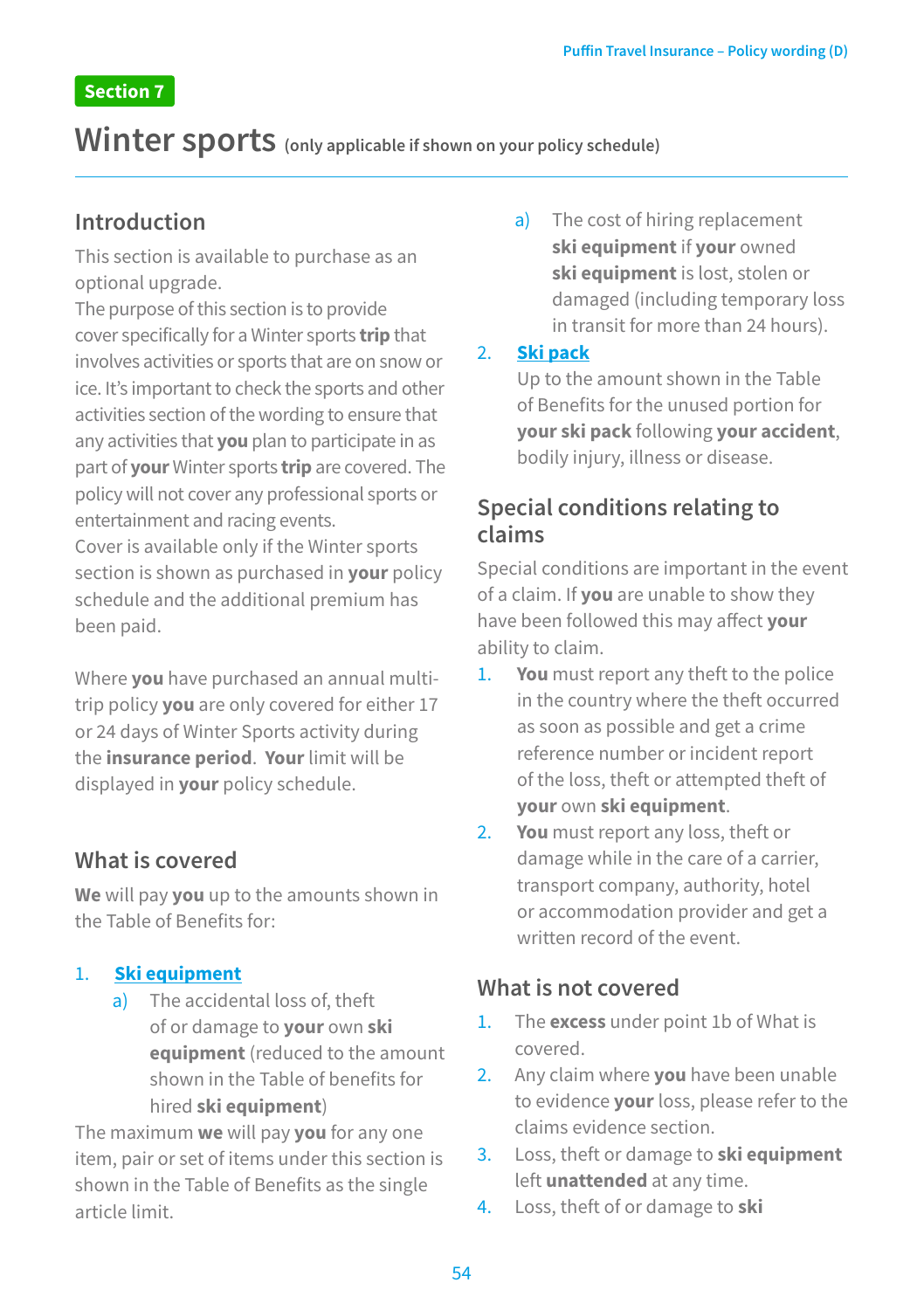## **Winter sports (only applicable if shown on your policy schedule)** *continued*

**equipment** contained in or stolen from an **unattended** vehicle at any time unless it is locked out of sight in a secure baggage area (being a locked dashboard, boot or luggage compartment, fixed storage unit of a motorised or towed caravan, locked luggage box which is locked to a roof rack) and entry has been gained by unauthorised access.

- 5. Loss, theft or damage:
	- a) due to delay, confiscation or detention by customs or any other authority
	- b) due to depreciation (loss in value) or variations in exchange rate
	- c) to motor accessories (excluding keys which are covered only for a car which is owned by **you**)
	- d) caused by wear and tear, or
	- e) mechanical or electrical breakdown.
- 6. The closure or impending closure of the skiing facilities in **your** resort existing or being publicly announced by **your** tour operator, resort or the media by the date **you** purchased this insurance or at the time of booking **your trip**.
- 7. Any circumstances where transport costs, compensation or alternative skiing facilities are provided to **you**.
- 8. Anything mentioned in the General exclusions applicable to all sections of the policy.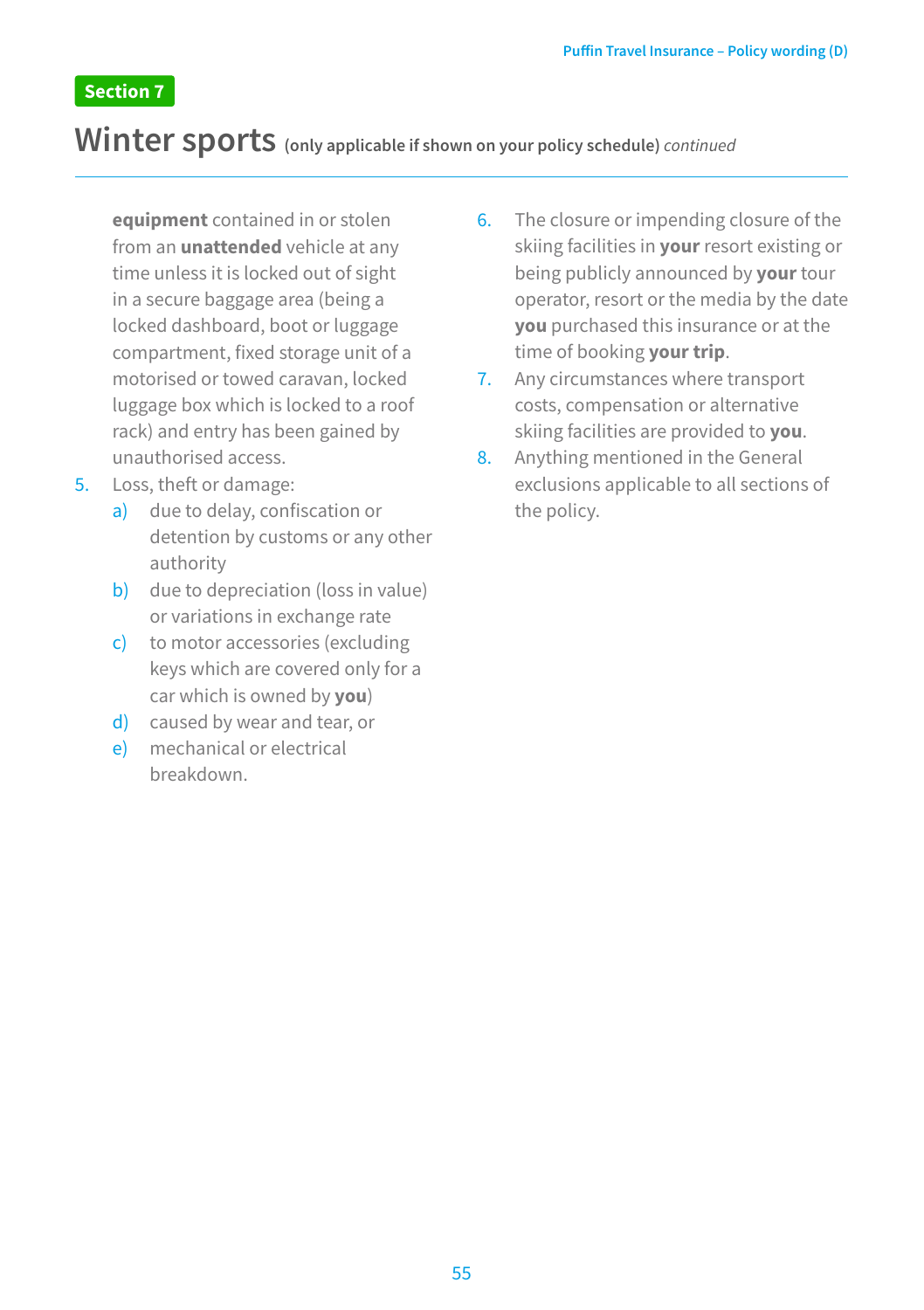## **Gadget Cover**

This extension to *your* Travel Insurance Policy is administered by Citymain Administrators Ltd. ("*Claims Administrator*") and underwritten by Inter Partner Assistance S.A. UK Branch which is part of the AXA Group.

Please BE AWARE that this policy is not a replacement "as new" policy. If the *gadget(s)* cannot be repaired, *we* will replace them with identical *gadget(s),* if this is not possible, *we* will replace them with one of comparable or better specification or the equivalent value. Replacement items will only be delivered to *your home*. *You* will need to arrange onward shipment to *your* destination country, if required.

No cover is provided under this section for:

- Anything mentioned in the General Conditions and Exclusions section of this gadget extension policy.
- Mechanical breakdown of a laptop computer.
- Loss, mechanical breakdown, damage or theft of a *drone*.
- Any claim evidenced by any other report not specified in this section, unless otherwise agreed by *us*.

#### **Words with special meanings in this section** *(which are shown in italics)*

#### *Accidental Loss*

Means that the *gadget* has been accidentally left by *you* in a location and *you* are permanently deprived of its use.

#### *Claims Administrator*

Means the party, person or company who

provide claims validation, management and settlement services on *Our* behalf. This is Citymain Administrators Ltd (which is authorised and regulated by the Financial Conduct Authority, registration number 306535. Citymain are part of a group of companies owned by SPB UK & Ireland Ltd registered in England No: 07015206.

#### *Drone*

Means unmanned aircraft also referred to as unmanned aerial vehicles (UAVs).

#### *Evidence Of Ownership*

Means a document to evidence that the *gadget you* are claiming for belongs to *you* and has been used by *you* or a member of *yourimmediate family* whilst on *your***trip**. This can be a copy of the till receipt, delivery note, gift receipt or, if the *gadget* is a mobile phone, confirmation from *your* Network Provider that the mobile phone has been used by *you*.

#### *Excess*

The amount **you** pay when **you** make a claim. The excess is payable per person and per incident.

#### *Gadget(s)*

Means the portable electronic items insured by this policy schedule, purchased by *you* in the **UK**; that is no more than 60 months old (with the exception of laptops which are covered providing they are no more than 18 months old) at the point of policy purchase. Items must have been purchased as new or, in the case of refurbished items, purchased directly from the manufacturer, and *you*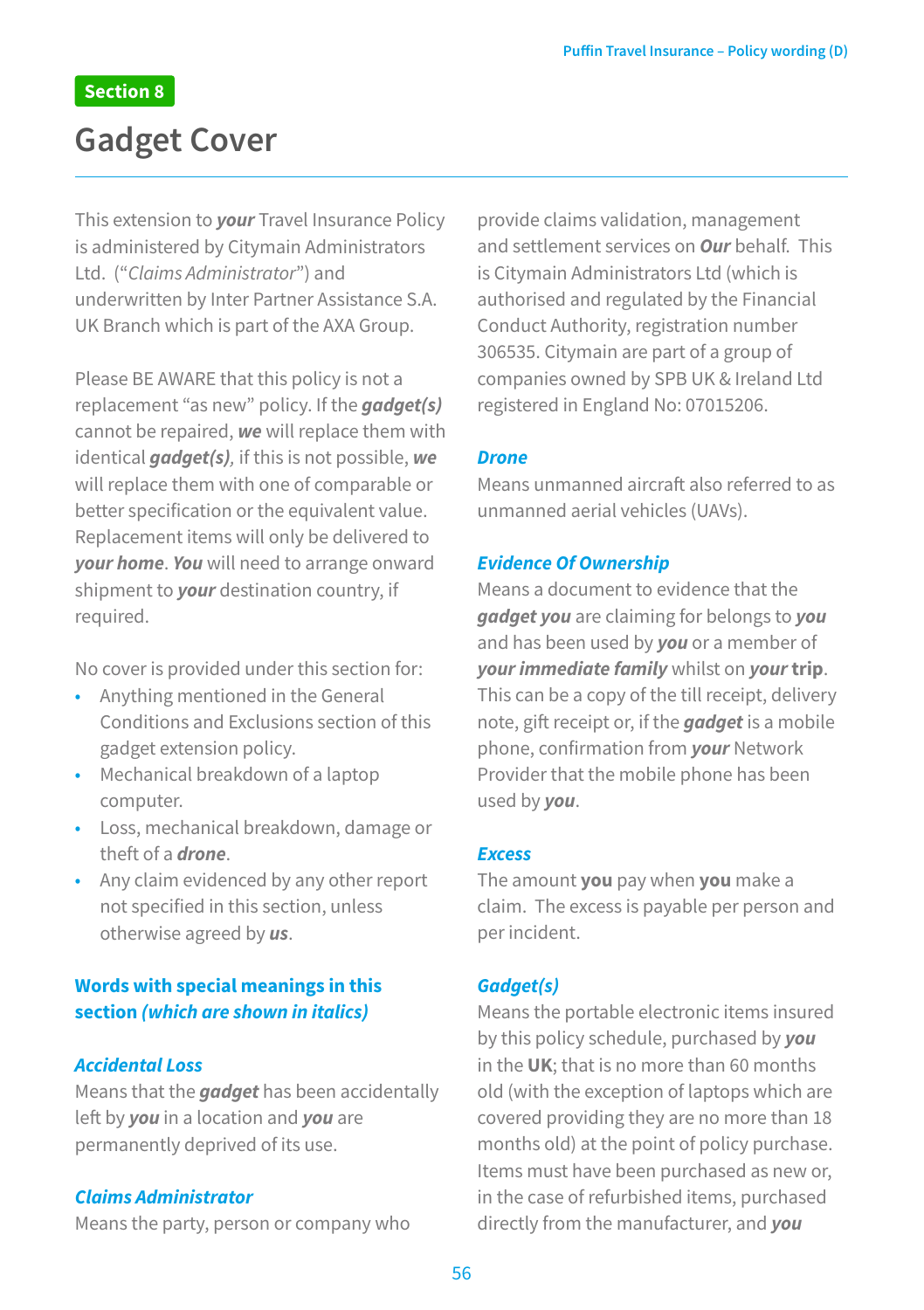## **Gadget Cover** *continued*

must be able to evidence ownership of *your gadget*. *Gadgets* can include: Mobile Phones, iPhones, Tablets, iPads, E-readers/Kindles, Sat Navs, Handheld Games Consoles, Portable DVD players, Headphones, Wireless Speakers, Digital Cameras, Laptops, iPods/ MP3 Players, Go Pros and Smartwatches.

#### *Immediate Family*

Means *your* mother, father, son, daughter, spouse. *Immediate family* also includes *your* domestic partner (domestic partner is defined under this policy as someone *you* are living with in a long-term permanent relationship as if *you* are married to them).

#### *Proof Of Usage*

Means evidence that the *gadget* has been in use since policy inception. Where the *gadget* is a mobile phone, this information can be obtained from *your* Network Provider. For other *gadgets*, in the event of an accidental damage claim this can be verified when the *gadget* is sent to *our* repairers for inspection.

#### *Reasonable Precautions*

Means all measures that it would be reasonable to expect a person to take in the circumstances to prevent *accidental loss*, damage or theft of *your gadgets*, such as keeping the *gadget(s)* concealed when not in use when **you** are in a public place.

#### *Terrorism*

Means any act, including but not limited to the use of force or violence of the threat thereof, of any person or group of persons, whether acting alone or on behalf of, or in connection with, any organisation or

government, committed for political, religious, ideological or similar purposes, including the intention to influence any government to put the public or any section of the public in fear.

#### *Unattended*

Means not within *your* sight at all times and out of *your* arms-length reach.

#### *We/Our/Us*

The service provider arranged by Inter Partner Assistance S.A. UK Branch.

#### **What is Covered?**

- 1. *We* will pay up to either £1,000 (standard cover) or £2,000 (standard cover + optional cover extension) depending on which level of cover is chosen by *you.*
- 2. Before purchasing this *gadget* extension policy please ensure that *you* are aware that *we* can only insure *gadgets* under the following conditions:
	- a) *You* purchased *your gadget/s* as new, in the **UK**, with *evidence of ownership* available (see **Words with special meanings** section above);
	- b) *You* purchased *your gadgets* as refurbished in the **UK** as long as the refurbished gadget was sold with a minimum 12 month warranty and was purchased direct from the manufacturer or network provider with *evidence of ownership* available; (see Definition section above);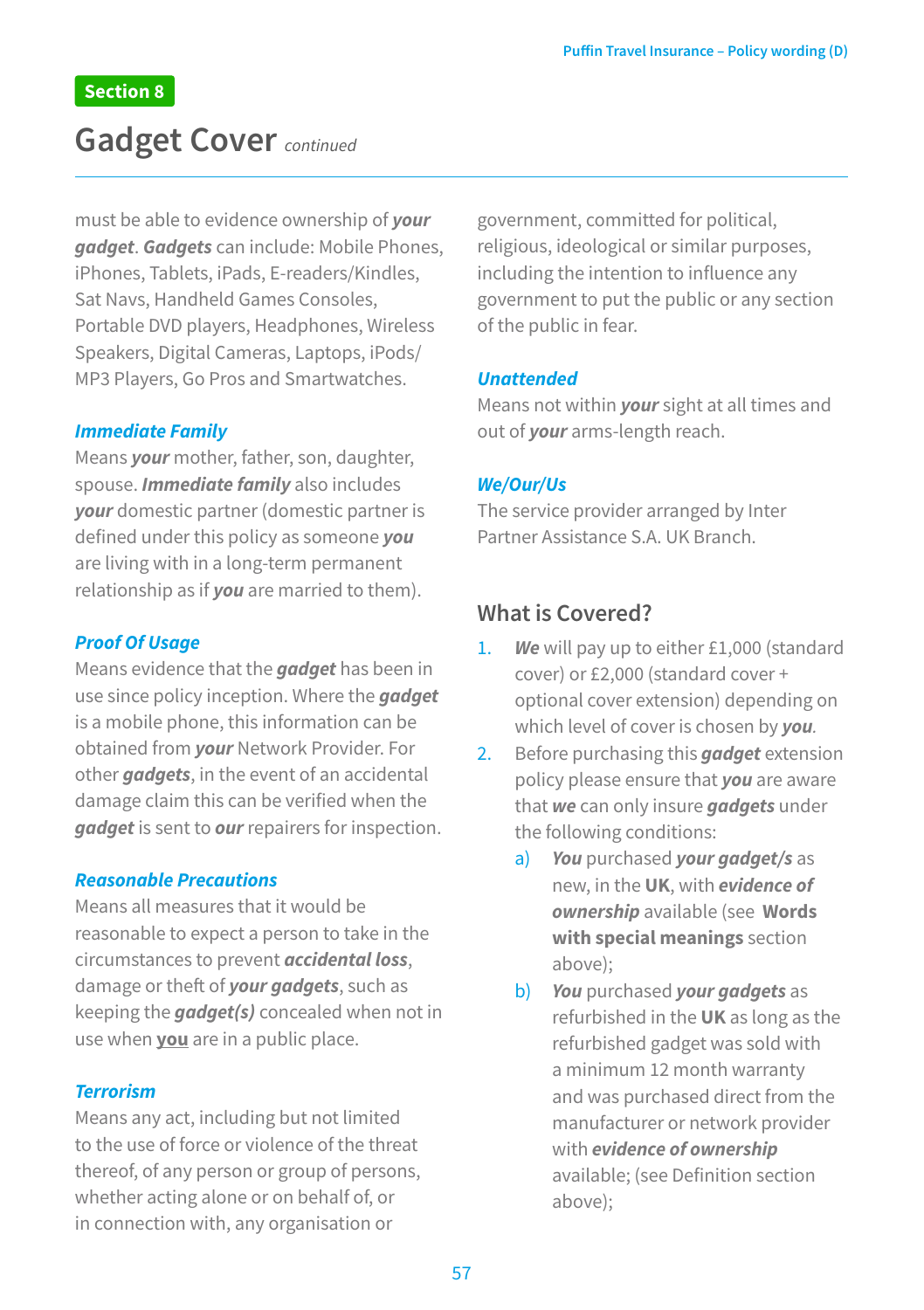## **Gadget Cover** *continued*

- c) *Your gadgets* were gifted to *you* as long as *you* are able to provide a gift receipt;
- d) *Your gadgets* are not more than 60 months old at the date *you* start *your***trip**;
- e) *Your gadgets* are in good condition and full working order at the time this policy is purchased.

### **What we will pay for?**

#### 1. **Repairs to your gadget:-**

- a) The cost of repairing *your gadget* if it is damaged as the result of an accident whilst on *your***trip**.
- b) The cost of repairing *your gadget* if is damaged as a direct result of electrical or mechanical breakdown occurring whilst on *your***trip** and outside of the manufacturer's guarantee period.
- c) The repairs carried out under (1a.) or (1b.) above will be carried out using readily available parts. Where possible *we* will use original parts but, in some cases, unbranded parts may be used. In the event that any repairs authorised by *us* under this policy invalidate *your* manufacturer's warranty, *we* will repair or replace *your gadget* for the remaining period of *your* manufacturer's warranty.

#### 2. **Replacement of your gadget:-**

- a) The cost of replacing *your gadget* if it is accidentally lost or stolen whilst on *your* **trip**.
- b) The replacement carried out under (2a.) above and where only part

or parts of *your gadget* have been accidentally lost or stolen, *we* will only replace that part or parts.

- 3. **Unauthorised call usage by a 3rd party under a claim approved under this gadget extension policy**
	- a) The reimbursement of any unauthorised calls or data download if *your* mobile phone is accidentally lost or stolen whilst on *your* **trip** and is used fraudulently.

### **What is not Covered?**

- 1. Repairs to *your gadget*:
	- a) Any costs where *you* have not have paid *your* **excess** or accept it will be deducted from any settlement.
	- b) Mechanical breakdown of *your* laptop computer. In addition *we* do not cover any claims on any laptop computer for damage, **theft** or **accidental loss** where the age of **your** laptop computer is over 18 months old at the commencement of *your trip*.
	- c) Damage caused by:
		- i. *You* deliberately damaging or neglecting the *gadget*.
		- ii. *You* not following the manufacturer's instructions.
		- iii. Routine servicing, inspection, maintenance or cleaning.
		- iv. A manufacturer's defect or recall of the *gadget*.
		- v. Repairs carried out that have not been pre-approved by *us*.
		- vi. Repairs carried out by nonmanufacturer approved repairers.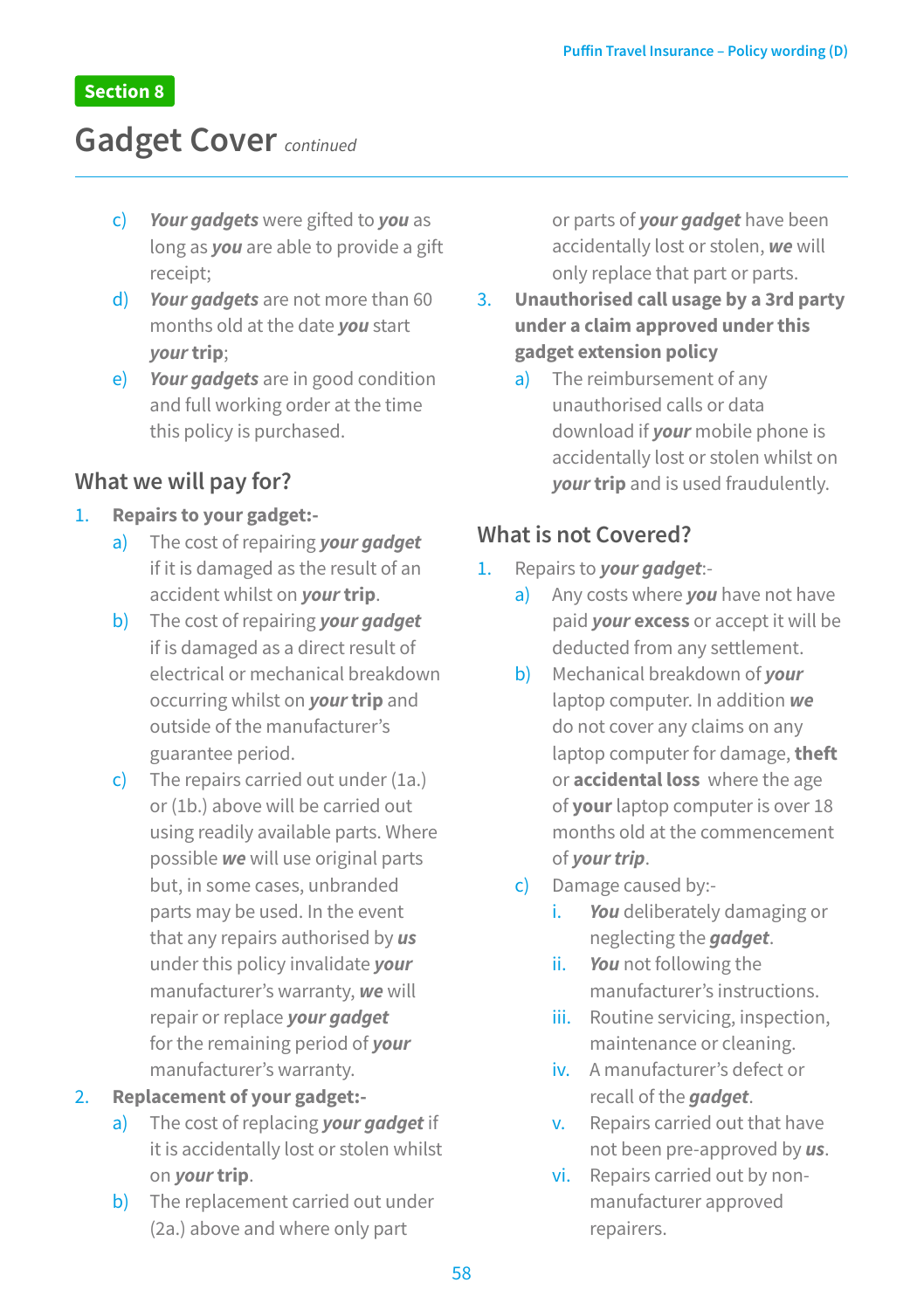## **Gadget Cover** *continued*

- vii. Liquid damage to *your gadget/s* where the event causing the need to claim involved *you* taking *your gadgets* on a boat, other water vessels or whilst taking part in water activities.
- viii. Cosmetic damage of any kind, including scratches, dents and other visible defects that do not affect safety or performance.
- 2. Replacement of *your gadget*:
	- a) Any costs where *you* have not have paid *your* **excess** or accept it will be deducted from any settlement.
	- b) Theft or *Accidental Loss*:
		- i. Where the *gadget* has been left *unattended* in a public place.
		- ii. Where *you* have left the *gadget unattended* (including being in luggage during transit) except where it is locked in a safe or safety deposit box where these are available, or left out of sight in *your* locked holiday or **trip** accommodation and force, resulting in damage to the accommodation, was used to gain entry or exit, evidence of which must be provided with *your* claim.
		- iii. Where *you* have left the *gadget* behind following disembarking *your* coach, train, bus, flight or any other mode of transport.
		- iv. When away from *your* holiday accommodation, or when in *your* holiday accommodation with invited guests or other

people; unless the *gadget* is concealed on or about *your* person when not in use.

- v. Where all available and *reasonable precautions* have not been taken;
- vi. If *you* do not report the theft or loss of *your gadgets* to the police within 48 hours of discovering it and do not obtain a police report.
- 3. Reimbursement of authorised calls:
	- a) The reimbursement of charges where *you* have not provided an itemised bill from *your* service provider.
	- b) The cost for any calls or data where *you* have not reported the incident to *your* service provider to bar and blacklist *your* phone within 24 hours of discovery of the incident.
	- c) Unauthorised calls or data downloads exceeding the sum of £1,000.

### **General Conditions and Exclusions (specific to this gadget cover)**

- 1. **We** cannot cover *you* if:
	- a) *You* cannot provide *evidence of ownership* for any *gadget*.
	- b) *You* are taking any **trip** to or through Afghanistan, Liberia, Syria or Sudan or any other country not approved by the UK Foreign Commonwealth & Development Office (FCDO). Please refer to www.gov.uk/foreigntravel-advice to ensure that *your* **trip** is not to (or through a country)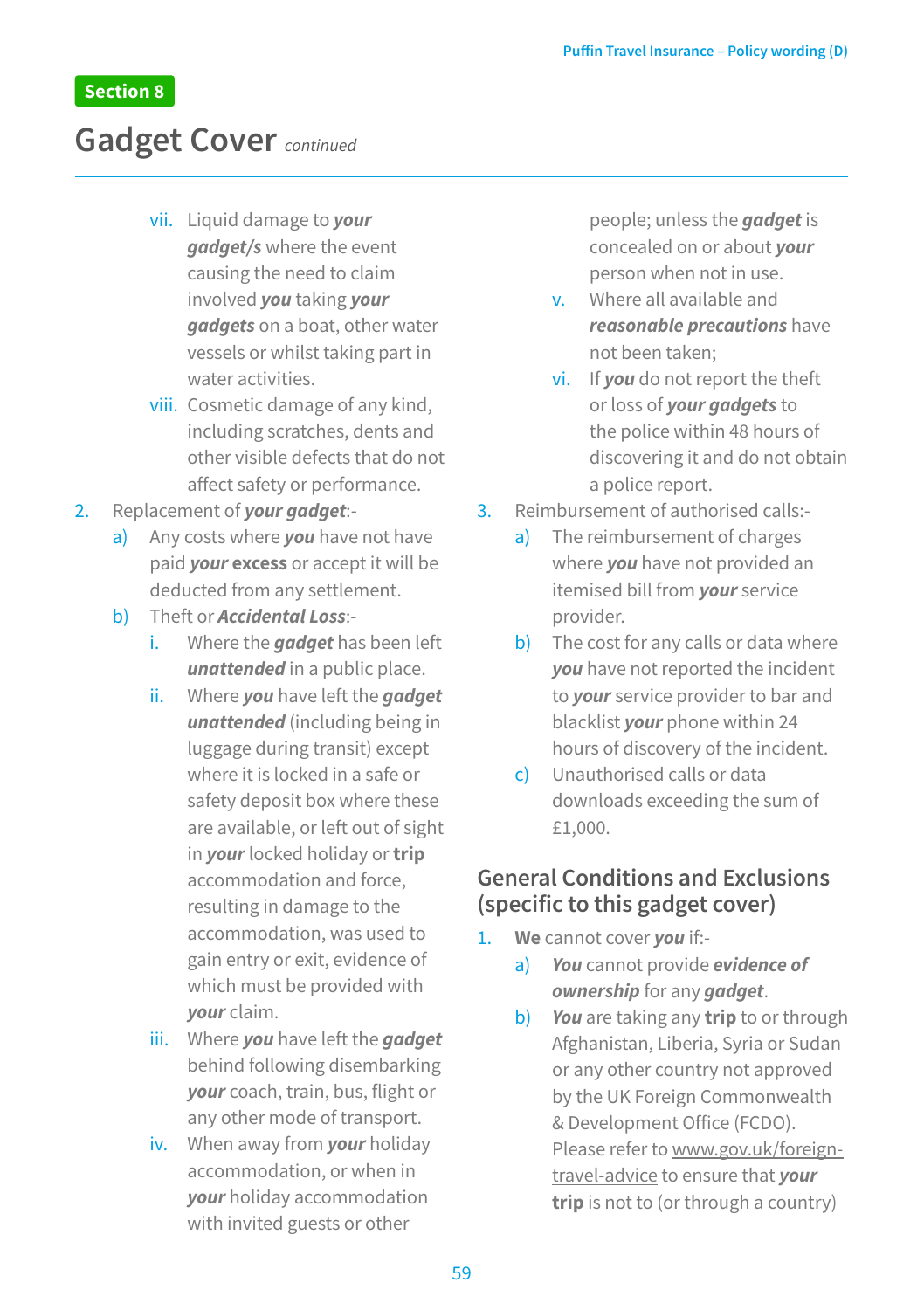## **Gadget Cover** *continued*

not approved by the UK Foreign Commonwealth & Development Office (FCDO).

- c) *You* cannot prove that *your gadget* is less than 60 months old at the date *you* start *your* **trip** with valid *evidence of ownership* (not from online auctions), and purchased as new within the United Kingdom.
- d) *Your gadget(s)* was purchased outside of the **UK**, or if it was purchased second-hand.
- e) *You* cannot provide *proof of usage* for *your gadget* after the date *you* started *your* **trip**.
- f) If *you* do not provide any damaged *gadget* for inspection / repair.
- 2. *We* won't pay for:
	- a) *Accidental loss* where the circumstances of the loss cannot be clearly identified, i.e. where *you* are unable to confirm the time and place where *you* last had *your gadget*.
	- b) Any expense incurred as a result of not being able to use the *gadget*, or any loss other than the repair or replacement costs of the *gadget*.
	- c) Any *accidental loss*, damage or *theft* of a *drone*.
	- d) War Risk. *Terrorism*, war, invasion, acts of foreign enemies, hostilities whether war is declared or not, civil war, rebellion, revolution insurrection, military or usurped power, confiscation, nationalism or requisition or destruction or damage to property by or under the order of any government or public

or legal authority.

e) Liability of whatsoever nature arising from ownership or use of the *gadgets*, including any illness or injury resulting from it.

- f) Reconnection costs or subscription fees of any kind.
- g) The cost of any unauthorised calls following the theft, *accidental loss* or damage of a mobile phone unless the theft or loss of the mobile phone has been reported to *your* Service Provider within 24 hours of discovery.
- h) Value Added Tax (VAT) where you are registered with HM Revenue and Customs for VAT.
- i) **We** will not provide cover, pay any claim or provide any benefit if doing so would expose **us** to any sanction, prohibition or restriction under United Nations resolutions or the trade or economics sanctions, laws or regulations of the European Union, United Kingdom or United States of America.
- j) *Your* SIM card or the theft or *accidental loss* of a mobile phone if a SIM card was not in *your* mobile phone at the time of the incident.
- k) Any theft, loss or damage that occurs to *your gadget/s* whilst travelling on **public transport** or on an aircraft unless they are being carried in *your* hand luggage or on *your* person.
- l) Nuclear risk. Damage or destruction caused by, contributed to or arising: a) ionizing radiation or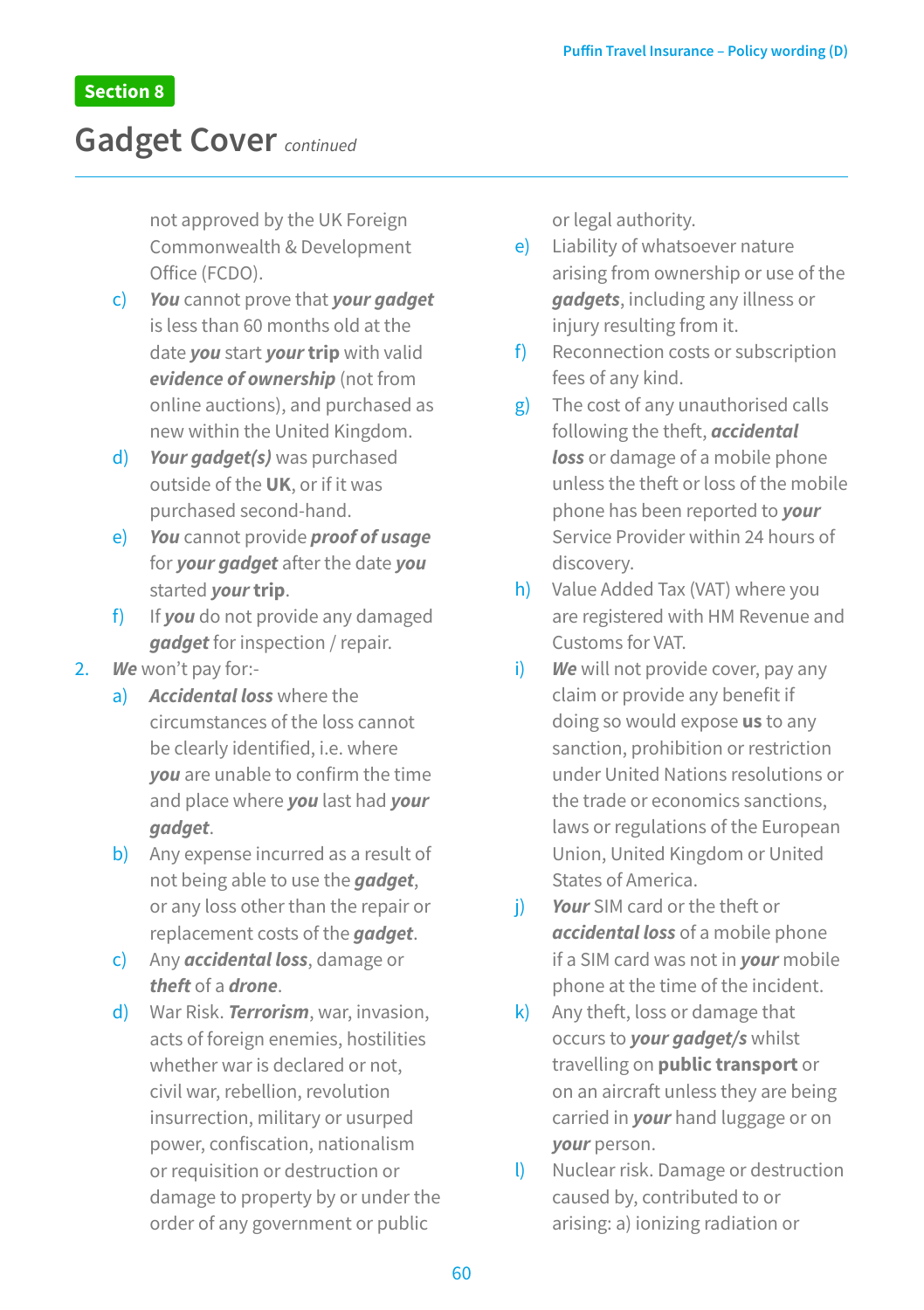## **Gadget Cover** *continued*

contamination by radioactivity from any nuclear fuel or from any nuclear waste from the combustion of nuclear fuel; or b) the radioactive, toxic, explosive or other hazardous properties of any explosive nuclear assembly or component thereof

- m) Sonic Boom. Damage or destruction directly occasioned by pressure waves caused by aircraft or other aerial devices travelling at sonic or supersonic speeds.
- n) Loss of or damage to accessories of any kind.
- o) Loss of data or software. Any loss of or damage to information or data or software contained in or stored on the *gadgets* whether arising as a result of a claim paid by this insurance or otherwise.
- p) Any indirect loss or damage resulting from any event which caused a claim under this policy.

### **How to make a claim under the Gadget Cover:**

To make a claim please visit www.eclaimcity. co.uk or contact Citymain Administrators Ltd. on 0333 999 7932. Lines are open between 8am and 5:30pm Monday to Saturday.

Calls may be recorded for training, compliance and fraud prevention purposes. Alternatively, please write to Citymain Administrators Ltd. at 3000 Lakeside, North Harbour, Western Road, Portsmouth PO6 3EN.

If *your gadget* is lost or stolen *you* need to do the following:

- 1. Notify Citymain Administrators Ltd. as soon as possible but in any event within 28 days of any incident likely to give rise to a claim under this insurance;
- 2. Report the theft or accidental loss of any *gadget* to the Police within 48 hours of discovery and obtain a written crime report in support of a theft claim or a written lost property report in support of an *accidental loss* claim;
- 3. Report the theft or *accidental loss* of any mobile phone within 24 hours of discovery to *your* Airtime Provider and blacklist *your* handset.

#### **Airtime Providers' numbers:-**

- $\overline{\mathbf{a}}$ 0333 338 1001 or 07782 333 333
- **BT Mobile** 0800 800 150
- EE 07953 966 250
- O2 (Pay Monthly) 0344 809 0202 or 07860 980 202
- O2 (PAYG) 0344 809 0222 or 07860 980 202
- **Tesco Mobile** 0345 301 4455
- Virgin Mobile 0345 6000 789 or 07458 333 789
- Vodafone 07836 191 191
- 4. If *your gadget* is damaged *you* must provide this *gadget* for inspection / repair.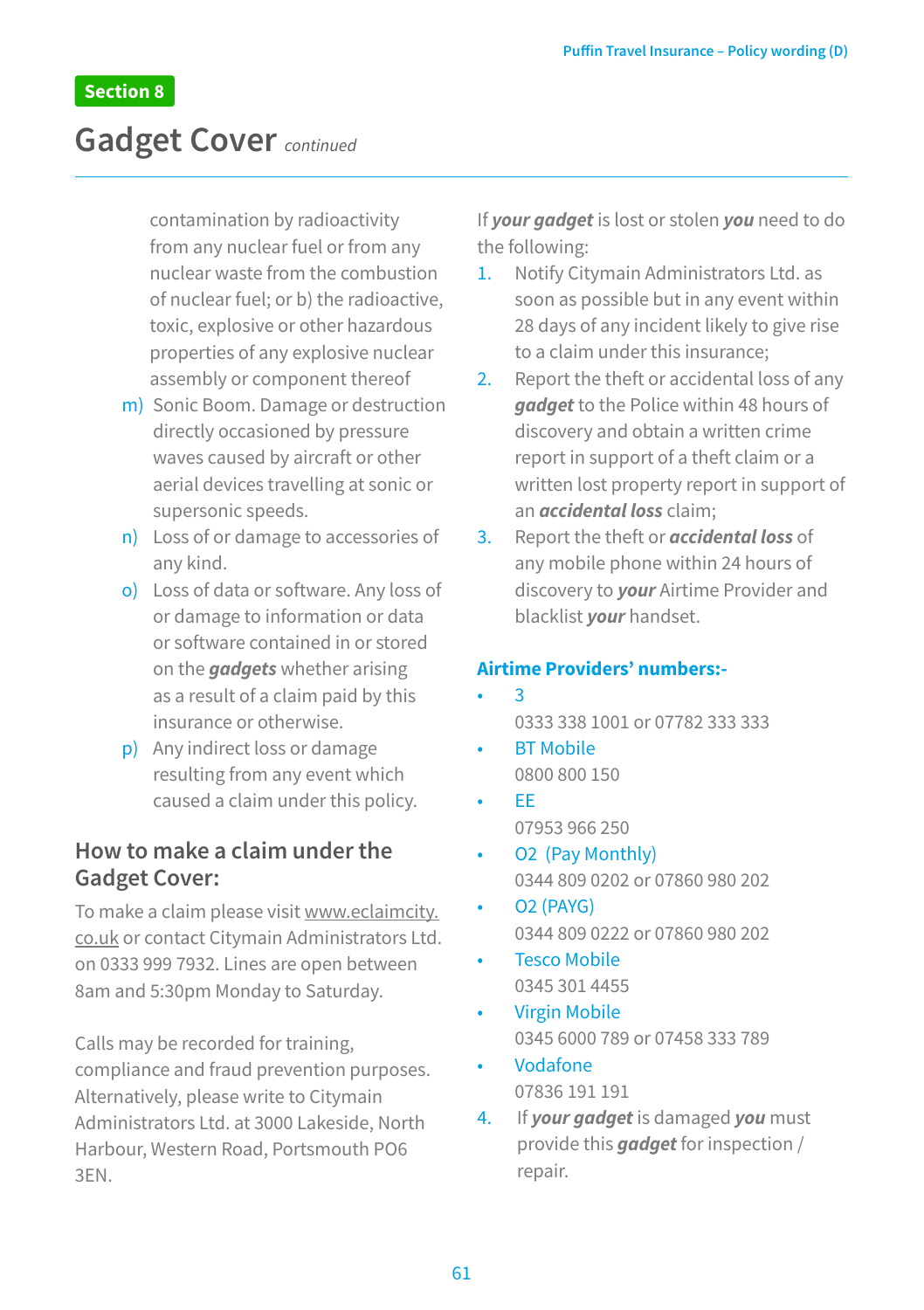## **Scheduled Airline Failure Insurance**

#### **Words with special meanings in this section** *(which are shown in italics)*

#### *The Insurer*

This cover is provided by International Passenger Protection Limited, IPP House, 22-26 Station Road, West Wickham, Kent BR4 0PR, United Kingdom and is underwritten by Liberty Mutual Insurance Europe SE. The Insurer is authorised and regulated by the Luxembourg Minister of Finance and the Commissariat aux Assurances. Deemed authorised by the Prudential Regulation Authority. Subject to regulation by the Financial Conduct Authority and limited regulation by the Prudential Regulation Authority (registered number 829959). Details of the Temporary Permissions Regime, which allows EEA-based firms to operate in the UK for a limited period while seeking full authorisation, are available on the Financial Conduct Authority's website.

#### *Financial Failure*

Means the Airline becoming Insolvent or has an administrator appointed and does not fulfil the booked flight(s)

## **What is Covered?**

*The Insurer* will pay up to £5,000 in total for each **Insured Person** named on the Invoice and on the Airline Ticket for:

- 1. Irrecoverable sums paid prior to *Financial Failure* of the scheduled airline not forming part of an inclusive holiday prior to departure or
- 2. In the event of *Financial Failure* after departure:
	- a) Additional costs incurred by the

**Insured Person** in replacing that part of the flight arrangements to a similar standard of transportation as enjoyed prior to the curtailment of the travel arrangements; or

b) If curtailment of the holiday is unavoidable -the cost of return flights to the United Kingdom, Isle of Man, Channel Islands or Northern Ireland to a similar standard of transportation as enjoyed prior to the curtailment of the travel arrangements.

## **What is not Covered?**

- 1. Scheduled flights not booked within the United Kingdom, Isle of Man, Channel Island or Northern Ireland prior to departure.
- 2. Any costs resulting from the *Financial Failure* of:
	- a) Any scheduled airline which is, or which any prospect of *Financial Failure* is known by the **Insured Person** or widely known publicly at the date of the **Insured Person's** application under this policy
	- b) Any loss or part of a loss which at the time of the happening of the loss is insured or guaranteed by any other existing Policy, Policies bond, or is capable of recovery from under section 75 of the Consumer Credit Act or from any bank or card issuer or any other legal means.
- 3. The *Financial failure* of any travel agent, tour organiser, booking agent or consolidator with whom the **Insured Person** has booked a scheduled flight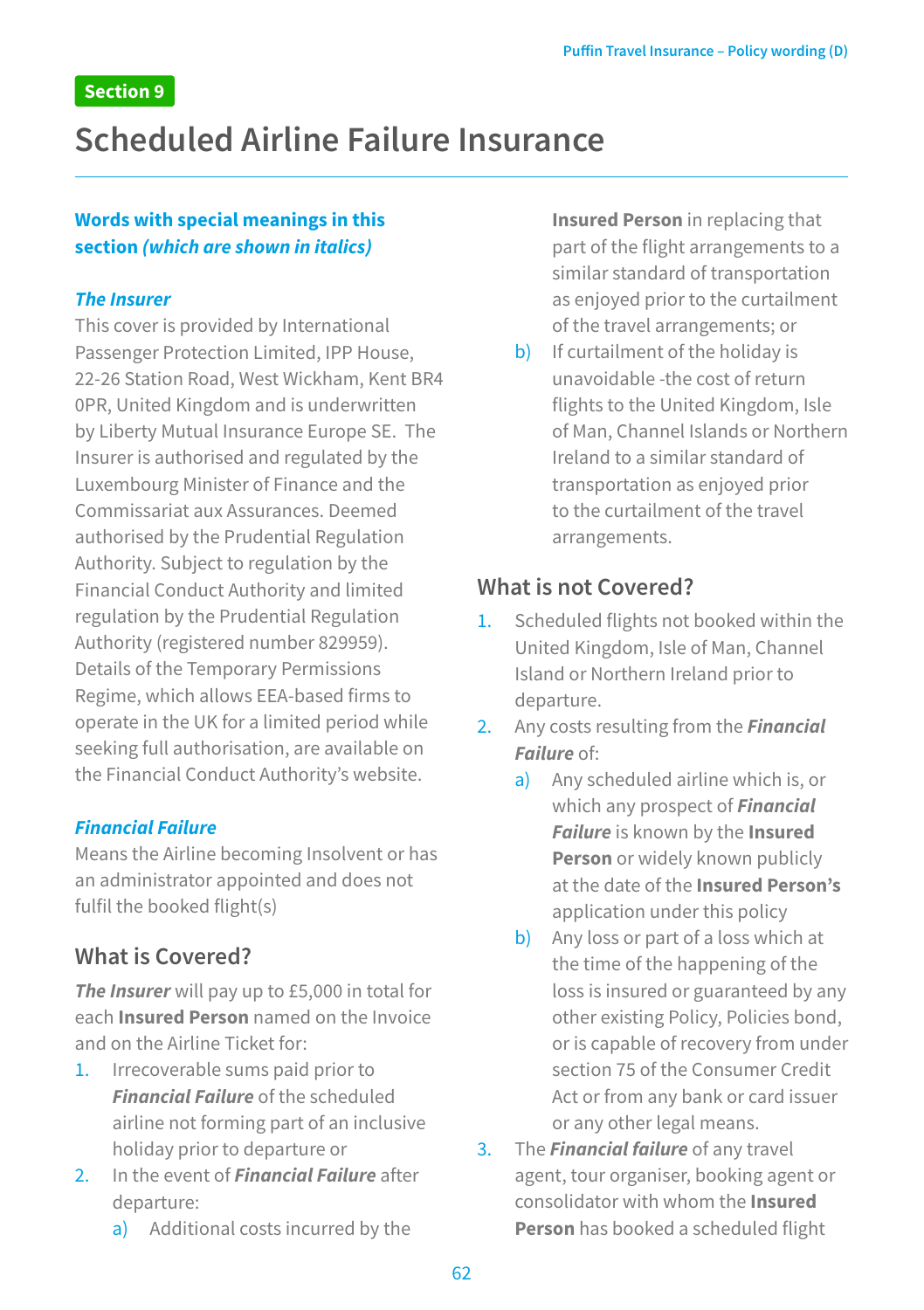## **Scheduled Airline Failure Insurance** *continued*

4. Any losses which are not directly associated with the incident that caused the **Insured Person** to claim. For example, loss due to being unable to reach a pre booked hotel, villa, car hire or cruise following the *Financial failure* of an airline.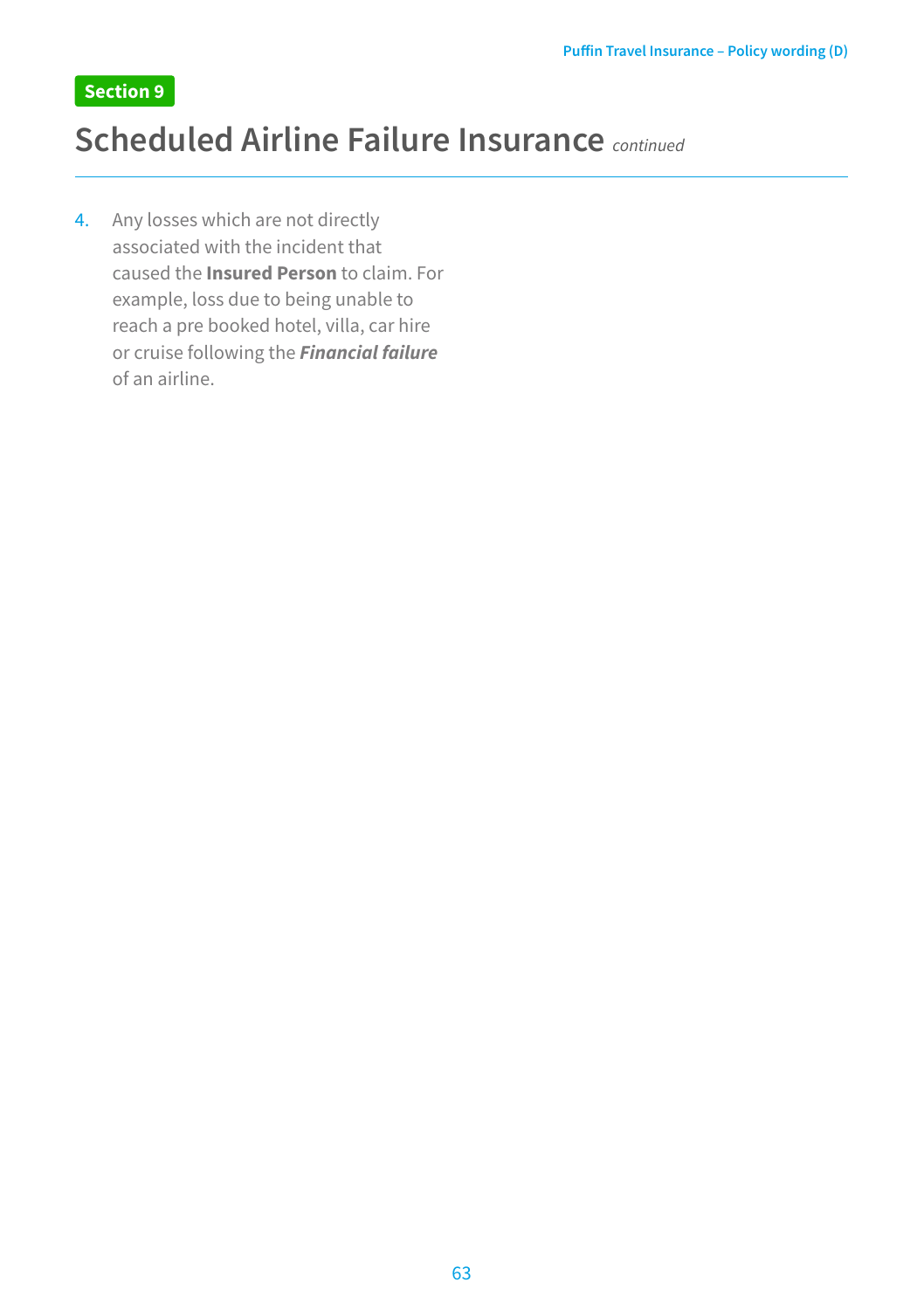**Cruise cover (only applicable if shown on your policy schedule)** 

### **Introduction**

The purpose of this section is to provide cover specifically for a **cruise**.

Under certain circumstances **your cruise**  company, tour operator or transport provider may be responsible for providing assistance and compensation.

## **What is covered**

**We** will pay **you** up to the amounts shown in the Table of Benefits:

- 1. If, once **your cruise** has started, a scheduled port visit is cancelled due to adverse weather or timetable restrictions and no alternative port can be offered.
- 2. If **you** are confined to **your** cabin due to an accident or illness which is covered under section 2 – Medical emergency and repatriation expenses then **we** will pay **you** up to the amount shown in the Table of Benefits per 24 hours period, up to the maximum.
- 3. Unused pre-booked excursions which **you**  cannot use because **you** are confined to **your** cabin due to an **accident** or illness which is covered under section 2 – Medical emergency and repatriation expenses.

## **Special conditions relating to claims**

1. **You** must tell the Emergency Medical Assistance Service as soon as possible of any injury due to an **accident**, illness or disease which requires **your** admittance to the ships medical centre or hospital as an in-patient or before any arrangements are made for **your** repatriation.

### **What is not covered**

- 1. The **excess** except under points 1 and 2 of the What is covered section.
- 2. Any claim where **you** have been unable to evidence **your** loss, please refer to the claims evidence section.
- 3. Circumstances known to **you** before **you**  purchased **your** policy or at the time of booking any **trip**, which could reasonably have been expected to lead to **cruise**  interruption.
- 4. **Pre-existing medical conditions** as described in the **pre-existing medical conditions** section unless **we** have agreed in writing to cover **you**.
- 5. Any **trip** taken on board a cargo vessel.
- 6. Costs paid for using any reward scheme (for example Cruise miles, Avios or supermarket loyalty points) unless evidence of specific monetary value can be provided.
- 7. Any **cruise** itinerary changes arising directly or indirectly from:
	- a) strike or industrial action
	- b) **you** failing to attend the port visit as per **your** itinerary
	- c) if **your cruise** ship cannot put people ashore due to the mechanical or operational failure of the ships tender or any other boat used to put people ashore
	- d) any change of itinerary where the **cruise** operator has offered a monetary amount of compensation (including onboard credit).
- 8. Anything mentioned in the Exclusions and Conditions sections which are applicable to all sections of the policy.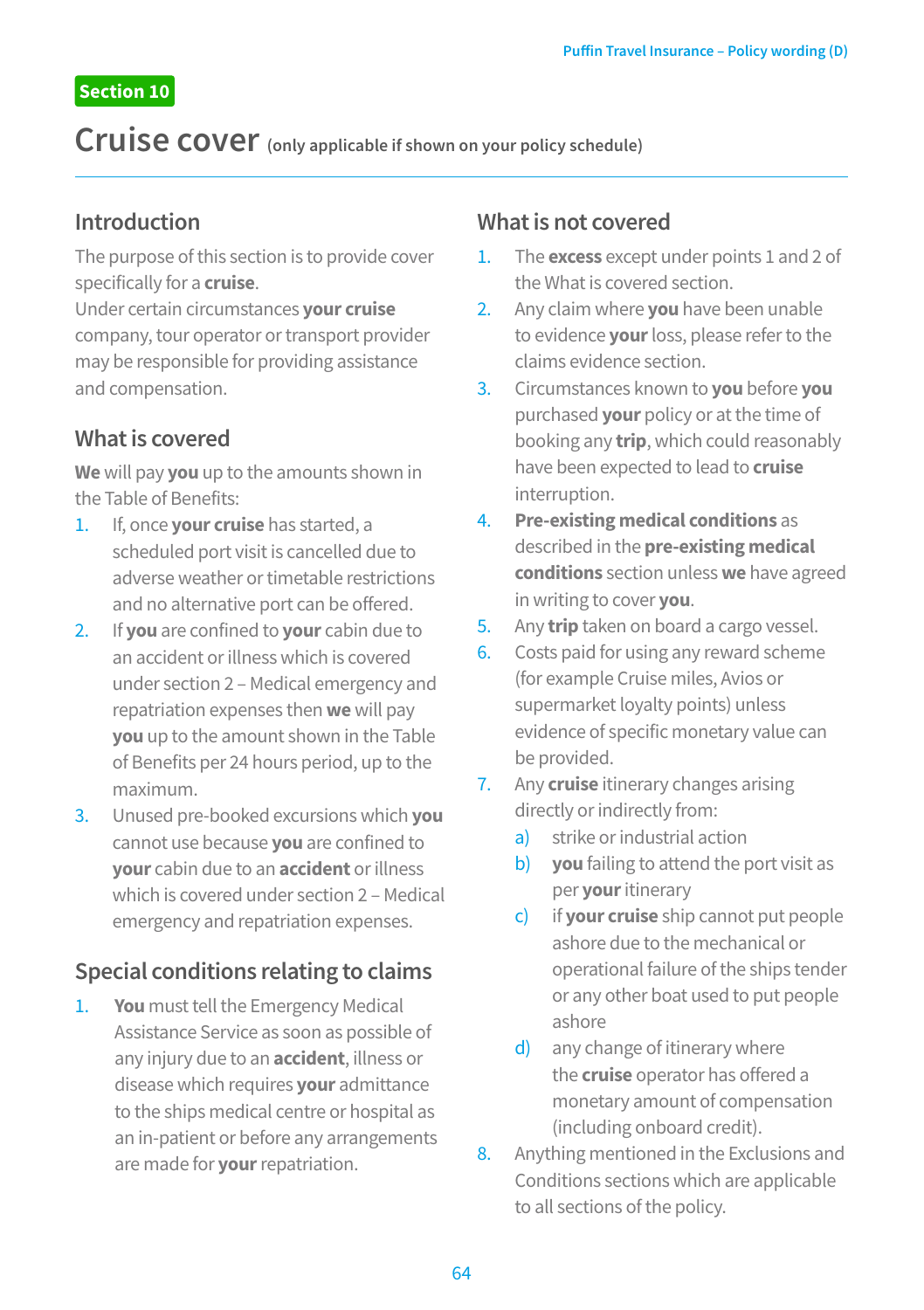## **Data Protection Notice and Fraud**

By providing **your** personal information in the course of purchasing this policy and using **our** services, **you** acknowledge that **we** may process **your** personal information. **You** also consent to **our** use of **your** sensitive information. If **you** provide **us** with details of other individuals, **you** agree to inform them of **our** use of their data as described here and in **our** website privacy notice available at [https://www.axapartners.com/en/page/](https://www.axapartners.com/en/page/en.privacy-policy) [en.privacy-policy](https://www.axapartners.com/en/page/en.privacy-policy)

Processing **your** personal information is necessary in order to provide **you** with an insurance policy and other services. **We** also use **your** data to comply with **our** legal obligations, or where it is in **our** legitimate interests when managing **our** business. If **you** do not provide this information **we** will be unable to offer **you** a policy or process **your** claim.

**We** use **your** information for a number of legitimate purposes, including:

- Underwriting, policy administration, claims handling, providing travel assistance, complaints handling, sanctions checking and fraud prevention.
- Use of sensitive information about the health or vulnerability of **you** or others where relevant to any claim or assistance request, in order to provide the services described in this policy. By using **our** services, **you** consent to **us** using such information for these purposes.
- Monitoring and/or recording of **your** telephone calls in relation to cover for the purposes of record-keeping, training and quality control.
- Technical studies to analyse claims and premiums, adapt pricing, support subscription process and consolidate financial reporting (incl. regulatory). Detailed analysis on claims to better monitor providers and operations. Analysis of customer satisfaction and construction of customer segments to better adapt products to market needs.
- Obtaining and storing any relevant and appropriate supporting evidence for **your** claim, for the purpose of providing services under this policy and validating **your** claim.
- Sending **you** feedback requests or surveys relating to **our** services, and other customer care communications. **We** may disclose information about **you** and **your** insurance cover to companies within the AXA group of companies, to **our** service providers and agents in order to administer and service **your** insurance cover, to provide **you** with travel assistance, for fraud prevention, to collect payments, and otherwise as required or permitted by applicable law.

**We** will separately seek **your** consent before using or disclosing **your** personal data to another party for the purpose of contacting **you** about other products or services (direct marketing). **You** may withdraw **your** consent to marketing at any time, or opt-out of feedback requests, by contacting the Data Protection Officer (see contact details below).

When carrying out these activities, **we** may transfer **your** personal information outside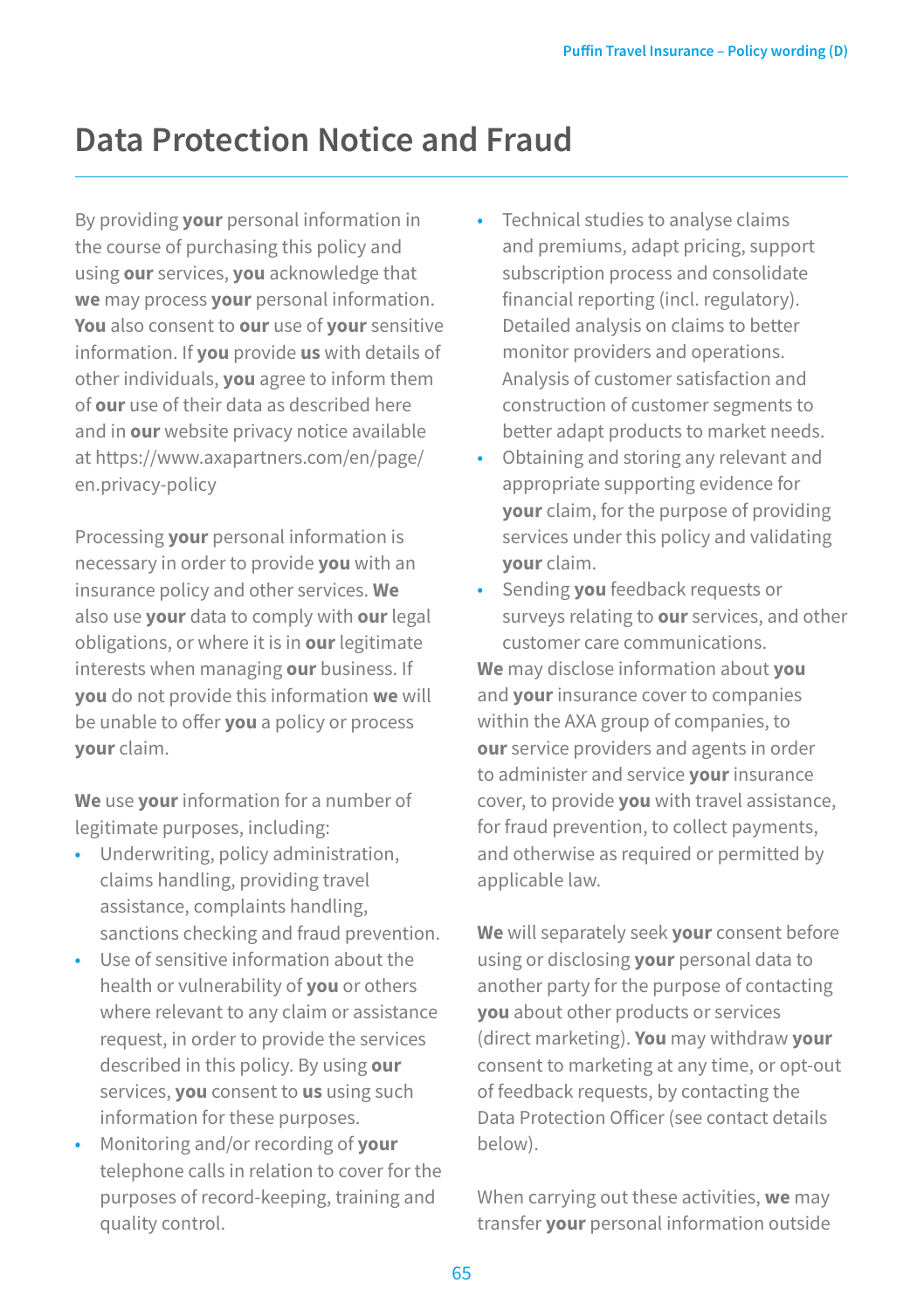## **Data Protection Notice and Fraud** *continued*

the **UK** or the European Economic Area (EEA). Where this happens **we** will make sure that the appropriate safeguards have been implemented to protect **your** personal information. This includes ensuring similar standards to the **UK** and EEA are in force and placing the party **we** are transferring personal information to under contractual obligations to protect it to adequate standards.

**We** keep **your** personal information for as long as reasonably necessary to fulfil the relevant purposes set out in this notice and in order to comply with **our** legal and regulatory obligations.

**You** are entitled to request a copy of the information **we** hold about **you**. **You** also have other rights in relation to how **we** use **your** data, as set out in **our** website privacy notice. Please let **us** know if **you** think any information **we** hold about **you** is inaccurate so that **we** can correct it.

If **you** want to know how to make a complaint to the **UK** Information Commissioner or have any other requests or concerns relating to **our** use of **your** data, including obtaining a printed copy of the website privacy notice please write to **us** at:

Data Protection Officer AXA 106-108 Station Road Redhill RH1 1PR Email: [dataprotectionenquiries@axa](mailto:dataprotectionenquiries@axa-assistance.co.uk)[assistance.co.uk](mailto:dataprotectionenquiries@axa-assistance.co.uk)

## **Sections relating to Section 9 – Scheduled Airline Failure Insurance**

#### **Data Protection**

Any information **you** have provided will be dealt with by us in compliance with the provisions of the Data Protection Act 1998. For the purposes of providing this insurance and the handling of any claims or complaints, we may need to transfer certain information which **you** have provided to other parties.

#### **Sanctions**

We will not provide any benefit under this insurance to the extent of providing cover, payment of any claim or the provision of any benefit where doing so would breach any sanction, prohibition or restriction imposed by law or regulation.

#### **Non-Assignment**

No title, right or interest under this policy may be assigned, transferred, conveyed or otherwise disposed of without the consent in writing of the Insurer hereon. Any attempt to assign rights or interests without the Insurer's written consent is null and void.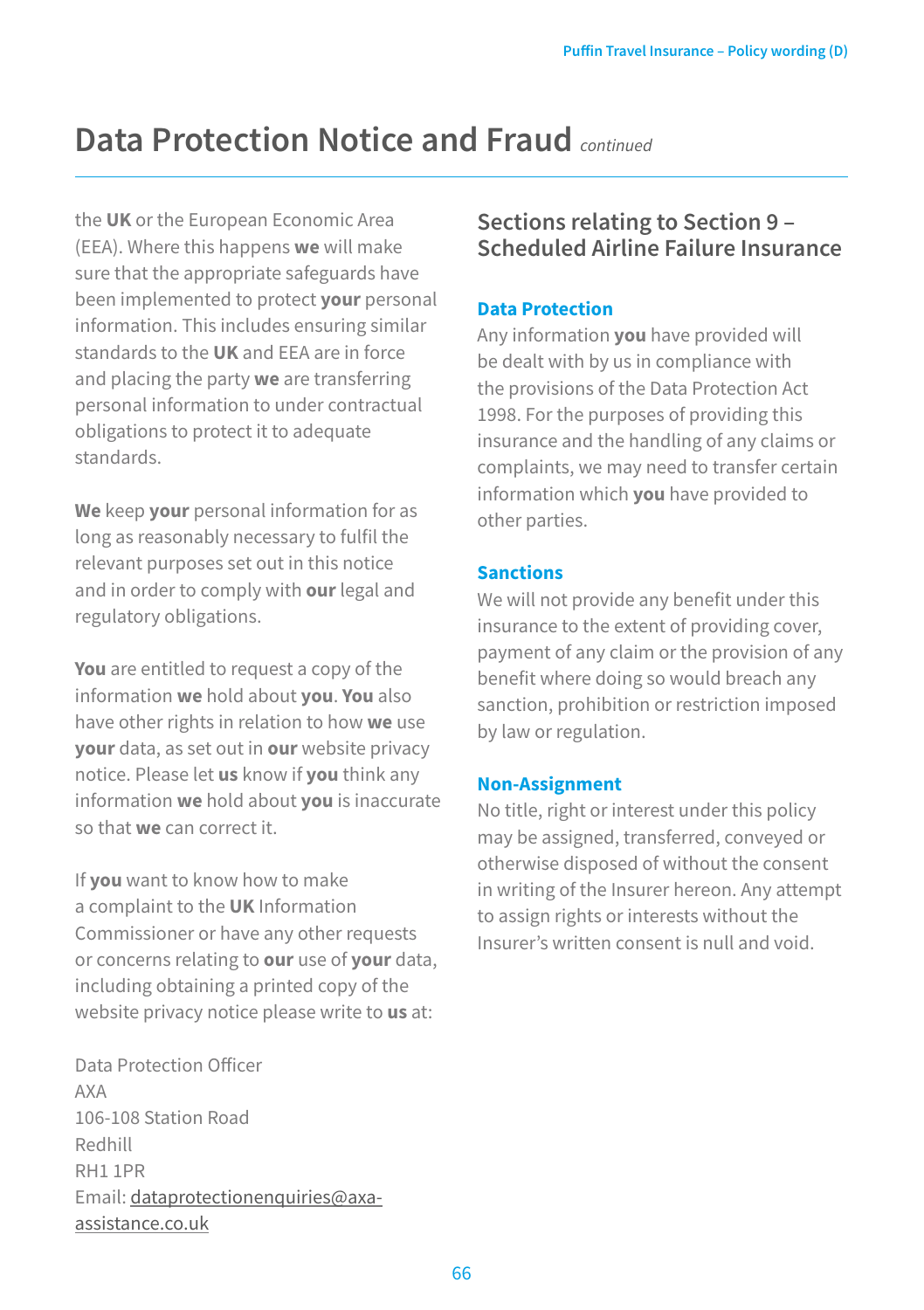## **Important Telephone Numbers**

**Customer Services**  Tel: 0333 772 0346

**To make a claim under all sections (except under the Gadget Cover or Scheduled Airline Failure Insurance) please contact:**  Tel: +44 (0) 203 859 9317

**To make a claim under the Gadget Cover please contact:** Tel: 0333 999 7932

#### **To make a claim under Scheduled Airline Failure Insurance please contact:**

Tel: +44 (0) 345 266 1872 Email: [Insolvency-claims@ipplondon.co.uk](mailto:Insolvency-claims@ipplondon.co.uk)

**Medical Assistance**  From anywhere in the world Tel: +44 (0) 203 859 9317 From the United Kingdom Tel: 0203 859 9317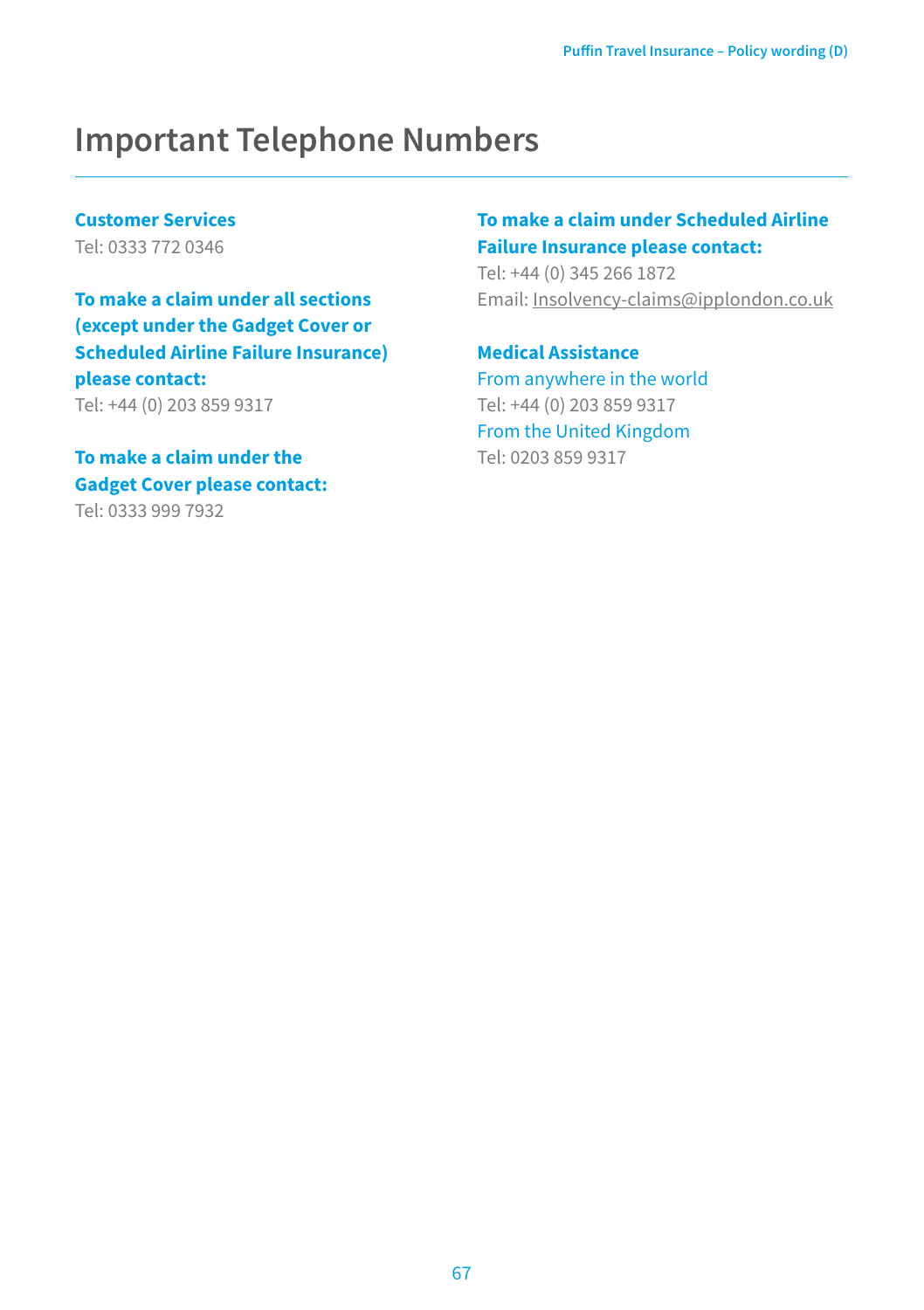## **Complaints Procedure**

**You** have the right to expect the best possible service and support. If **we** have not delivered the service **you** expected, or **you**  are concerned with the service provided, **we** would like the opportunity to put things right. The following will help **us** understand **your** concerns and give **you** a fair response. If **your** complaint relates to the sale of the policy, please contact **your** broker directly. If **your** complaint relates to a claim under **your**  policy, please contact **us** as follows:

#### **For all Claims complaints (except emergency medical assistance or complaints relating to the Gadget Cover or Scheduled Airline Failure Insurance):**

**You** can write to:

Complaints Team AXA The Quadrangle, 106-118 Station Road Redhill RH1 1PR

For all emergency medical assistance complaints: Tel: +44 (0) 2038 599 317

When **you** contact **us**, please have the following information available:

- **• Your** name, address and postcode, telephone number and email address (if **you** have one).
- **• Your** policy number and/or claim number and the type of policy **you** hold.
- The reason for **your** complaint.
- All written correspondence should be headed 'COMPLAINT' and include any supporting documentation.

### **For all complaints relating to the Gadget Cover, first contact:**

Claims Administrators Customer Relations Citymain Administrators Ltd Lakeside, 3000 Western Road Portsmouth PO6 3FQ

Email: customerrelations@spbuk.com Tel: 0333 999 7946

## **What to do if you are still not satisfied**

If **you** are still not satisfied once **you** have received **our** response, then **you** may be able to refer **your** complaint to the Financial Ombudsman Service. **You** must approach the Financial Ombudsman Service within six months of **our** final response to **your**  complaint. **We** will remind **you** of the time limits in the final response.

The Financial Ombudsman Service Exchange Tower London E14 9SR Telephone: 0300 123 9123 or 0800 023 4567 Fax: 020 7964 1001

Email: complaint.info@financialombudsman.org.uk Website: www.financial-ombudsman.org.uk

**We** must accept the Ombudsman's final decision, but **you** are not bound by it and may take further action if **you** wish.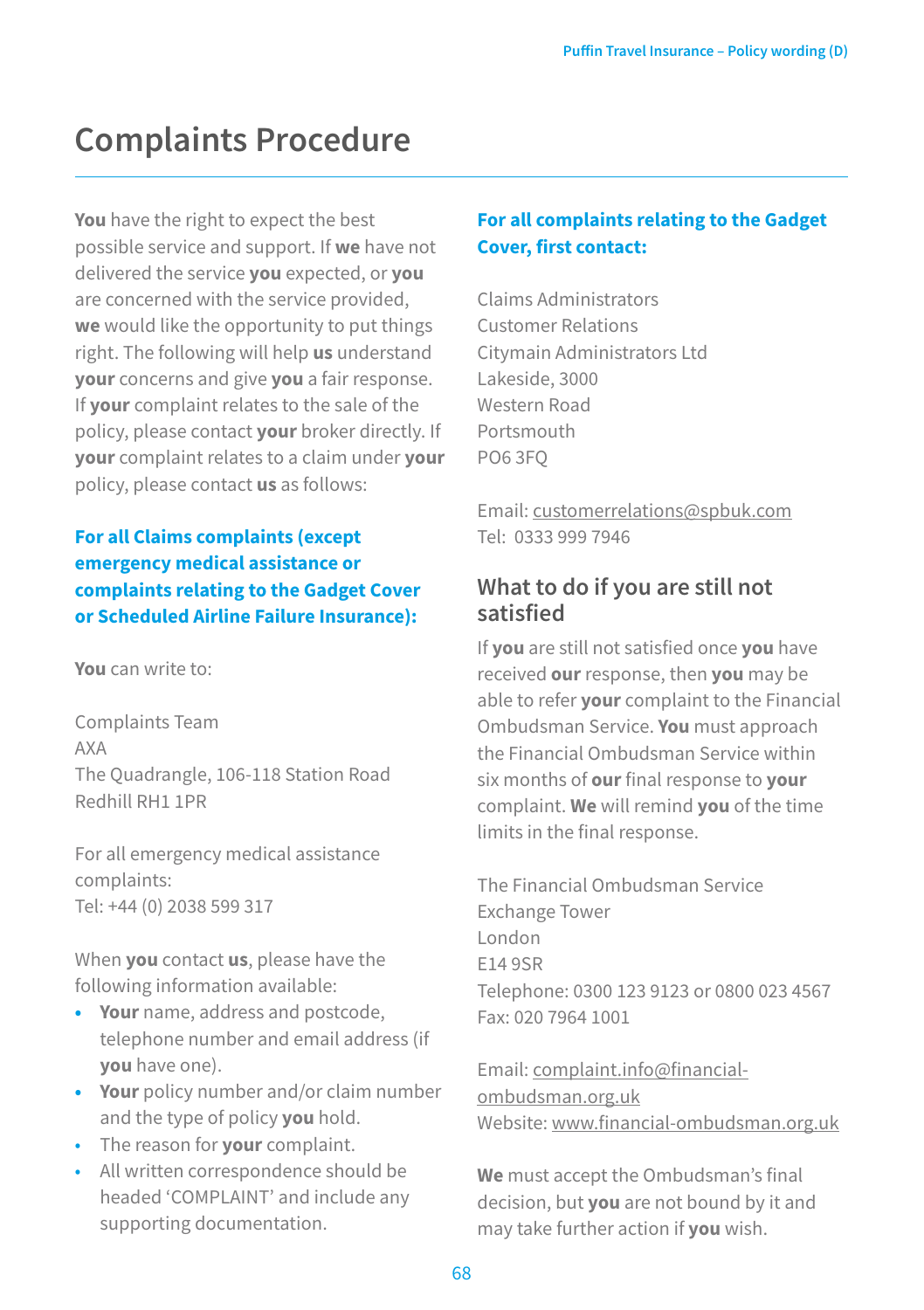## **Complaints Procedure** *continued*

**Your** rights as a customer to take legal action are unaffected by **our** complaints procedure. However, the Financial Ombudsman Service may not adjudicate on any cases where litigation has commenced.

### **How to make a complaint under Scheduled Airline Failure Insurance**

If you have a complaint, we really want to hear from you. We welcome your comments as they give us the opportunity to put things right and improve our service to you.

Please telephone us on: +44 (0) 20 3758 0840 or write to:

Compliance Officer Liberty Mutual Insurance Europe SE 20 Fenchurch Street London EC3M 3AW

Email: complaints@libertyglobalgroup.com

Please make sure that you quote the policy number which can be found on your Schedule.

It is **our** policy to acknowledge any complaint within 5 working days advising **you** of who is dealing with **your** concerns and attempt to address them. **We** will provide **you** with a written response outlining our detailed response to **your** complaint within four weeks of receipt of the complaint. **You** will receive either our written response or an explanation as to why we are not in a position to provide one within eight weeks of receipt of **your** complaint.

If **you** are not satisfied with the response **you** receive or we have failed to provide **you** with a written response, **you** may have the right to contact the Financial Ombudsman Service at the following address.

The Financial Ombudsman Service Exchange Tower London E14 9SR

Telephone 0800 023 4567 (calls to this number are free from "fixed lines" in the **UK**) or 0300 123 9123 (calls to this number are charged at the same rate as 01 and 02 numbers on mobile phone tariffs in the **UK**) Email: complaint.info@financialombudsman.org.uk

More information can be found on their website – [www.financial-ombudsman.org.uk](http://www.financial-ombudsman.org.uk)

To confirm whether **you** are eligible to ask the Financial Ombudsman Service to review **your** complaint please contact them at: [www.financial-ombudsman.org.uk/](http://www.financial-ombudsman.org.uk/consumers/how-to-complain) [consumers/how-to-complain](http://www.financial-ombudsman.org.uk/consumers/how-to-complain)